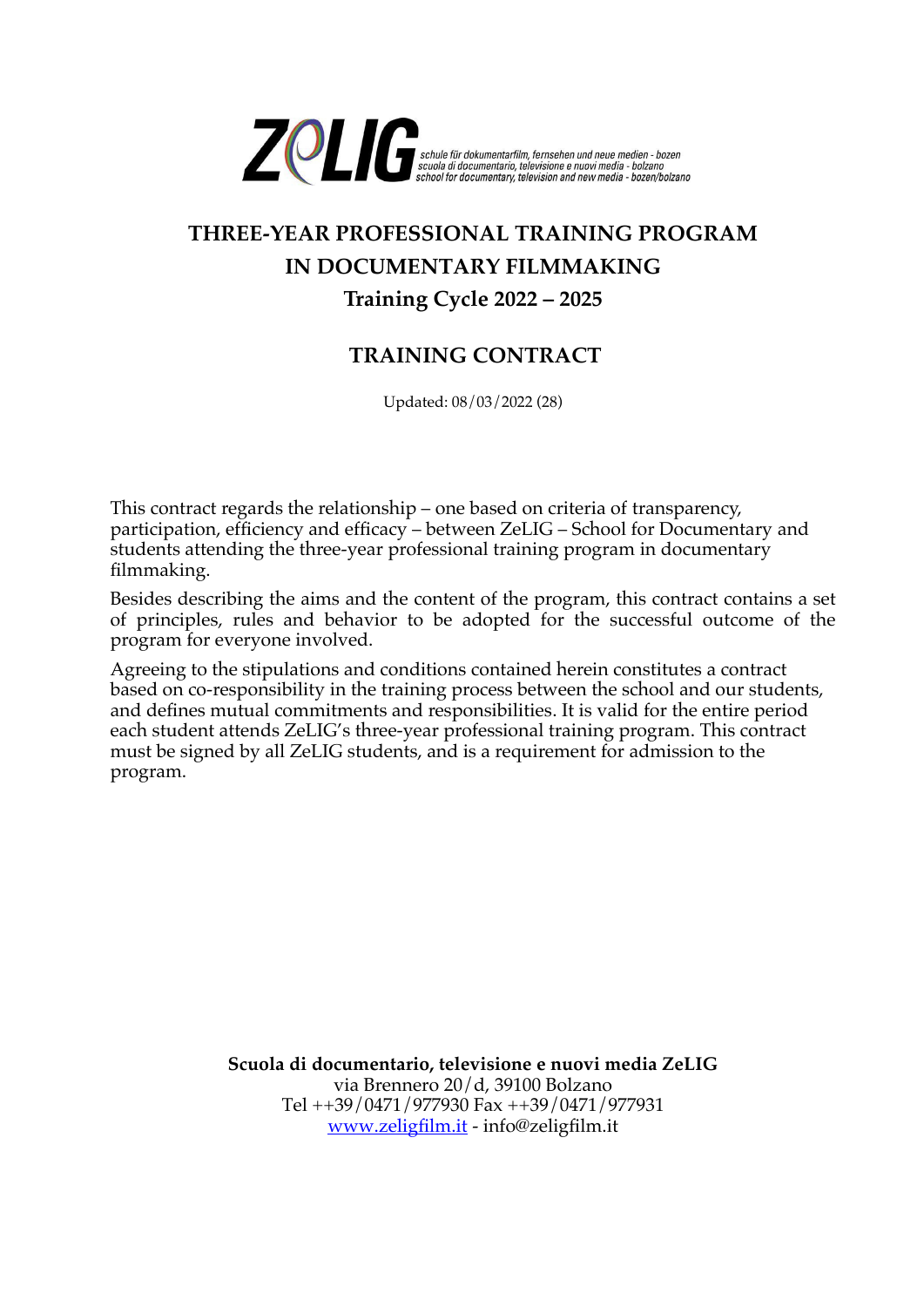

## Contents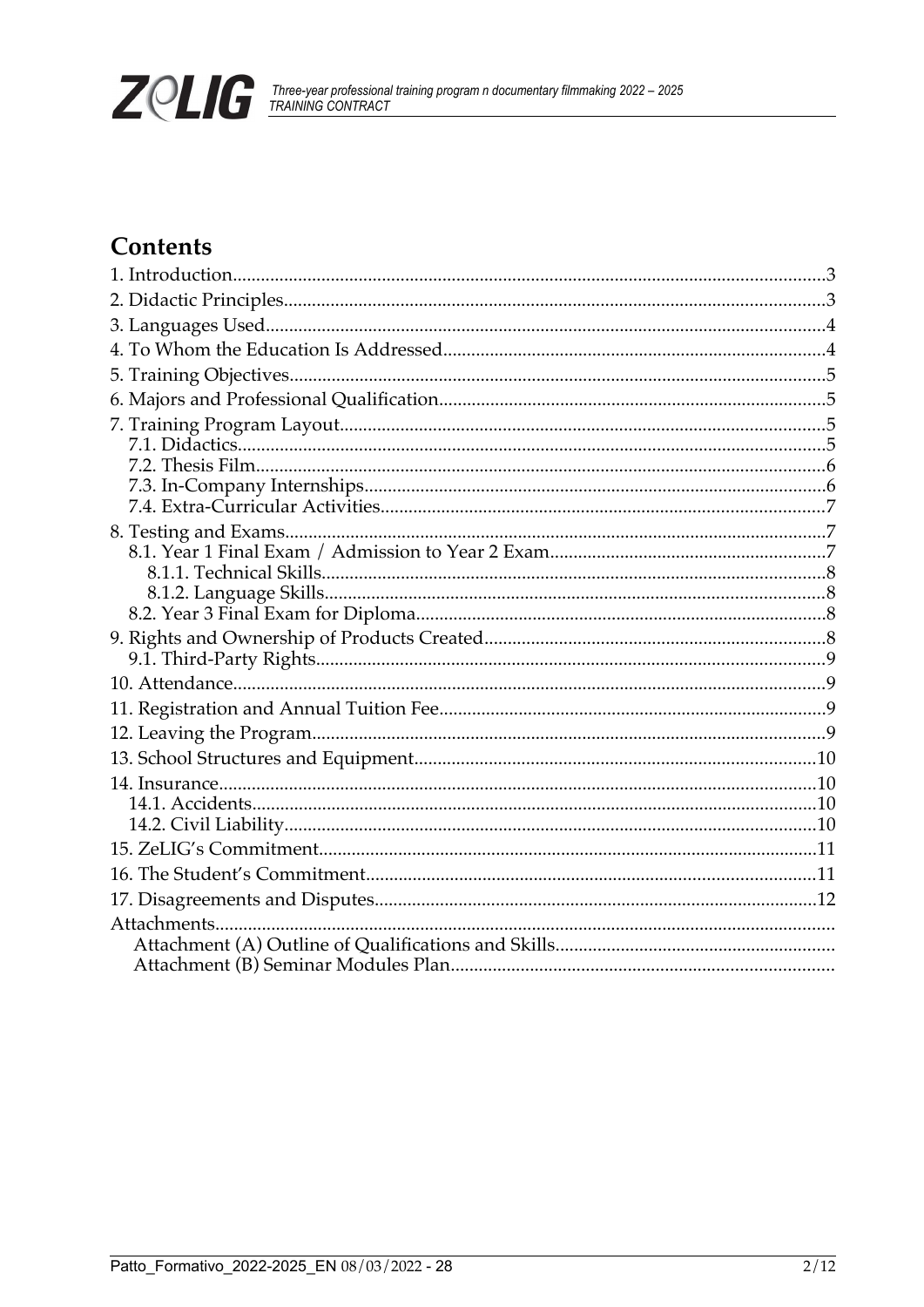## <span id="page-2-1"></span>1. **Introduction**

The ZeLIG Cooperative is the private educational center which runs the three-year professional training program in documentary filmmaking, and is funded by the Autonomous Province of Bolzano.

The program is aimed at preparing young people for careers in filmmaking and the audiovisual sector. Specific attention is focused on documentary cinema in all its forms.

The school is located in Bolzano, Italy – a multilingual city and a crossroads of different cultures. This has allowed ZeLIG to flourish as a meeting point for students, teachers and professional filmmakers from around the world, joined together by their shared interest in this form of storytelling through film.

Training takes place in three languages – Italian, German and English – and provides the basic skills required by the various professional roles in audiovisual production, along with the opportunity to major in one of three key specialized areas in documentary filmmaking:

- Direction/Project Development
- Photography/Lighting
- Editing/Post-Production

The training program runs three years; for each three-year cycle, 30 applicants are admitted to the program.

## <span id="page-2-0"></span>2. **Didactic Principles**

ZeLIG's three-year program does not adhere to any one single school or approach to documentary making. It offers students a chance to compare different filmmaking styles, esthetics and traditions.

**Our teachers** are all highly qualified professionals who actively pursue careers in a broad array of documentary filmmaking areas, and come from a long list of countries. They guarantee students an up-to-date source of information, skills and knowledge of the most recent developments in media, while at the same time provide direct contact with different cultures, styles and formal and content-based approaches. Thus, students gain hands-on access to the various job markets in documentary filmmaking, and that provides graduates with a special edge when it comes to finding **work** and building a career.

**The use of different languages and a creative immersion in a multicultural experience:** this is what ZeLIG's three-year program strives for, and has been a hallmark of the program since its inception. This approach encourages the creation of networks and the transmission of knowledge from the many to the many.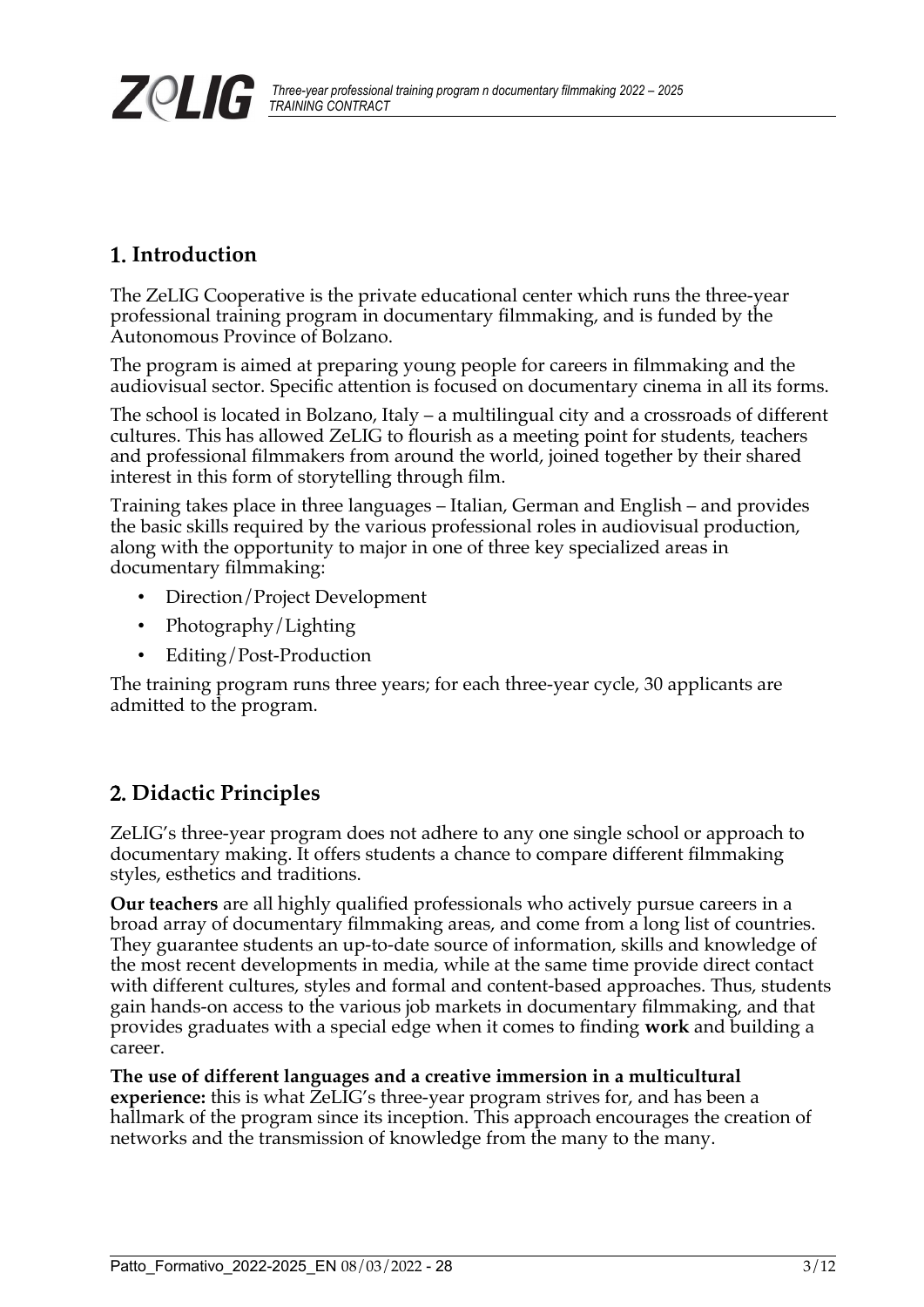

ZeLIG courses are taught in Italian, German and English. In all ZeLIG activities, students, teachers and non-teaching staff are encouraged to speak in any of the three core languages they feel most comfortable with, the one best suited to expressing their ideas and communicating with others. It's a great opportunity for students to hone their language skills and explore multiple forms of communication, and a gateway to international job markets and the future.

## <span id="page-3-1"></span>3. **Languages Used**

With the aim of creating job opportunities both locally and on an international level, the program makes a balanced use of three different languages – Italian, German and English. Overall course study is based on at least a 25% use of each language. That means that classes may be held in any of the three languages, which are considered the ZeLIG's official languages.

One of the requirements for admission to ZeLIG's three-year program in documentary filmmaking is linguistic proficiency: ZeLIG students must be able to understand and communicate in all three of school's official languages.

The admissions exam requires B2-level knowledge (comprehension and communication) of two of the school's official languages, and A1-level knowledge of the third language. At which point, students must strive to improve their skills in their weakest language area, before and during the first year of studies. As part of the first year's final exam, and in order to be admitted to the second year of the program, students must show their ability as regards comprehension and communications skills at B1 level in the third language.

## <span id="page-3-0"></span>4. **To Whom the Education Is Addressed**

ZeLIG's three-year program is designed for people interested in all forms of documentary cinema – the entire spectrum of the visual and sound experience. ZeLIG seeks people with passion and talent, who are strongly motivated to make a career out of these gifts.

The program is geared toward people who have the skills for both active and passive listening; people who are able to pick up on not merely verbal aspects, but the emotional aspects of communication, which are not expressed directly; people who take into account that communication is an active process involving a getting-to-know approach to others.

The program is geared toward people who want to learn and develop their own creativity and recognize the creativity in others; people who want to acquire new skills and knowhow, improve their social skills and enhance their potential for teamwork.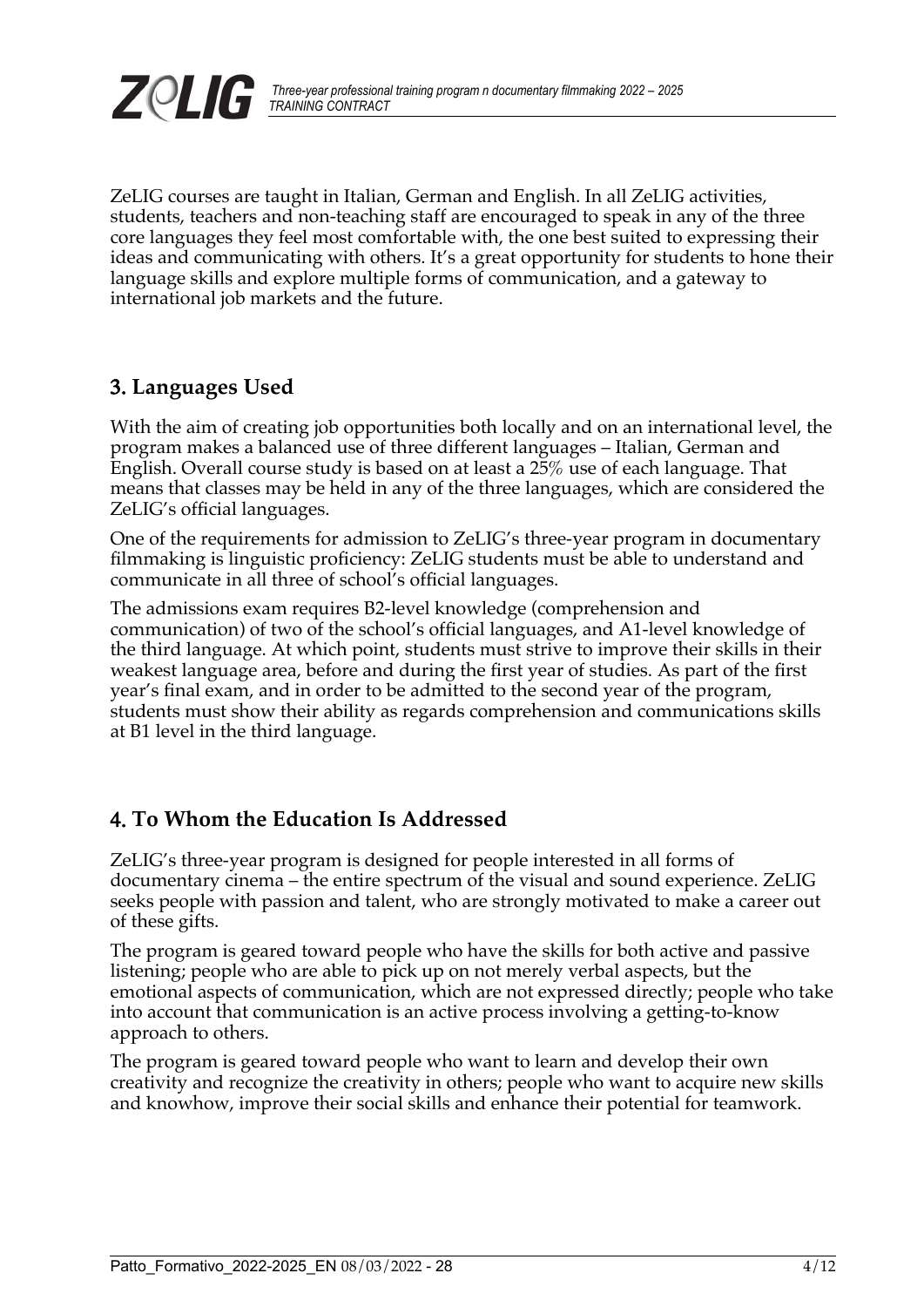

The program is geared toward people who are committed to hard work and responsibility, and dedication to learning and growing together – both as professionals and on a personal level.

## <span id="page-4-3"></span>5. **Training Objectives**

The goal of the training program is to provide students with the basic skills required to work in the audiovisual industry, with special focus on the skills required for involvement in international co-productions. The program focuses on developing specialized skills required for documentary filmmaking, offering three different majors, designed to offer job opportunities in the audiovisual industry.

## <span id="page-4-2"></span>6. **Majors and Professional Qualification**

The program trains students in three areas of specialization, and the following majors are offered:

- **Documentary Filmmaker in the audiovisual industry with specialized skills in Directing/Project Development;**
- **Documentary Filmmaker in the audiovisual industry with specialized skills in Photography/Lighting;**
- **Documentary Filmmaker in the audiovisual industry with specialized skills in Editing/Postproduction.**

See Attachment (A) – Outline of Qualifications and Skills – descriptions of the three areas of specialization.

## <span id="page-4-1"></span>7. **Training Program Layout**

The program starts on October 24, 2022 and ends in June 2025.

During this period, there will be full time activities, based on theory and practice, exercises, individually and in groups, and a two month internship period.

#### <span id="page-4-0"></span>**7.1. Didactics**

Instruction is based on Training Modules (i.e., Educational Units). Goal: To provide students with the required skills through access to knowhow and training provided by ZeLIG teaching staff and qualified outsourced professionals.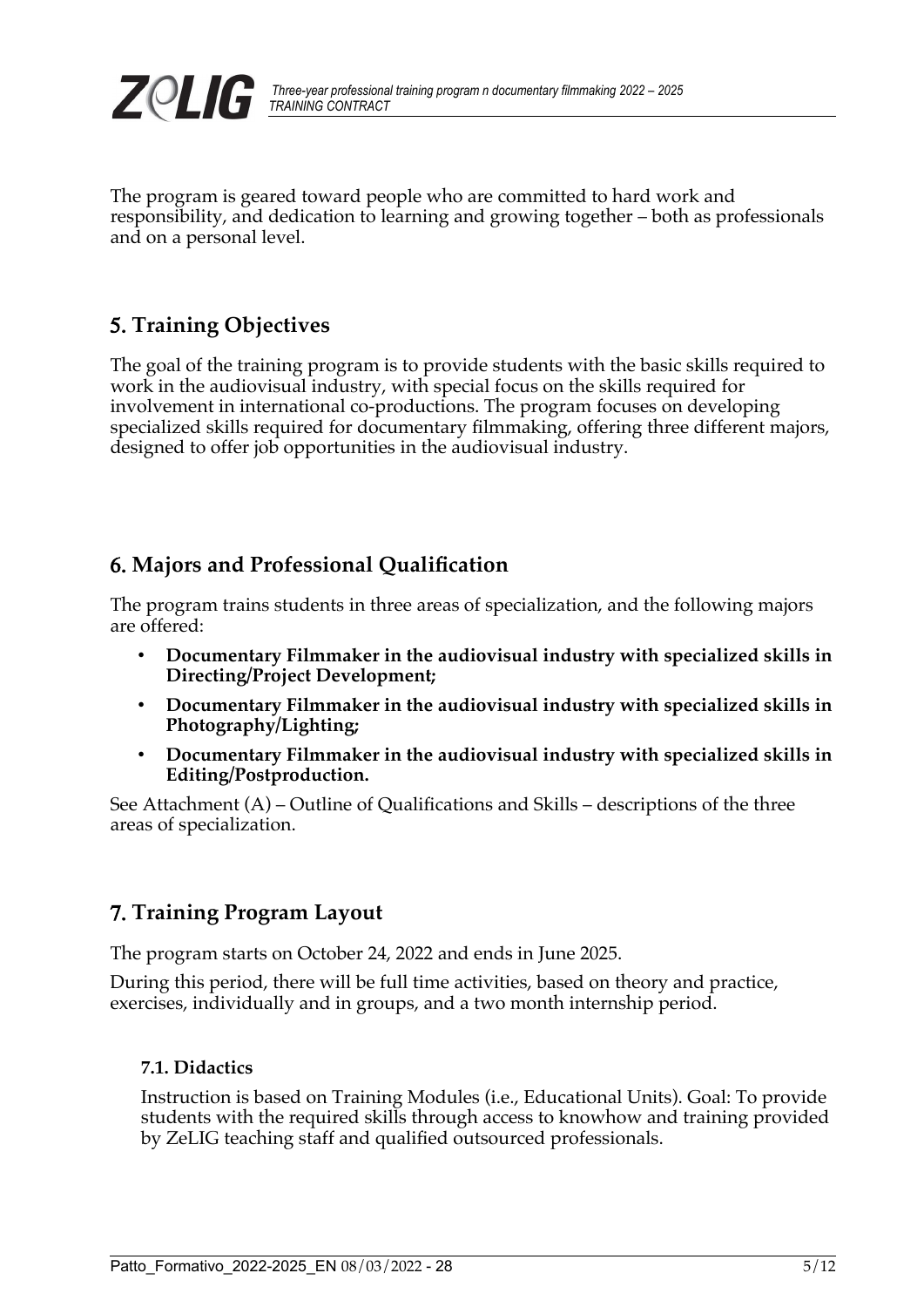

Year 1: All students, no matter what their major, attend basic training courses.

Year 1 concludes with a final exam, the aim of which is to determine each student's skill level in each of the three areas of specialization.

Year 1 final exams – results as determined and evaluated by the ZeLIG exam commission shall be considered final and indisputable – figure into each student's choice of major.

Years 2 and 3: Students attend specific training modules based on their respective majors; they also attend training modules that focus on more general subjects, along with students from outside their majors.

Attachment (B) – Seminar Modules Plan – describes the basic structure of training contents. The planning of modules and seminars may be updated based on assessments of actual skills acquired over the course of the program and the need to further develop those skills.

#### <span id="page-5-1"></span>**7.2. Thesis Film**

In the second year, and before the deadline issued by the school, all students must propose ideas for their thesis films; ideas will be selected by the school, all decisions are final. Projects for thesis films will be developed during the second year and realized in the third year. If an insufficient number of proposals is received or accepted, due to unsuitability, to guarantee all students participation in their specialized roles in at least one thesis film, the school will provide alternative proposals.

While the school leaves students ample freedom in their choices for subjects to develop, it encourages works based on local themes in order to guarantee maximum support in production. In all cases, productions must be considered feasible by the school. All ZeLIG decisions are final.

Mandatory conditions for the approval of thesis film projects are as follows:

- Total production time compatible with due date; productions must be completed before the start of final exams, so that thesis films may be presented as a part of those exams;
- Production budget compatible with economic resources available to the school.

All students participate in the realization of a thesis film, from development to production, based on their own areas of specialization (i.e., their respective majors) and roles assigned by the school in the creation of work teams.

#### <span id="page-5-0"></span>**7.3. In-Company Internships**

Internships are a key part of the training program and are mandatory for all students.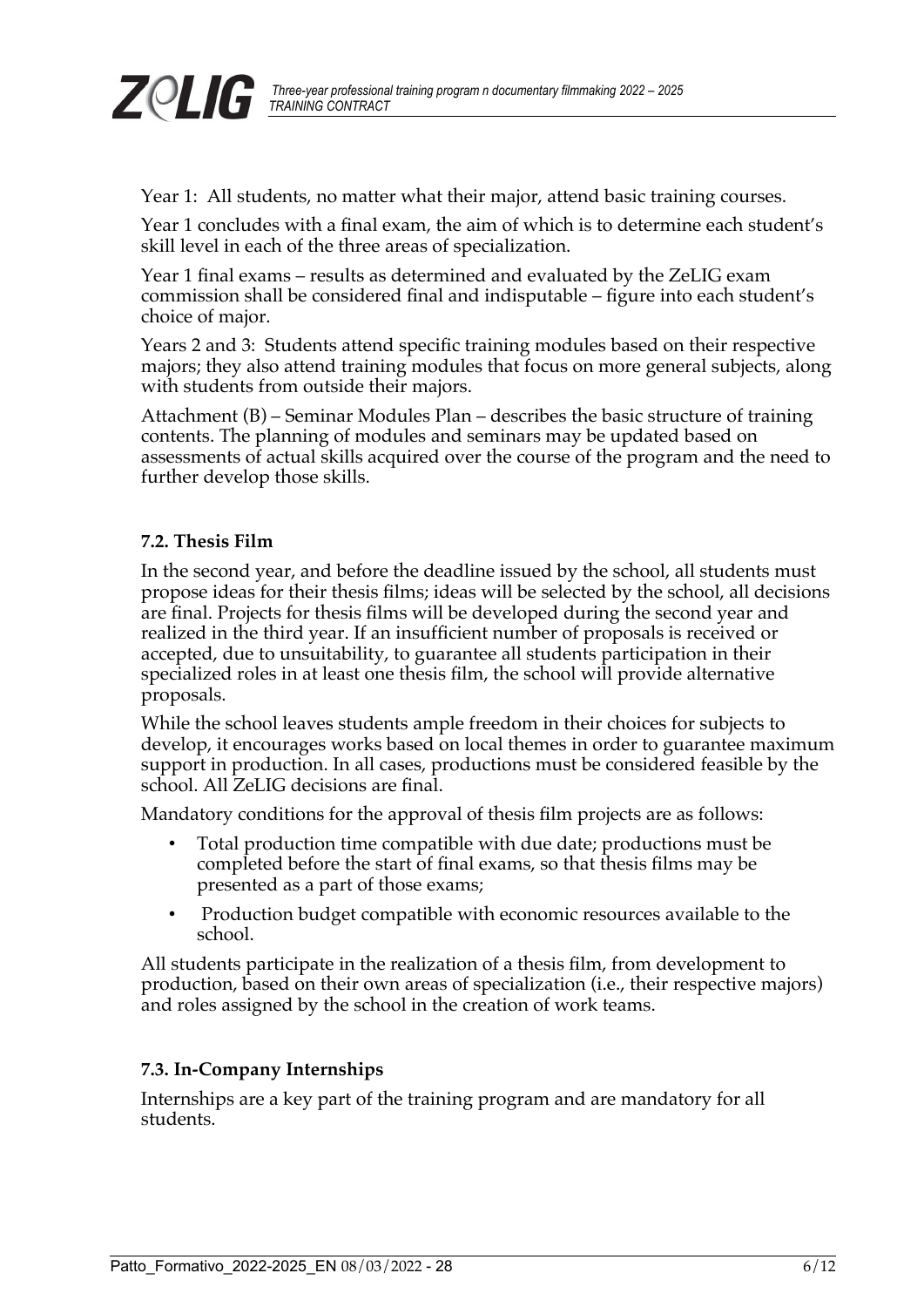

The timeframe during which the internship must be completed is indicated in the curriculum; that period usually runs from the end of Year 1 to the start of Year 3, so as not to overlap with other training activities.

Internships are regulated by agreements stipulated between ZeLIG and host structures, and follow an especially designed training program. Internships may be done in Italy or abroad, at host companies that guarantee respect for conditions set forth in agreements stipulated.

ZeLIG encourages students to find internship hosts themselves; those companies must meet the needs of students' aptitudes and organizational requirements. ZeLIG does offer support and orientation for students in search of host companies, and reserves the right to verify and approve of the companies chosen.

Should any student not be able to find a host company on his or her own, within the set timeframe, he or she must accept an internship in a host company indicated by ZeLIG.

#### <span id="page-6-2"></span>**7.4. Extra-Curricular Activities**

Besides activities included in the curriculum, ZeLIG organizes optional activities and encourages students to make autonomous use of the school's equipment outside scheduled lesson periods. ZeLIG also offers students the opportunity to conduct self-managed activities of a formative and/or cultural nature, using the school's structures; such activities must be compatible with the contents of the training program. Such activities are in no way to be considered a replacement for institutional training activities and in any case must be authorized by the school.

### <span id="page-6-1"></span>8. **Testing and Exams**

Over the course of the three-year training program, students are periodically tested to assess students' progress and skills acquired. Testing formats and goals are explained in the curriculum.

The following final exams are administered at the end of Year 1 and upon conclusion of the training cycle at the end of Year 3:

#### <span id="page-6-0"></span>**8.1. Year 1 Final Exam / Admission to Year 2 Exam**

All students must pass the final exam for Year 1 in order to be admitted to Year 2 and their respective majors.

All students will be tested on skills needed to complete work in the three major areas of study, also known as specializations. Those students that were admitted to Year 1 with a level of A1 in their third language will be tested to assess their linguistic preparedness for the remainder of the training program.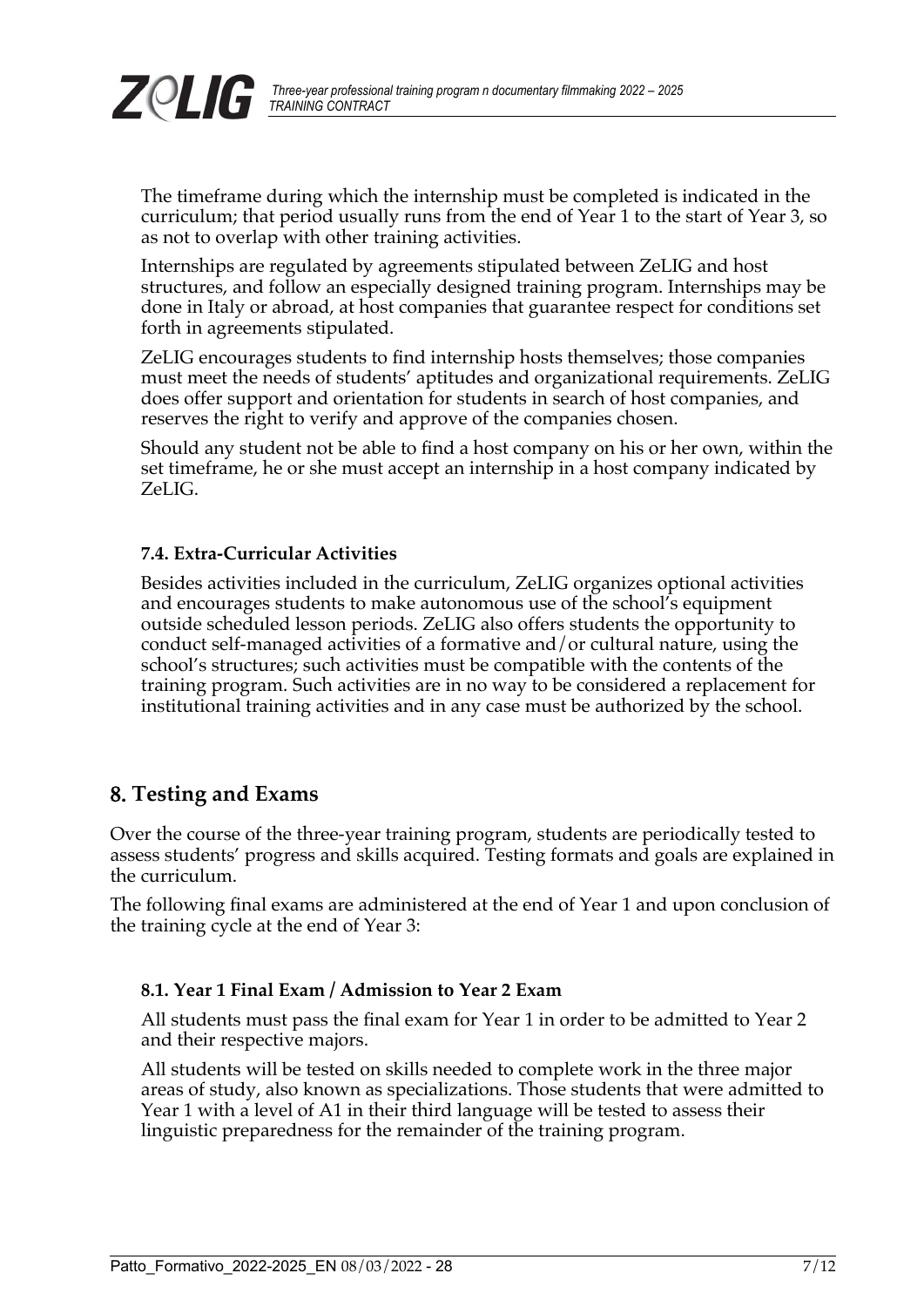

#### <span id="page-7-3"></span>**8.1.1. Technical Skills**

The exam is designed to help us evaluate each student's overall progress, and to identify the specialization to be pursued by each student in the second and third years of the training program.

Two testing sessions will be available. Any student that does not demonstrate the required skill level during the first testing session will be given another chance to do so in a second testing session.

Students that do not pass the exam on their second trial will not be admitted to Year 2 of the training program.

#### <span id="page-7-2"></span>**8.1.2. Language Skills**

Students will also be tested on their language skills and must attain a level of B1 or higher, as stipulated in the admissions requirements. This portion of the exam, however, is only for those students who were admitted to the program with a level of A1 in one of ZeLIG's three official languages. Only one language skills testing session will be provided. Students that do not attain a level of B1 or higher will not be admitted to Year 2 of the training program.

#### <span id="page-7-1"></span>**8.2. Year 3 Final Exam for Diploma**

Upon conclusion of the three-year training program, a Final Exam is given to evaluate students' progress and preparedness.

The skills obtained correspond to the LEVEL V of the European Qualifications Framework – EQF, adopted by the European Union.

A final evaluation will be made based on the following elements:

- Thesis film;
- Final exam performance;
- Interview before the Exam Commission;
- Test results and evaluations made of students' work over the course of the threeyear training period.

The sum total of this evaluation shall be expressed in the final certification of skills achieved, issued to students who successfully pass the final exam and meet all other requirements for graduation.

## <span id="page-7-0"></span>9. **Rights and Ownership of Products Created**

All works and filmmaking activities realized by students, including those destined for productions that the school may be commissioned to realize, are an integral part of training, requiring the students' commitment to participate for educational purposes;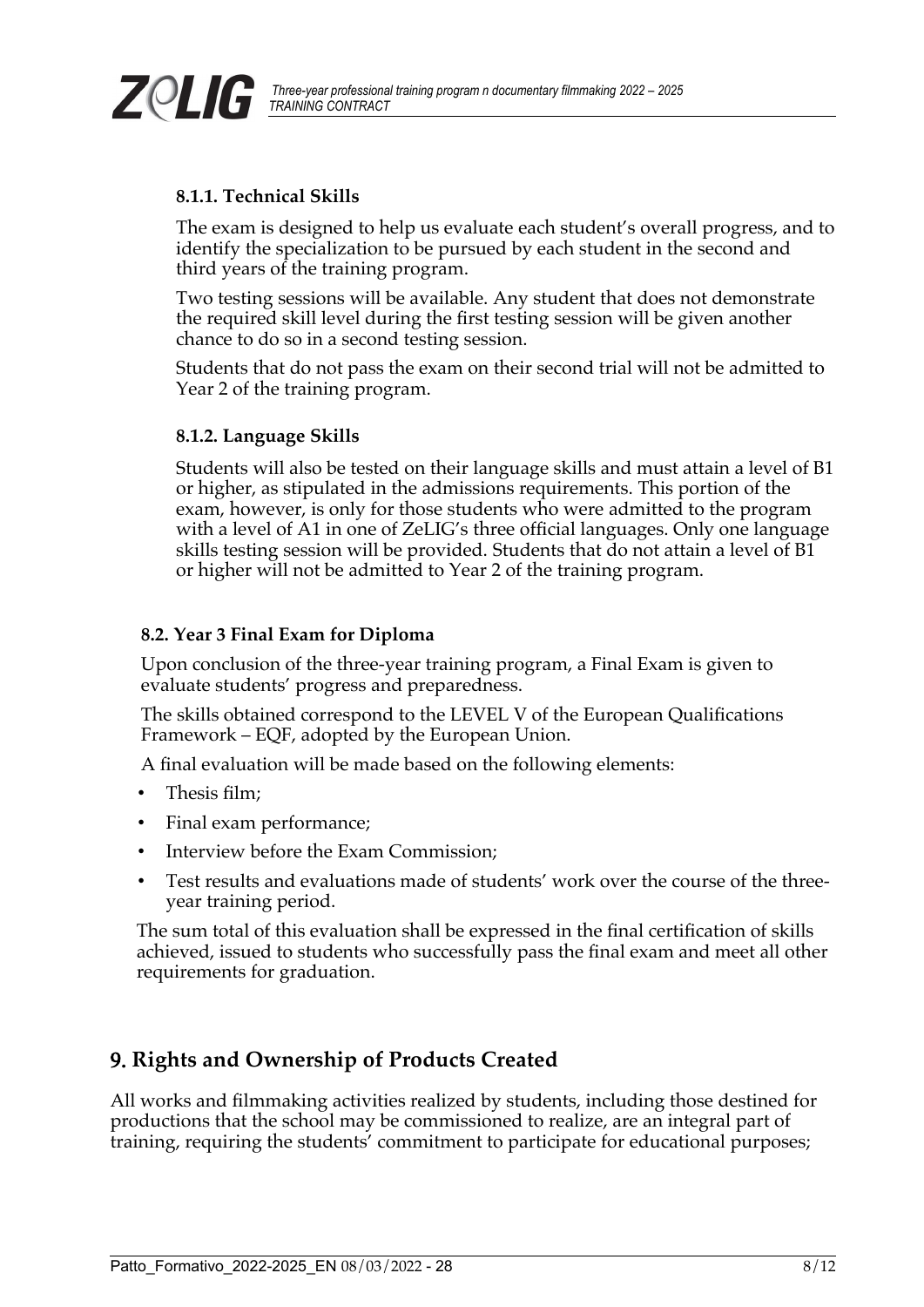

students waive all rights to the use and commercialization of such works, notwithstanding the inalienable rights of authorship which the school is committed to recognizing and exploiting.

#### <span id="page-8-3"></span>**9.1. Third-Party Rights**

Third-party use of works under copyright during educational activities or realized by students must be agreed upon and authorized by the school beforehand.

### <span id="page-8-2"></span>10. **Attendance**

Attendance of at least 80% of each year's training activities is mandatory. Should a student fail to meet this obligation, he or she will not be admitted to the following year of the program or to the final exam.

Students must document their attendance of training activities by signing a register, based on formats indicated.

No admittance will be allowed once training activities have gotten under way.

Cases of justified absences are allowed, and will not be figured into the calculation of the percentage of absences. Justified absences from training activities must be for valid reasons and approved beforehand by the school, and individuals must provide a plan for making up the training work they miss out on at a later date.

## <span id="page-8-1"></span>11. **Registration and Annual Tuition Fee**

Each year students must formalize their registration by presenting, by deadlines set by the school, a completed registration form and proof of payment of the annual tuition fee.

The annual fee for the 2022-2025 three-year training cycle is  $\in$  1.300.

### <span id="page-8-0"></span>12. **Leaving the Program**

ZeLIG is in no way obliged to refund registration fee or tuition if, at any time and for any reason, including any possible disciplinary measures, a student leaves the program; nor is the school obliged to issue any type of certification.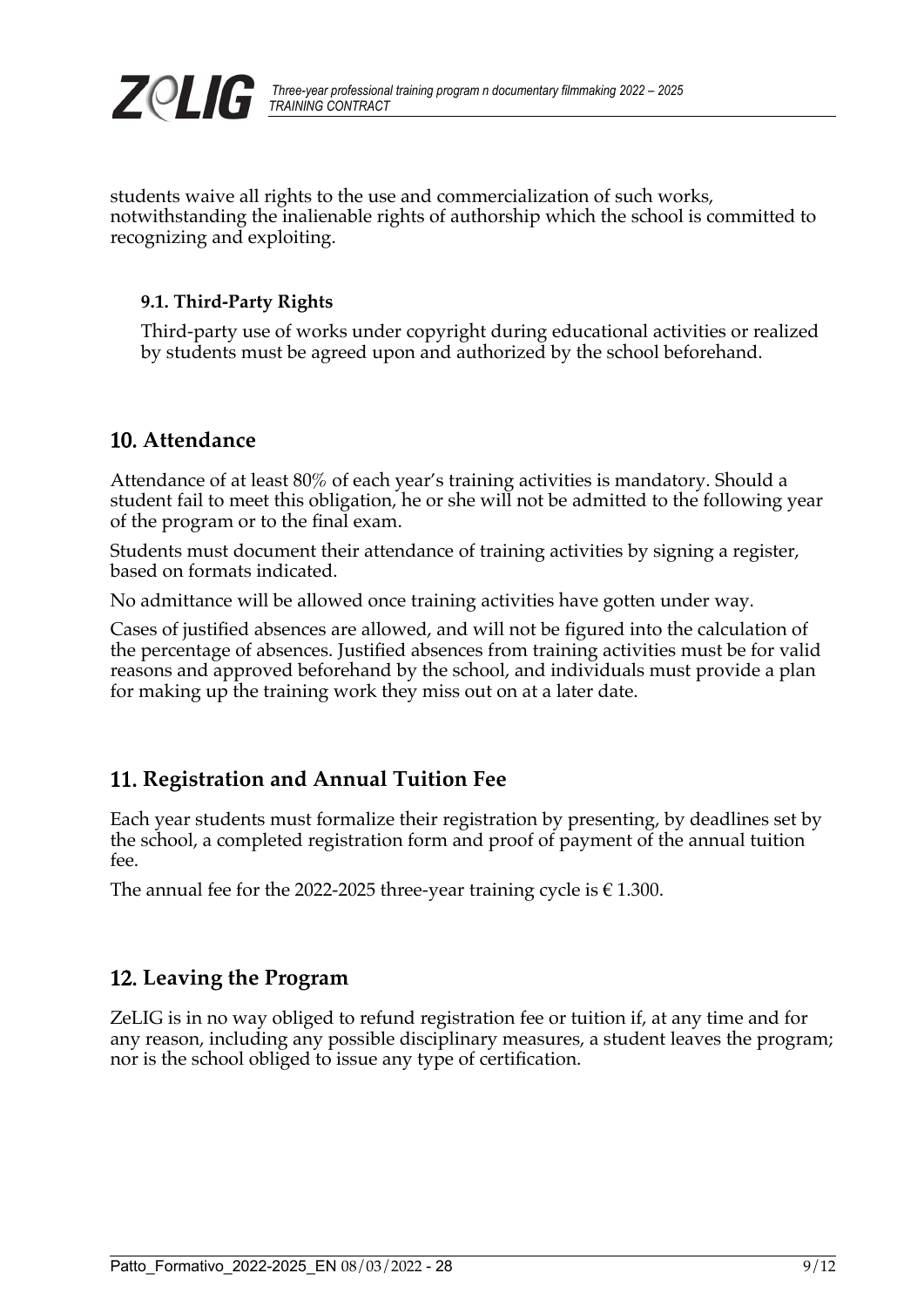

## <span id="page-9-3"></span>13. **School Structures and Equipment**

The school puts its structures and equipment at the disposal of students so that they may carry out required training activities in the best and safest ways possible.

In order to make best possible use of training opportunities, the school also puts its equipment at the disposal of students outside regular classroom hours; to use school equipment outside regular classroom hours, students must have a satisfactory attendance record and fill out the required request form. The school will evaluate requests on a case-by-case basis.

The use of school structures and equipment is governed by specific regulations that establish modalities and limits for such use. Knowledge of and agreement to these regulations is mandatory for access to school structures and use of school equipment; individuals who use school structures and equipment are directly responsible for their safekeeping, and must contribute to guaranteeing their order, cleanliness and maximum efficiency so that others as well may enjoy the privilege of using those structures and equipment.

#### <span id="page-9-2"></span>14. **Insurance**

For the entire duration of the training program and limited to training and educational activities, all ZeLIG students with a satisfactory attendance record are covered by specific insurance policies.

However, all students are responsible for their own behavior and actions, and ZeLIG reserves the right to take disciplinary measures should there arise cases of improper behavior or serious offences on the part of individual.

#### <span id="page-9-1"></span>**14.1. Accidents**

A policy stipulated with INAIL (Italy's national insurance program for on-the-job accidents) covers students for physical and financial damage occurred during the training program.

#### <span id="page-9-0"></span>**14.2. Civil Liability**

A policy stipulated with UNIPOL SAI offers a guarantee aimed at covering students for accidents caused by third parties, and includes damages to both persons and property.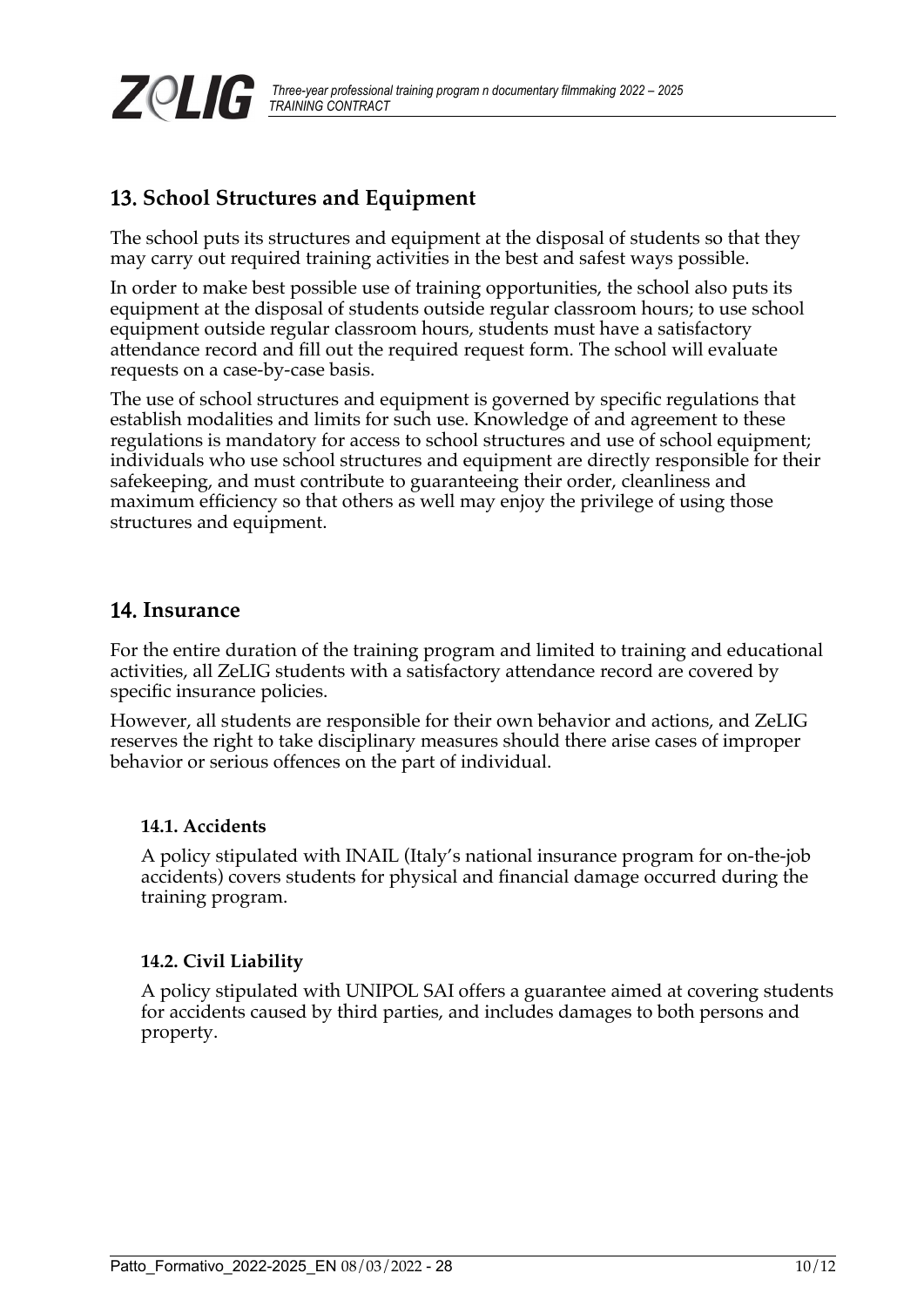

## <span id="page-10-1"></span>15. **ZeLIG's Commitment**

ZeLIG – School for documentary, in order to guarantee the quality and transparency of its training services, is committed to:

- providing a service of training geared toward excellence, to prepare young people for rapid access to the world of work, and furnish them with skills that satisfy professional requirements, so that they are supported by knowledge and abilities that meet the sector's most recent demands;
- developing a training program that creatively combines strong connections between theory and practical experience, with the aim of developing skills for problem-solving, in autonomy and with responsibility, and flexibility in adapting to a range of different work situations and realities;
- promoting and encouraging group work activities that stimulate students' communications skills and their willingness to put themselves to the test in ideaexchanging situations, while respecting the identities of others in an atmosphere of collaboration that favors the development of creativity and multicultural expression;
- favoring the multidisciplinary aspect in the development of individual qualifications and specialization areas, by stimulating the taking into account of different styles and approaches, and the ability to autonomously cover different roles in audiovisual production;
- providing a training program led by teachers whose professional skills are recognized, and who are currently active in their respective professional sectors, who guarantee up-to-date training in the most recent developments in the international market;
- guaranteeing maximum attention to the training process of each student and transparency in evaluating the progress of individual students and the class as a whole, while maintaining an on-going relationship with all students;
- respecting all stipulations contained herein, save for exceptional cases due to unforeseen external factors and/or events beyond the control of ZeLIG.

## <span id="page-10-0"></span>16. **The Student's Commitment**

Students registered for ZeLIG's three-year professional training program in documentary filmmaking are committed to:

- participating in a highly demanding training program;
- respecting the program's timeframes and working to responsibly meet all deadlines;
- accepting, respecting and helping others, in an effort to understand the reasoning of others and act in such a way as to promote diversity and multiculturalism;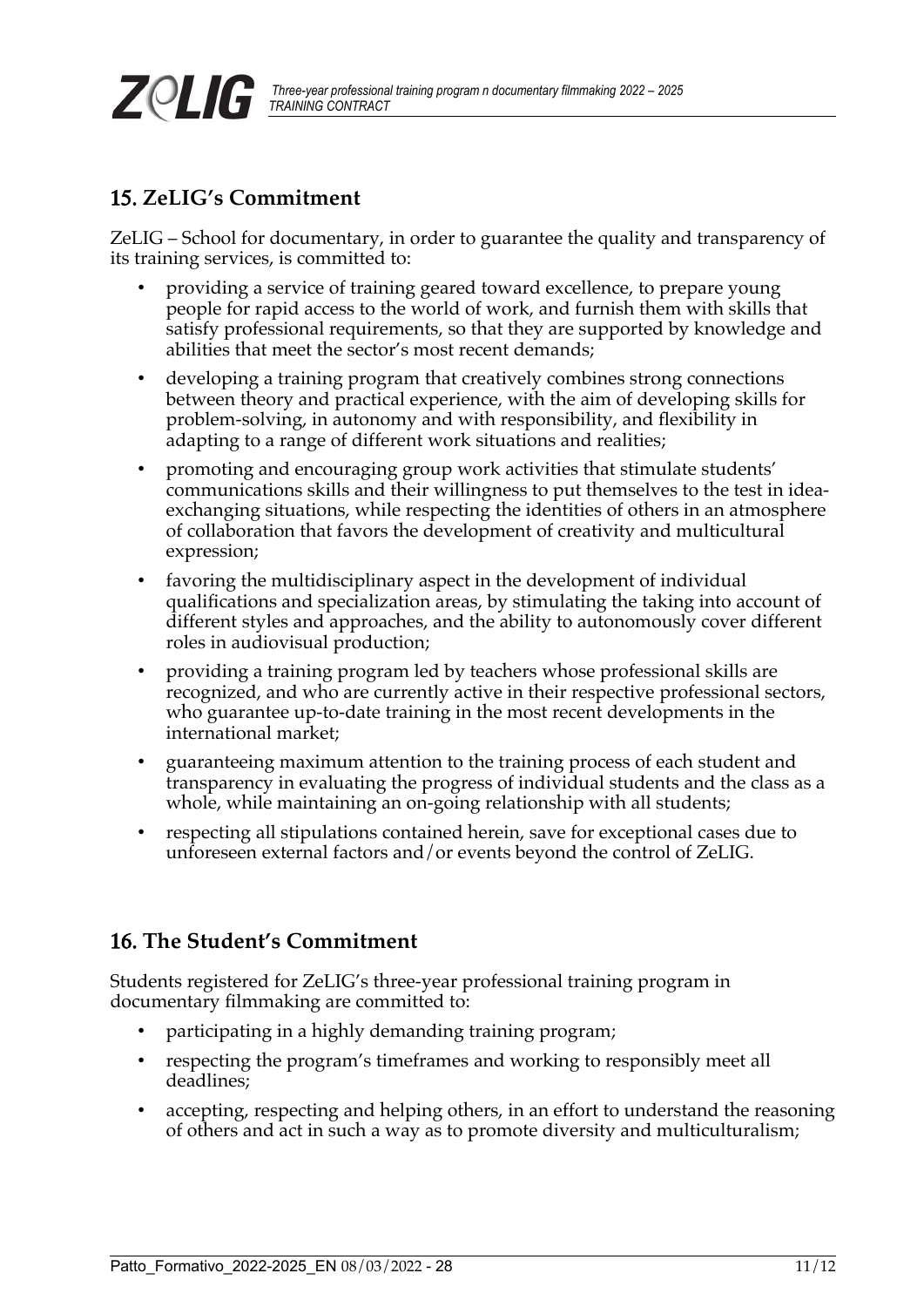

 *Three-year professional training program n documentary filmmaking 2022 – 2025*

- respect for the school, i.e., a sum total of persons, premises and equipment;
- making the most of the entire educational organization, contributing to a positive atmosphere for dialogue, and respecting the choices and training methods, and maintaining a predisposition for collaboration with fellow students, teachers and the entire ZeLIG staff;
- acting in a manner that is appropriate, so as to guarantee respect for norms, policies and procedures laid out in this contract, for the entire duration of the training program, save for exceptional reasons that may arise and that are beyond one's control.

### <span id="page-11-3"></span>17. **Disagreements and Disputes**

*TRAINING CONTRACT*

ZQLIG

This training contract has been created to define mutual commitments and responsibilities, as well as to establish the tools and modalities by which such commitments may be monitored and enforced. The aim is to guarantee to everyone involved the freedom and the opportunity to freely express, in a manner that is reasonable, constructive and motivated, any possible disagreement over the course of the program, which may not always be easy and without complications.

Should disagreement arise regarding measures taken by ZeLIG, students may voice their grievances in writing and address them to ZeLIG Management. ZeLIG Management will then investigate the matter, report back to the individual(s) that brought the matter to ZeLIG Management's attention, and formally settle the matter. All decisions made by ZeLIG Management shall be considered final and binding. For its part, ZeLIG may dispute behavior on the part of students that may not be considered in line with the rules, regulations and standards adopted by the school, through a formal reprimand. Should a formal reprimand fail to resolve the situation, ZeLIG Management reserves the right to take any action it deems fit, including the expulsion of the student or students involved. Here as well, all decisions made by ZeLIG Management shall be considered final and binding.

#### <span id="page-11-2"></span>**Attachments**

<span id="page-11-1"></span><span id="page-11-0"></span> **Attachment (A) Outline of Qualifications and Skills Attachment (B) Seminar Modules Plan**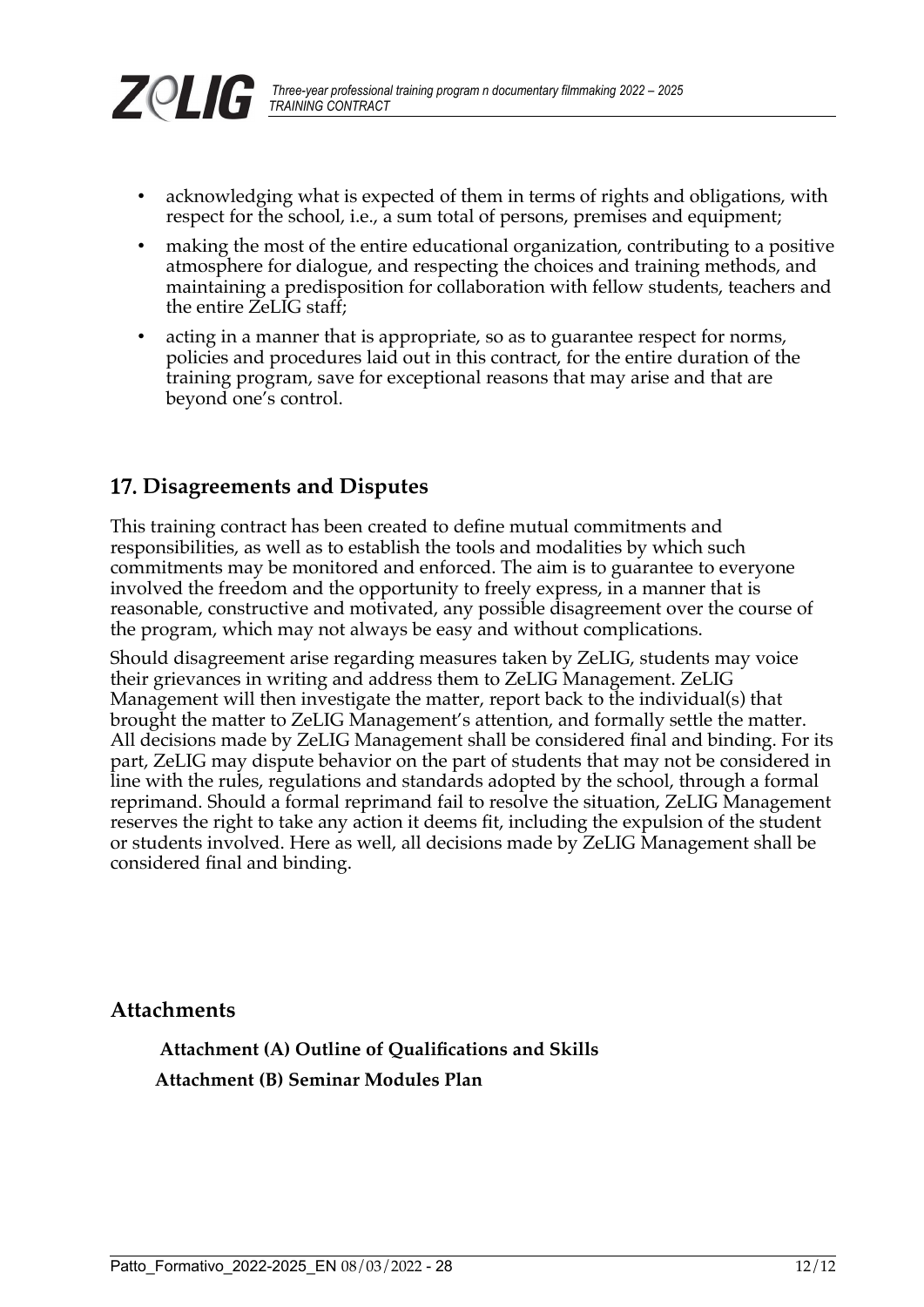

## **THREE-YEAR PROFESSIONAL TRAINING PROGRAM IN DOCUMENTARY FILMMAKING Training Cycle 2022 – 2025**

Updated: 14/02/2022 - (6)

## **Attachment (A) Skills – Overview**

**Directing/Project Development Photography/Lighting Editing/Postproduction**

**ZeLIG School for Documentary, Television and New Media** Via Brennero 20/D - 39100 Bolzano, Italy Tel ++39/0471/977930 Fax ++39/0471/977931 [www.zeligfilm.it](http://www.zeligfilm.it/) - [info@zeligfilm.it](mailto:info@zeligfilm.it)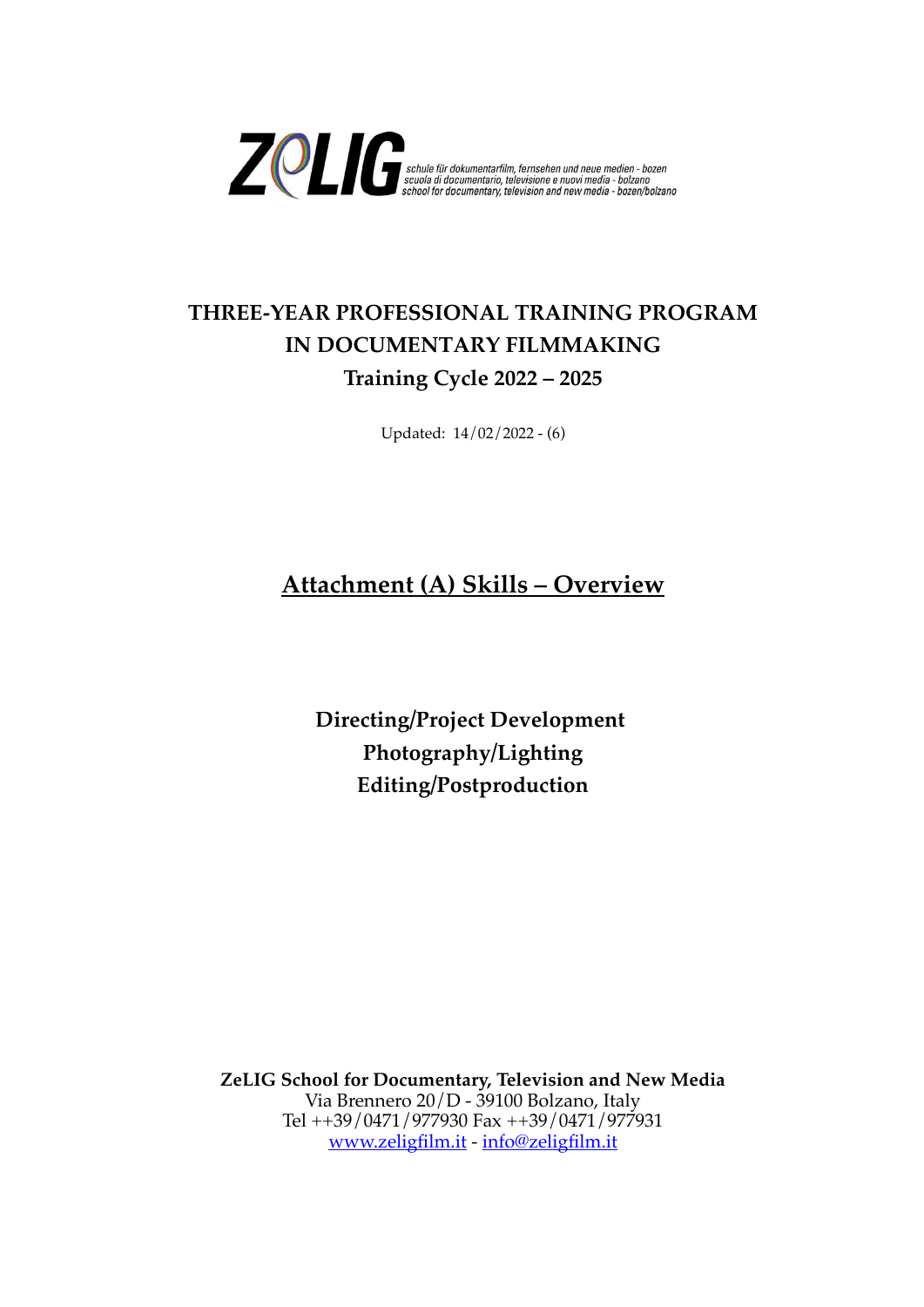

| Directing/Project Development |                                                                                                                                                                                                                                                                                                                                                                                                                                                                                                                                                                                                                                                                                                                                                                                                                                                                                                                                                                                           |  |  |  |  |
|-------------------------------|-------------------------------------------------------------------------------------------------------------------------------------------------------------------------------------------------------------------------------------------------------------------------------------------------------------------------------------------------------------------------------------------------------------------------------------------------------------------------------------------------------------------------------------------------------------------------------------------------------------------------------------------------------------------------------------------------------------------------------------------------------------------------------------------------------------------------------------------------------------------------------------------------------------------------------------------------------------------------------------------|--|--|--|--|
| <b>Skills Area</b>            | Documentary filmmaker in the audiovisual industry with skills in:                                                                                                                                                                                                                                                                                                                                                                                                                                                                                                                                                                                                                                                                                                                                                                                                                                                                                                                         |  |  |  |  |
|                               | <b>Directing/Project Development</b>                                                                                                                                                                                                                                                                                                                                                                                                                                                                                                                                                                                                                                                                                                                                                                                                                                                                                                                                                      |  |  |  |  |
| Description                   | The documentary filmmaker in the audiovisual industry with skills in directing and project<br>development takes part in the production process of a documentary film with autonomy<br>and responsibility as described for European Qualifications Framework (EQF) Level V.<br>Qualification in the application/use of methodologies, equipment and information allow<br>him/her to intervene in the production process of a documentary film and perform<br>activities regarding conception, writing, research, dramaturgical and content description,<br>and direction of the film. He/she develops the project and oversees people involved in the<br>film's production. He/she also takes part, along with other professional figures working on<br>the film, in the definition of a work schedule, the translation of the idea/subject into<br>images, and harmonizing the artistic dimension of the product to be made in accordance<br>with technical, budget and time constraints. |  |  |  |  |
| <b>Basic Skills</b>           | Manage directly, in autonomy and with responsibility, or coordinate, all phases of<br>research, realization and preparation of materials for the development and presentation<br>of a film project.                                                                                                                                                                                                                                                                                                                                                                                                                                                                                                                                                                                                                                                                                                                                                                                       |  |  |  |  |
|                               | Collaborate on the development of a production plan, correctly interpreting constraints<br>$\bullet$<br>regarding production, budget and context, with proposals for solutions that balance out<br>such constraints with artistic demands.                                                                                                                                                                                                                                                                                                                                                                                                                                                                                                                                                                                                                                                                                                                                                |  |  |  |  |
|                               | • Provide direct technical support, with responsibility and autonomy, in simple<br>audio/video recording and editing situations.                                                                                                                                                                                                                                                                                                                                                                                                                                                                                                                                                                                                                                                                                                                                                                                                                                                          |  |  |  |  |
|                               | Provide assistance and collaboration, with responsibility, to specialized technical<br>$\bullet$<br>personnel throughout all phases of development and realization of a film product.                                                                                                                                                                                                                                                                                                                                                                                                                                                                                                                                                                                                                                                                                                                                                                                                     |  |  |  |  |
|                               | Outline a plan for distribution and promotion, define goals and assess results.<br>$\bullet$                                                                                                                                                                                                                                                                                                                                                                                                                                                                                                                                                                                                                                                                                                                                                                                                                                                                                              |  |  |  |  |
|                               | Knowledge and application of basic principles of business and management.<br>$\bullet$                                                                                                                                                                                                                                                                                                                                                                                                                                                                                                                                                                                                                                                                                                                                                                                                                                                                                                    |  |  |  |  |
|                               | Respect all applicable laws regarding work safety, privacy and copyright.<br>$\bullet$                                                                                                                                                                                                                                                                                                                                                                                                                                                                                                                                                                                                                                                                                                                                                                                                                                                                                                    |  |  |  |  |
| Specialized<br><b>Skills</b>  | Knowledge and application of pitching techniques for a film project, with the aim of<br>$\bullet$<br>achieving the most realistic goals in line with the situations and opportunities that may<br>arise.                                                                                                                                                                                                                                                                                                                                                                                                                                                                                                                                                                                                                                                                                                                                                                                  |  |  |  |  |
|                               | Direct, in autonomy and with responsibility, the narrative development and the artistic<br>realization of a film based on an original style or through the application of predefined<br>formal means recognized as the most consonant to the harmony and balance between<br>the product's artistic dimension and constraints regarding production and budget.                                                                                                                                                                                                                                                                                                                                                                                                                                                                                                                                                                                                                             |  |  |  |  |
|                               | Assess and realize, in autonomy and with responsibility, or in conjunction with other<br>$\bullet$<br>professional figures, the planning and organization of all processes necessary to the<br>artistic development of the production.                                                                                                                                                                                                                                                                                                                                                                                                                                                                                                                                                                                                                                                                                                                                                    |  |  |  |  |
|                               | Direct, in autonomy and with responsibility, professional figures involved in the artistic<br>$\bullet$<br>and creative development of the production, based on pre-established style and<br>dramaturgy, with a commitment to optimizing the production schedule and respecting<br>the terms of production.                                                                                                                                                                                                                                                                                                                                                                                                                                                                                                                                                                                                                                                                               |  |  |  |  |
|                               | Manage and maintain relationships with protagonists, with empathy and responsibility;<br>٠<br>select modalities and define times of interviews, with respect for protagonists'                                                                                                                                                                                                                                                                                                                                                                                                                                                                                                                                                                                                                                                                                                                                                                                                            |  |  |  |  |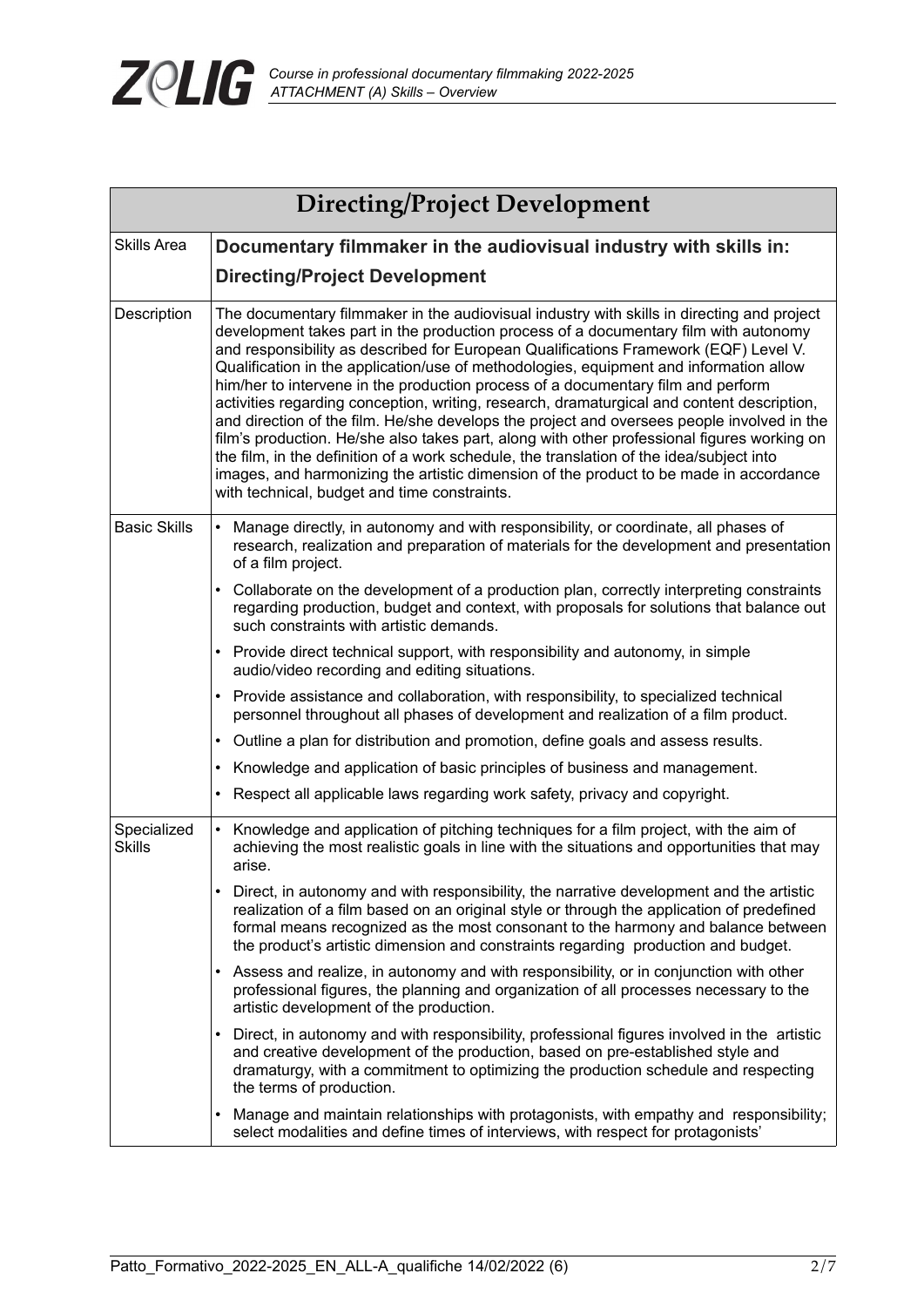

|  |                                                                                                                                                                                                                  | availability and whatever needs they may have, in line with dramaturgical demands<br>and production constraints. |
|--|------------------------------------------------------------------------------------------------------------------------------------------------------------------------------------------------------------------|------------------------------------------------------------------------------------------------------------------|
|  | Spot problems and deal with unexpected situations within the range of this skill area's<br>responsibilities, and devise and propose solutions autonomously or in conjunction with<br>other professional figures. |                                                                                                                  |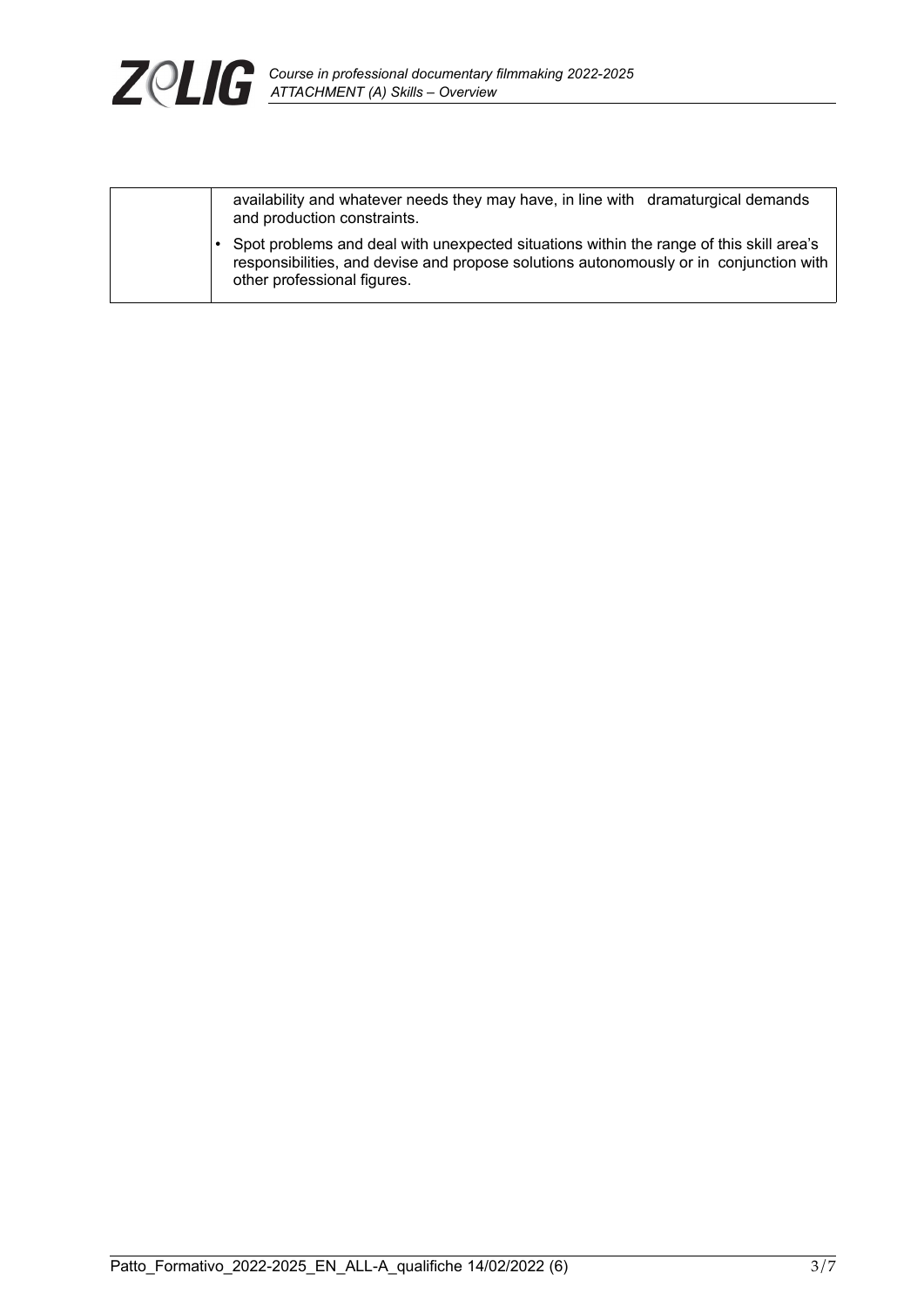

| Photography/Lighting                                                                    |                                                                                                                                                                                                                                                                                                                                                                                                                                                                                                                                                                                                                                                                                                                                                                                                                                                                                                                                                                                                                                                                                       |  |  |  |
|-----------------------------------------------------------------------------------------|---------------------------------------------------------------------------------------------------------------------------------------------------------------------------------------------------------------------------------------------------------------------------------------------------------------------------------------------------------------------------------------------------------------------------------------------------------------------------------------------------------------------------------------------------------------------------------------------------------------------------------------------------------------------------------------------------------------------------------------------------------------------------------------------------------------------------------------------------------------------------------------------------------------------------------------------------------------------------------------------------------------------------------------------------------------------------------------|--|--|--|
| <b>Skills Area</b><br>Documentary filmmaker in the audiovisual industry with skills in: |                                                                                                                                                                                                                                                                                                                                                                                                                                                                                                                                                                                                                                                                                                                                                                                                                                                                                                                                                                                                                                                                                       |  |  |  |
|                                                                                         | <b>Photography/Lighting</b>                                                                                                                                                                                                                                                                                                                                                                                                                                                                                                                                                                                                                                                                                                                                                                                                                                                                                                                                                                                                                                                           |  |  |  |
| Description<br>sintetica                                                                | The documentary filmmaker in the audiovisual industry with skills in photography and lighting takes<br>part in the production process of a documentary film with autonomy and responsibility as described<br>for European Qualifications Framework (EQF) Level V. Qualification in the application/use of<br>methodologies, equipment and information allow him/her to intervene in the production process of a<br>documentary film and perform activities regarding the shooting of the film. He/she scouts out<br>locations, checks the availability of equipment, prepares the equipment and makes sure it works<br>properly, takes part in shooting the film, assesses the work schedule based on a given context and<br>verifies the quality of the footage shot. He/she also takes part, along with other professional figures<br>working on the film, in the definition of a work schedule, the translation of the idea/subject into<br>images, and harmonizing the artistic dimension of the product to be made in accordance with<br>technical, budget and time constraints. |  |  |  |
| <b>Basic Skills</b>                                                                     | • Correctly interpret an idea or a subject and to translate it into a low-complexity<br>documentary film project based on the most widely used standard criteria                                                                                                                                                                                                                                                                                                                                                                                                                                                                                                                                                                                                                                                                                                                                                                                                                                                                                                                      |  |  |  |
|                                                                                         | in international documentary film markets today.                                                                                                                                                                                                                                                                                                                                                                                                                                                                                                                                                                                                                                                                                                                                                                                                                                                                                                                                                                                                                                      |  |  |  |
|                                                                                         | Manage directly all phases of research, realization and preparation of<br>$\bullet$                                                                                                                                                                                                                                                                                                                                                                                                                                                                                                                                                                                                                                                                                                                                                                                                                                                                                                                                                                                                   |  |  |  |
|                                                                                         | materials for the development and presentation of a film project.                                                                                                                                                                                                                                                                                                                                                                                                                                                                                                                                                                                                                                                                                                                                                                                                                                                                                                                                                                                                                     |  |  |  |
|                                                                                         | • Collaborate on the development of a production plan, correctly interpreting                                                                                                                                                                                                                                                                                                                                                                                                                                                                                                                                                                                                                                                                                                                                                                                                                                                                                                                                                                                                         |  |  |  |
|                                                                                         | constraints regarding production, budget and context, with proposals for solutions that<br>balance out such constraints with artistic demands.                                                                                                                                                                                                                                                                                                                                                                                                                                                                                                                                                                                                                                                                                                                                                                                                                                                                                                                                        |  |  |  |
|                                                                                         | • Provide direct technical support, in autonomy and with responsibility, in simple editing<br>situations.                                                                                                                                                                                                                                                                                                                                                                                                                                                                                                                                                                                                                                                                                                                                                                                                                                                                                                                                                                             |  |  |  |
|                                                                                         | • Provide assistance and collaboration, with responsibility, to specialized technical<br>personnel throughout all phases of development and realization of a film product.                                                                                                                                                                                                                                                                                                                                                                                                                                                                                                                                                                                                                                                                                                                                                                                                                                                                                                            |  |  |  |
|                                                                                         | • Outline a plan for distribution and promotion, define goals and assess results.                                                                                                                                                                                                                                                                                                                                                                                                                                                                                                                                                                                                                                                                                                                                                                                                                                                                                                                                                                                                     |  |  |  |
|                                                                                         | • Knowledge and application of basic principles of business and management.                                                                                                                                                                                                                                                                                                                                                                                                                                                                                                                                                                                                                                                                                                                                                                                                                                                                                                                                                                                                           |  |  |  |
|                                                                                         | Respect all applicable laws regarding work safety, privacy and copyright.                                                                                                                                                                                                                                                                                                                                                                                                                                                                                                                                                                                                                                                                                                                                                                                                                                                                                                                                                                                                             |  |  |  |
| Specialized<br>Skills                                                                   | Correctly interpret an idea or a subject, collaborating actively, and with responsibility,<br>$\bullet$<br>with the artistic direction in defining visual approach and treatment for a documentary<br>film project, including medium and high complexity projects, based on the most up-to-<br>date and widely used standard procedures in international documentary markets.                                                                                                                                                                                                                                                                                                                                                                                                                                                                                                                                                                                                                                                                                                         |  |  |  |
|                                                                                         | • Analyze and assess recording locations, conduct on-location research and inspection,                                                                                                                                                                                                                                                                                                                                                                                                                                                                                                                                                                                                                                                                                                                                                                                                                                                                                                                                                                                                |  |  |  |
|                                                                                         | evaluate demands and propose visual solutions in line with artistic demands and<br>production constraints.                                                                                                                                                                                                                                                                                                                                                                                                                                                                                                                                                                                                                                                                                                                                                                                                                                                                                                                                                                            |  |  |  |
|                                                                                         | Assess and realize, in autonomy and with responsibility, or in conjunction with other<br>$\bullet$<br>professional figures, planning and organization of all audio and video recording<br>processes.                                                                                                                                                                                                                                                                                                                                                                                                                                                                                                                                                                                                                                                                                                                                                                                                                                                                                  |  |  |  |
|                                                                                         | • Supervise and guarantee, with responsibility, the full availability of all resources and<br>technical means necessary for audio and video recording, including lighting, with a                                                                                                                                                                                                                                                                                                                                                                                                                                                                                                                                                                                                                                                                                                                                                                                                                                                                                                     |  |  |  |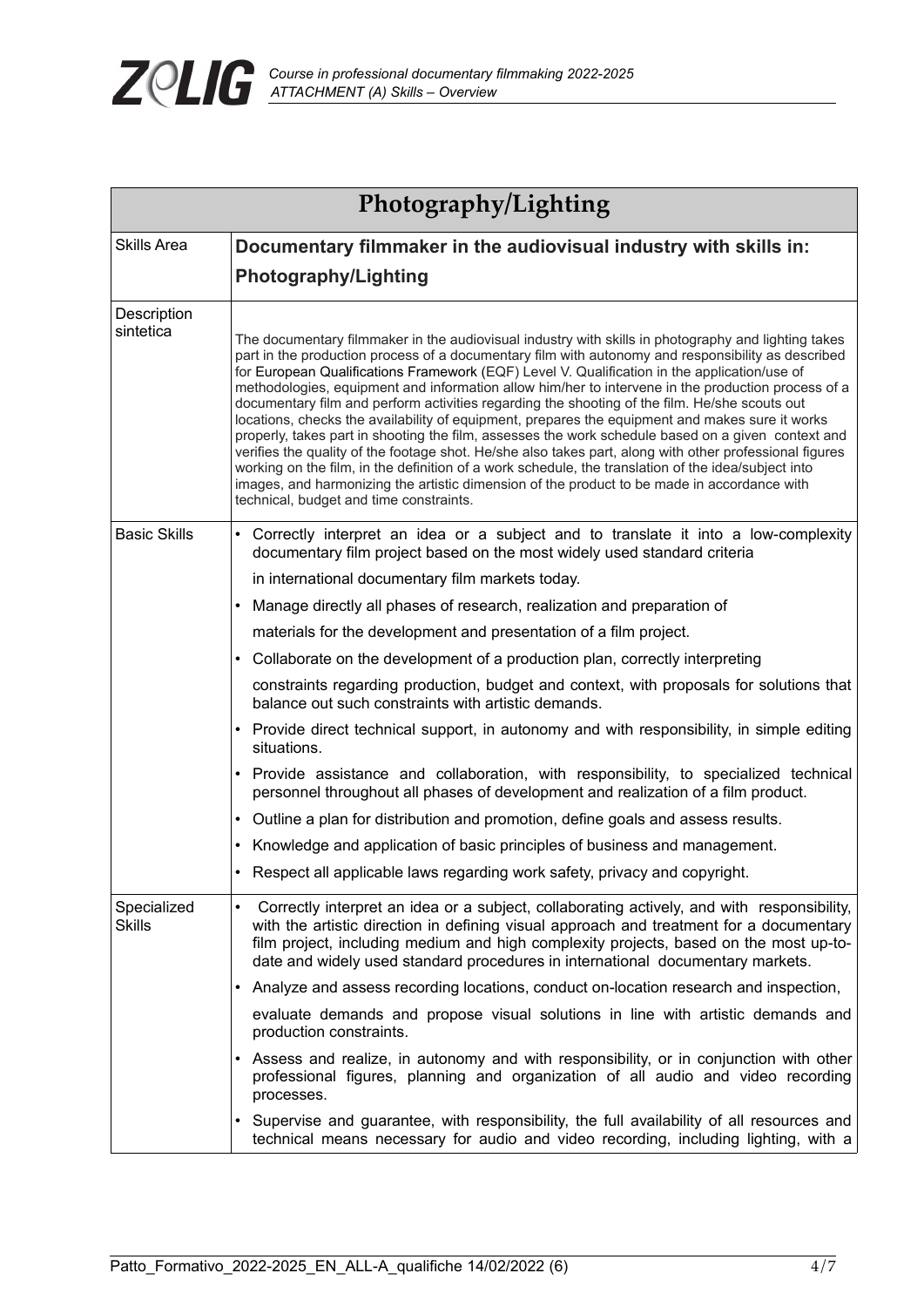

|                                                           | commitment to optimizing the production schedule and respecting the terms of<br>production.                                                                                                                                                                                                                                             |  |  |  |
|-----------------------------------------------------------|-----------------------------------------------------------------------------------------------------------------------------------------------------------------------------------------------------------------------------------------------------------------------------------------------------------------------------------------|--|--|--|
|                                                           | Realize directly, with responsibility, in complete autonomy or coordinating the activity of<br>others, all phases of audio and video recording and lighting, providing efficacious<br>imagery based on style and dramaturgy agreed upon with the artistic direction, within<br>scheduled times, in accordance with the production plan. |  |  |  |
|                                                           | Verify quality, conformity, storage and organization of recorded material, based on<br>industry standards.                                                                                                                                                                                                                              |  |  |  |
|                                                           | Communicate efficaciously with the editing and postproduction department,                                                                                                                                                                                                                                                               |  |  |  |
| collaborating to give the film the desired visual aspect. |                                                                                                                                                                                                                                                                                                                                         |  |  |  |
|                                                           | Spot problems and deal with unexpected situations within the range of this skill area's<br>responsibilities, and devise and propose solutions autonomously or in conjunction with<br>other professional figures.                                                                                                                        |  |  |  |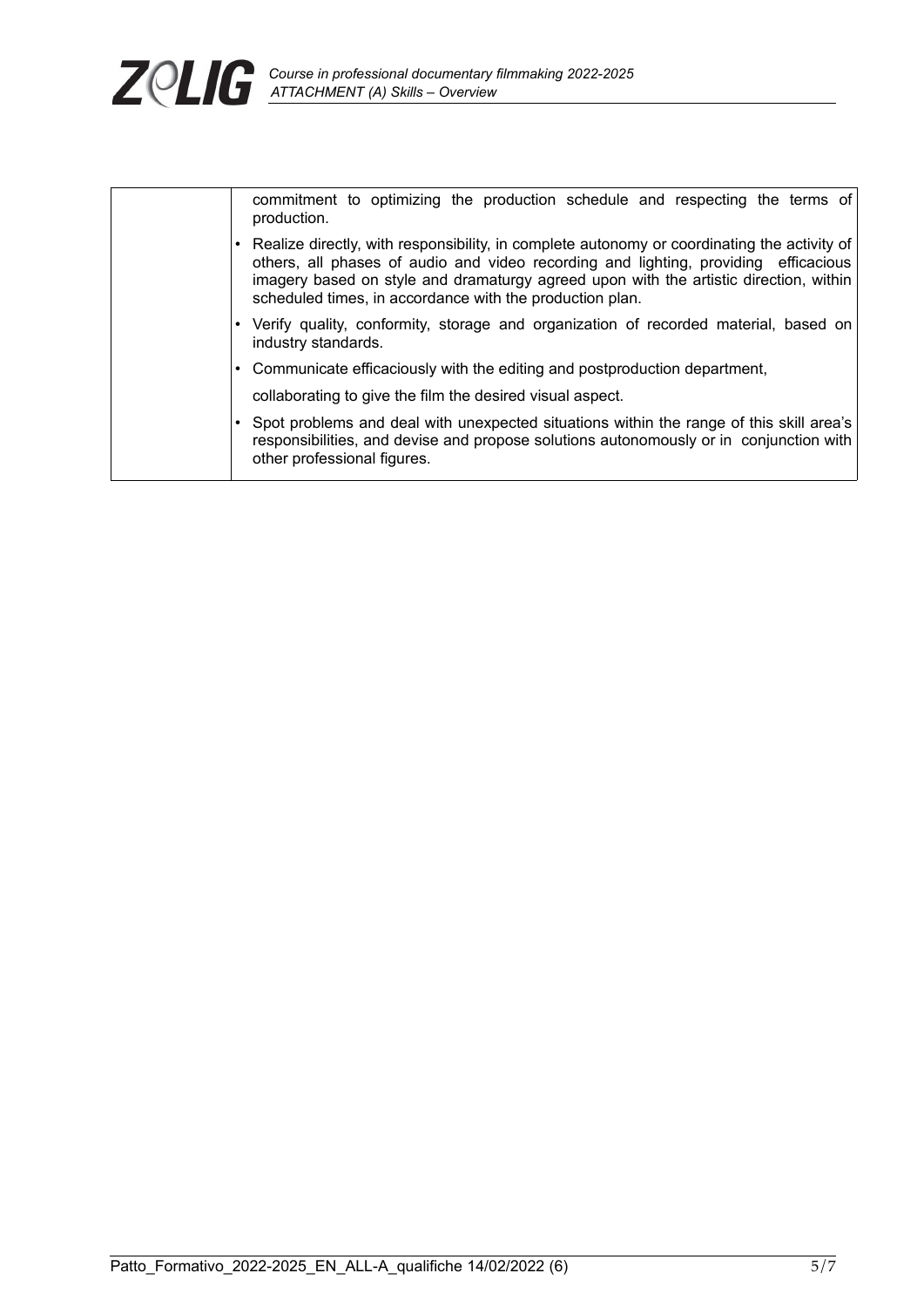

| Editing/Postproduction                                                                  |                                                                                                                                                                                                                                                                                                                                                                                                                                                                                                                                                                                                                                                                                                                                                                                                                                                                                                                                                                                                                                                           |  |  |  |  |
|-----------------------------------------------------------------------------------------|-----------------------------------------------------------------------------------------------------------------------------------------------------------------------------------------------------------------------------------------------------------------------------------------------------------------------------------------------------------------------------------------------------------------------------------------------------------------------------------------------------------------------------------------------------------------------------------------------------------------------------------------------------------------------------------------------------------------------------------------------------------------------------------------------------------------------------------------------------------------------------------------------------------------------------------------------------------------------------------------------------------------------------------------------------------|--|--|--|--|
| <b>Skills Area</b><br>Documentary filmmaker in the audiovisual industry with skills in: |                                                                                                                                                                                                                                                                                                                                                                                                                                                                                                                                                                                                                                                                                                                                                                                                                                                                                                                                                                                                                                                           |  |  |  |  |
|                                                                                         | <b>Editing/Postproduction</b>                                                                                                                                                                                                                                                                                                                                                                                                                                                                                                                                                                                                                                                                                                                                                                                                                                                                                                                                                                                                                             |  |  |  |  |
| Description<br>sintetica                                                                | The documentary filmmaker in the audiovisual industry with skills in editing and postproduction<br>takes part in the production process of a documentary film with autonomy and responsibility as<br>described for European Qualifications Framework (EQF) Level V. Qualification in the<br>application/use of methodologies, equipment and information allow him/her to intervene in the<br>production process of a documentary film and perform activities regarding editing and<br>postproduction of the film. He/she verifies of the footage shot, selects it and uploads it complete<br>with soundtrack, synchronizes audio and images, creates a pre-edit to be verified by the director,<br>proceeds to finishing and optimization. He/she also takes part, along with other professional<br>figures working on the film, in the definition of a work schedule, the translation of the idea/subject<br>into images, and harmonizing the artistic dimension of the product to be made in accordance with<br>technical, budget and time constraints. |  |  |  |  |
| <b>Basic Skills</b>                                                                     | Correctly interpret an idea or a subject and to translate it into a low-complexity documentary<br>film project based on the most widely used standard criteria in international documentary film<br>markets today.                                                                                                                                                                                                                                                                                                                                                                                                                                                                                                                                                                                                                                                                                                                                                                                                                                        |  |  |  |  |
|                                                                                         | Manage directly all phases of research, realization and preparation of materials for the<br>development and presentation of a film project.                                                                                                                                                                                                                                                                                                                                                                                                                                                                                                                                                                                                                                                                                                                                                                                                                                                                                                               |  |  |  |  |
|                                                                                         | Collaborate on the development of a production plan, correctly interpreting                                                                                                                                                                                                                                                                                                                                                                                                                                                                                                                                                                                                                                                                                                                                                                                                                                                                                                                                                                               |  |  |  |  |
|                                                                                         | constraints regarding production, budget and context, with proposals for solutions that balance<br>out such constraints with artistic demands.                                                                                                                                                                                                                                                                                                                                                                                                                                                                                                                                                                                                                                                                                                                                                                                                                                                                                                            |  |  |  |  |
|                                                                                         | Provide direct technical support, with responsibility and autonomy, in simple audio/video<br>recording situations.                                                                                                                                                                                                                                                                                                                                                                                                                                                                                                                                                                                                                                                                                                                                                                                                                                                                                                                                        |  |  |  |  |
|                                                                                         | Provide assistance and collaboration, with responsibility, to specialized technical personnel<br>throughout all phases of development and realization of a film product.                                                                                                                                                                                                                                                                                                                                                                                                                                                                                                                                                                                                                                                                                                                                                                                                                                                                                  |  |  |  |  |
|                                                                                         | Outline a plan for distribution and promotion, define goals and assess results.<br>$\bullet$                                                                                                                                                                                                                                                                                                                                                                                                                                                                                                                                                                                                                                                                                                                                                                                                                                                                                                                                                              |  |  |  |  |
|                                                                                         | Knowledge and application of basic principles of business and management.                                                                                                                                                                                                                                                                                                                                                                                                                                                                                                                                                                                                                                                                                                                                                                                                                                                                                                                                                                                 |  |  |  |  |
|                                                                                         | Respect all applicable laws regarding work safety, privacy and copyright.                                                                                                                                                                                                                                                                                                                                                                                                                                                                                                                                                                                                                                                                                                                                                                                                                                                                                                                                                                                 |  |  |  |  |
| Specialized<br><b>Skills</b>                                                            | Correctly interpret an idea or a subject, collaborating actively, and with responsibility,<br>$\bullet$<br>with the artistic direction in defining the narrative development for a documentary film<br>project, including medium and high complexity projects, based on the most up-to-<br>date and widely used standard procedures in international documentary markets.                                                                                                                                                                                                                                                                                                                                                                                                                                                                                                                                                                                                                                                                                 |  |  |  |  |
|                                                                                         | Recognize and manage, in autonomy and with responsibility, all audiovisual material<br>derived from and/or useful to production, adopting all processes necessary to the<br>organization and preparation of said material for editing.                                                                                                                                                                                                                                                                                                                                                                                                                                                                                                                                                                                                                                                                                                                                                                                                                    |  |  |  |  |
|                                                                                         | Correctly interpret essential input from the artistic direction, recognizing the<br>expressive potential of available material and proposing the narrative structure best<br>suited to the product desired.                                                                                                                                                                                                                                                                                                                                                                                                                                                                                                                                                                                                                                                                                                                                                                                                                                               |  |  |  |  |
|                                                                                         | Assess and realize, in autonomy and with responsibility, or in conjunction with other<br>professional figures, planning and organization of all editing, postproduction and<br>finalization processes.                                                                                                                                                                                                                                                                                                                                                                                                                                                                                                                                                                                                                                                                                                                                                                                                                                                    |  |  |  |  |
|                                                                                         | Supervise and guarantee, with responsibility, the full availability of all resources and<br>technical means necessary for editing, postproduction and finalization, with a<br>commitment to optimizing the production schedule and respecting the terms of                                                                                                                                                                                                                                                                                                                                                                                                                                                                                                                                                                                                                                                                                                                                                                                                |  |  |  |  |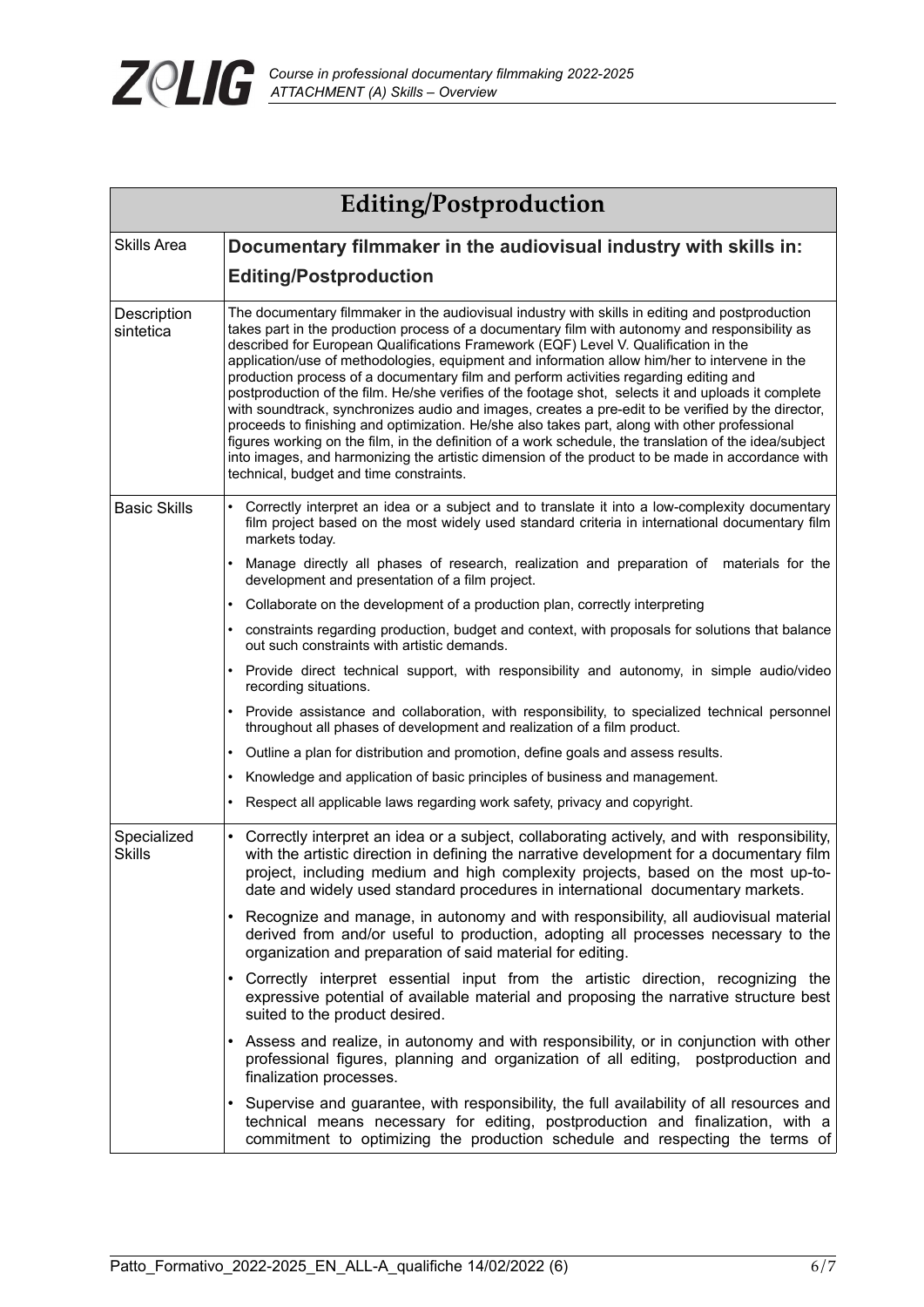

| production.                                                                                                                                                                                                                                                                                  |  |
|----------------------------------------------------------------------------------------------------------------------------------------------------------------------------------------------------------------------------------------------------------------------------------------------|--|
| • Realize directly, with responsibility, in complete autonomy or coordinating the activity<br>of others, all phases of audio and video editing, based on style and dramaturgy<br>agreed upon with the artistic direction, within scheduled times, in accordance with the<br>production plan. |  |
| • Manage and organize recorded material, its storage and safety; verify and guarantee<br>technical quality and finalization of master versions based on industry standards.                                                                                                                  |  |
| • Participate actively in video and audio postproduction, in collaboration with sector<br>specialists.                                                                                                                                                                                       |  |
| Spot problems and deal with unexpected situations within the range of this skill<br>area's responsibilities, and devise and propose solutions autonomously or in<br>conjunction with other professional figures.                                                                             |  |
|                                                                                                                                                                                                                                                                                              |  |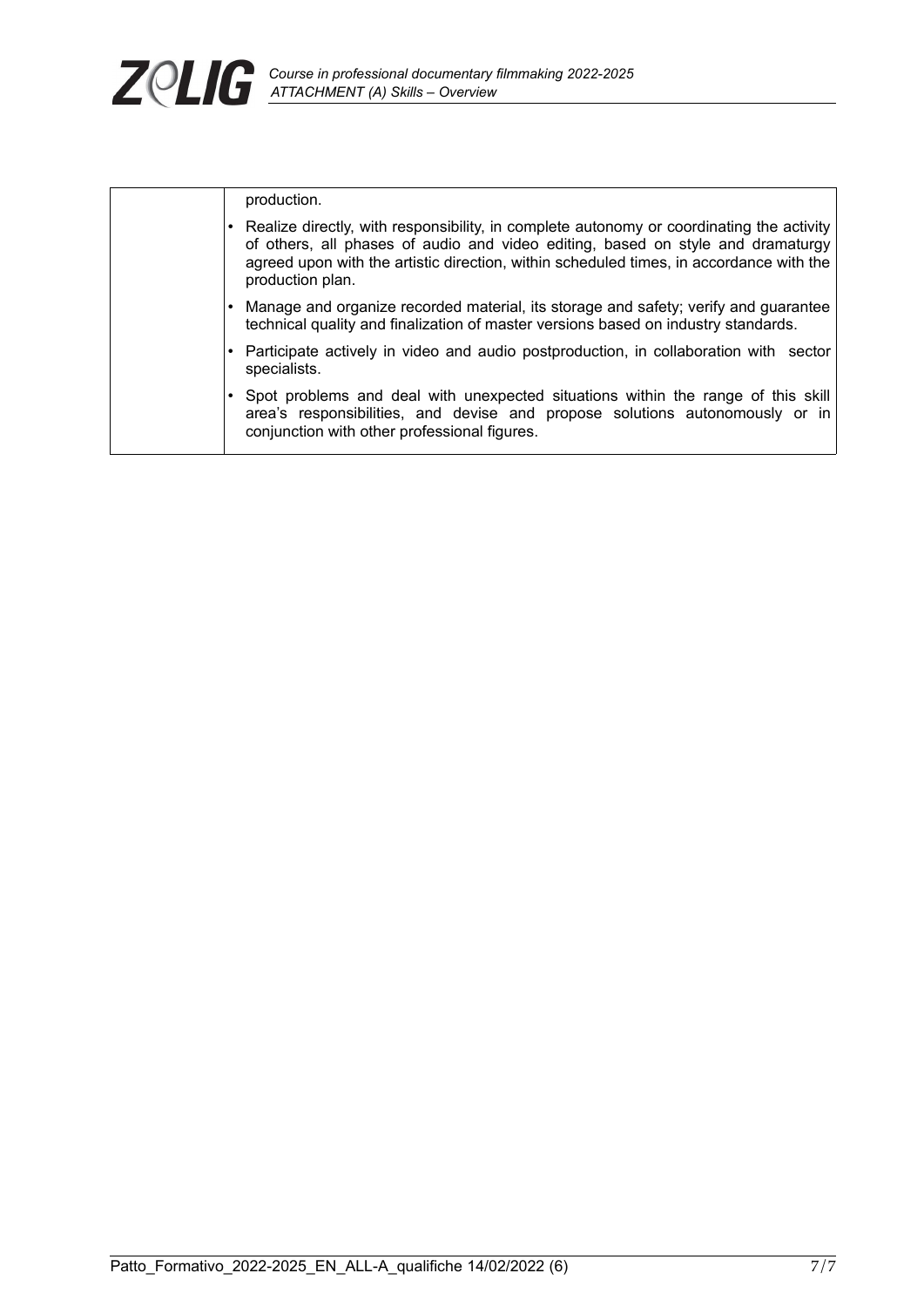

### **THREE-YEAR PROFESSIONAL TRAINING PROGRAM IN DOCUMENTARY FILMMAKING Training Cycle 2022 – 2025**

## A**ttachment B** – **Three-Year Seminar Module Plan**

Updated 24/02/2022 (6)

**1st year 2nd year 3rd year**

**Scuola di documentario, televisione e nuovi media ZeLIG** via Brennero 20/d, 39100 Bolzano Tel ++39/0471/977930 Fax ++39/0471/977931 [www.zeligfilm.it](http://www.zeligfilm.it/) - info@zeligfilm.it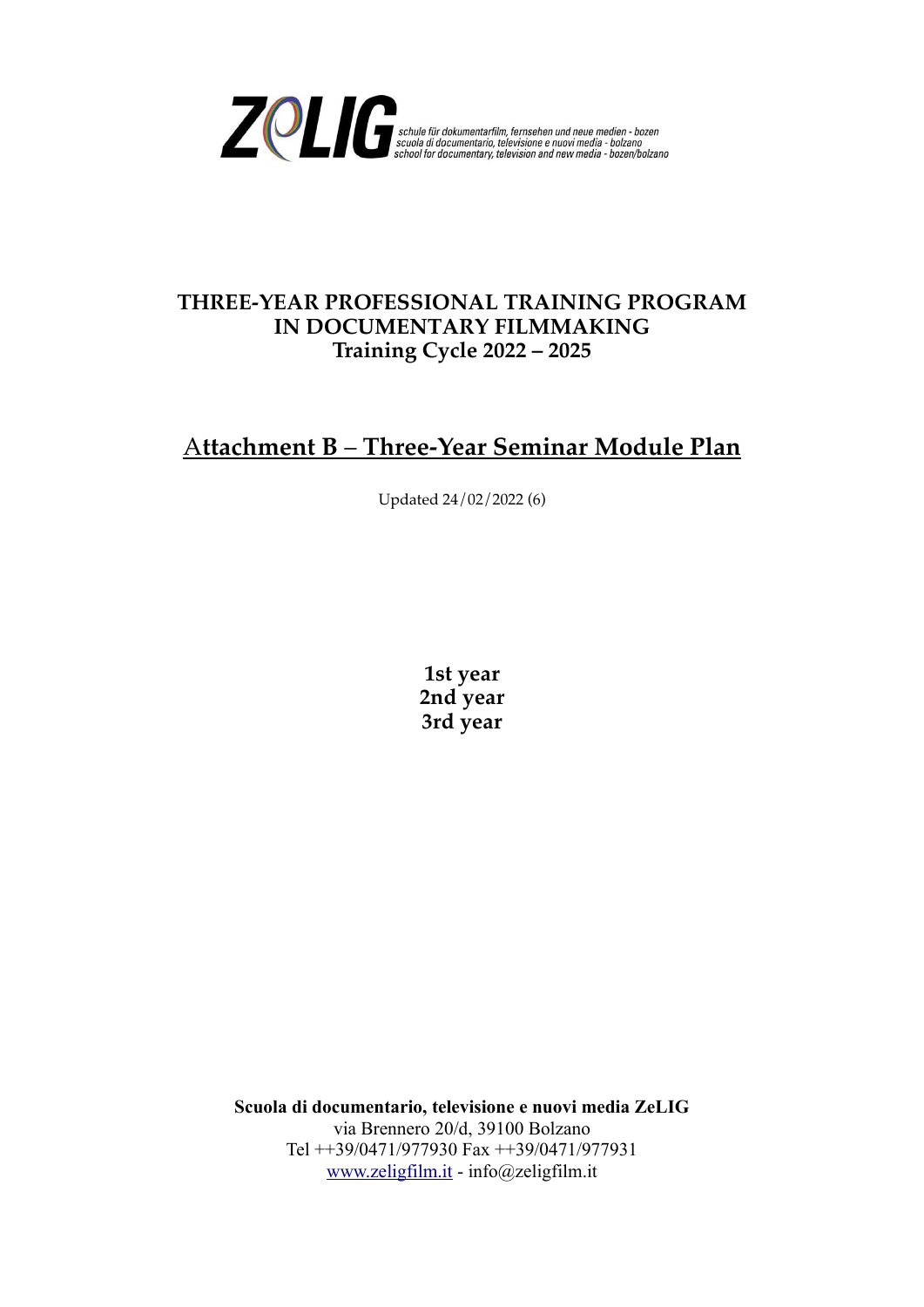

## **Year 1 (General training for all students)**

Year 1 covers basic training in all subjects that deal with the planning and making of documentary films. There are two phases: Phase 1 provides an introduction, Phase 2 delves deeper into themes explored in Phase 1. At the end of each Phase, students produce/realize their own documentary short whose formal characteristics meet standards for television broadcast and film festival screenings. In educational terms, the production/realization of the documentary short provides students with an opportunity to explore and apply the knowledge and skills they have acquired in each Phase's modules and training activities.

| Year 1         |                                        |              |  |  |  |
|----------------|----------------------------------------|--------------|--|--|--|
| Module         | <b>Title</b>                           | unique class |  |  |  |
|                | Phase 1 - Introduction                 |              |  |  |  |
| $\mathbf{1}$   | <b>History of Documentary Film</b>     | X            |  |  |  |
| $\overline{2}$ | Directing I                            | X            |  |  |  |
| 3              | <b>Filming Technique and Theory I</b>  | X            |  |  |  |
| $\overline{4}$ | Sound Technique I                      | X            |  |  |  |
| 5              | <b>Editing Technique and Theory I</b>  | X            |  |  |  |
| 6              | Audio-Video Technique I                | X            |  |  |  |
| $\overline{7}$ | Activity - First-Year Film I           | X            |  |  |  |
|                | Phase 2 - Further Exploration          |              |  |  |  |
| 8              | Directing II                           | $\mathsf{x}$ |  |  |  |
| 9              | Filming Technique and Theory II        | X            |  |  |  |
| 10             | <b>Editing Technique and Theory II</b> | $\mathsf{x}$ |  |  |  |
| 11             | Sound Technique II                     | X            |  |  |  |
| 12             | Audio-Video Technique II               | X            |  |  |  |
| 13             | Activity - First-Year Film II          | X            |  |  |  |
| 14             | <b>Production Organization</b>         | X            |  |  |  |
| 15             | Exams + Evaluations                    | X            |  |  |  |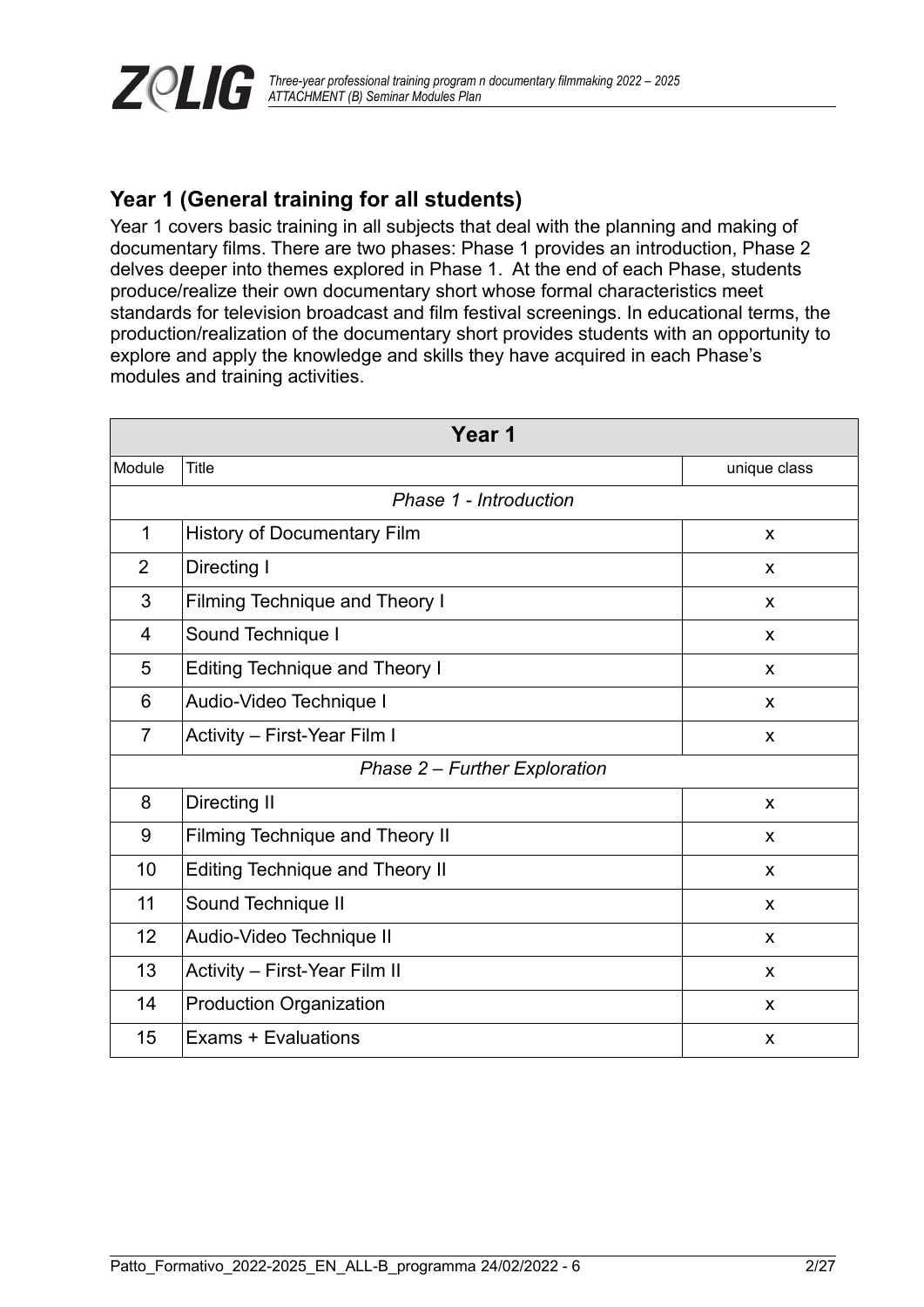

PHASE 1 - INTRODUCTION

#### **Module 1 – History of Documentary Film**

SKILLS:

- Ability to analyze and recognize different styles
- Sense of planning and vision
- Ability to transform data and ideas into an artistic project of one's own authorship, and to provide a concise and comprehensible description of its contents, style and form
- Ability to develop an autonomous style, to apply formal classical and/or contemporary narrative elements and to develop a project based on a dramaturgical genre

CONTENTS:

- The most important films and the leading currents in the history of documentary film
- Contemporary documentary film in Europe and the world
- Narrative forms, visual languages and forms of editing
- Techniques and methods of work
- Sound design and music in documentary film

TEACHING METHODS:

- Frontal lessons
- Viewing, discussion and analysis of documentary films

#### **Module 2 – Directing I**

SKILLS:

- Ability to creatively apply and use the elements of cinematographic language
- Ability to analyze one's own proposals for a documentary film project, which meets the demands of the market; ability to recognize the limits of one's own work
- Ability to create empathetic and efficient relationship with the protagonists of the film and to direct filming ("exposing yourself")
- Ability to develop and apply various interview techniques
- Ability to analyze and listen

CONTENTS:

- Research and development of a theme, and transformation of that theme into documentary film project. Analysis of the theme and development of a formal narrative concept
- Research: definition of starting point, elements to be researched and objectives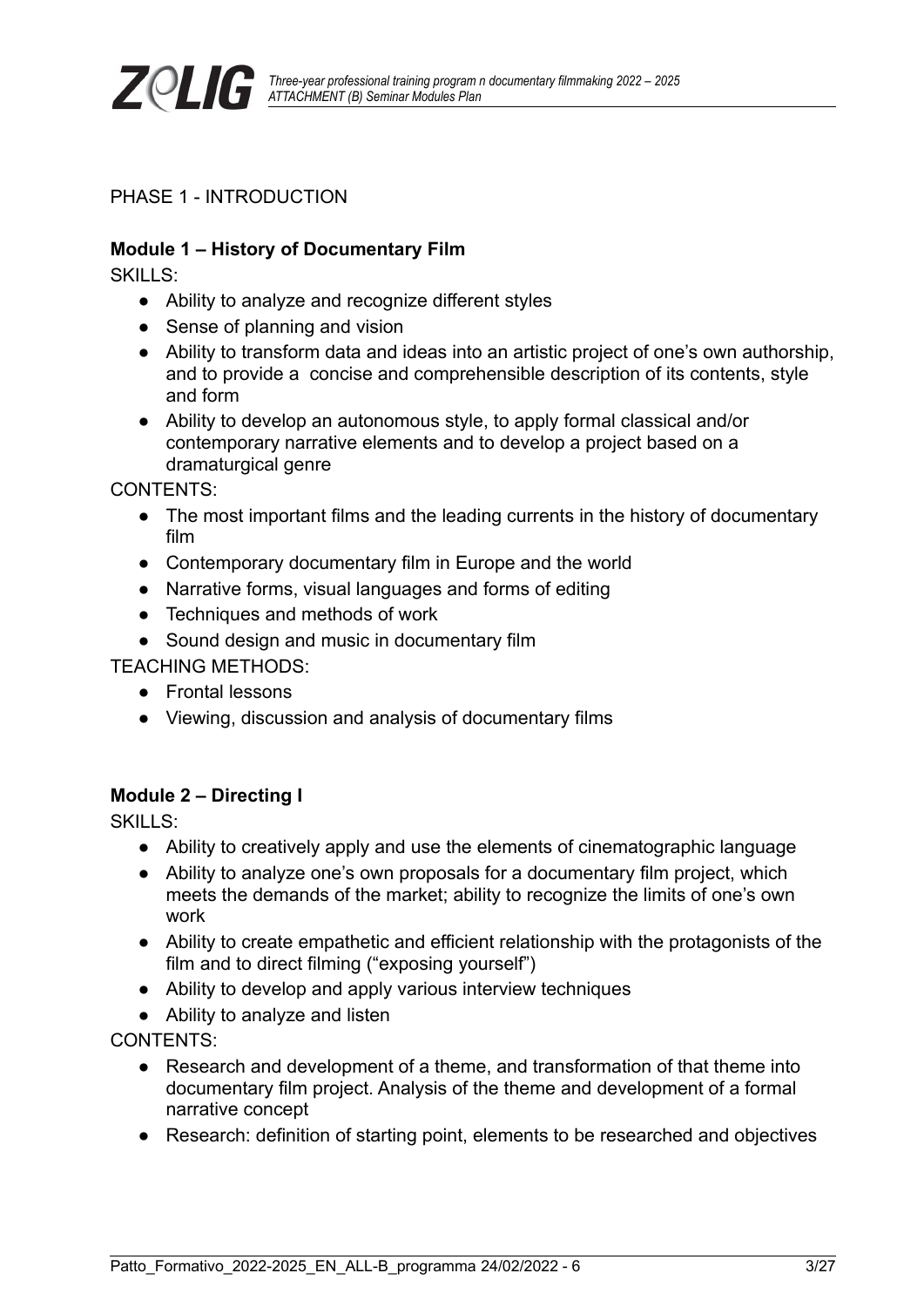

- Research: archive materials
- Writing: exposé and treatment
- Interview and dialogue techniques ("From interview to dialogue")

• Direction, management and supervision of film crew; viewing rushes TEACHING METHODS:

- Frontal Lessons
- Case Studies
- Filmmaking Activities

#### **Module 3 – Filming Technique and Theory I**

SKILLS:

- Correct assembly and use of filming equipment
- Scene lighting
- Ability to interact with staff and firms using correct terminology

CONTENTS:

- Use of digital video cameras and accessories
- Theory and standards of photography and visual dramaturgy
- The physics of light
- Recording formats
- Portraying "reality" through images and sound
- Film crew hierarchy and areas of responsibility

TEACHING METHODS:

- Frontal lessons
- Workshops
- Filmmaking Activities
- Case studies

#### **Module 4 – Sound Technique**

SKILLS:

- Correct use of audio recording equipment
- Ability to record original sound according to today's technical standards CONTENTS:
	- Basic notions of sound technique
	- Audio recording equipment and its use
	- Structure and functions of recording devices and microphones
	- Recording original sound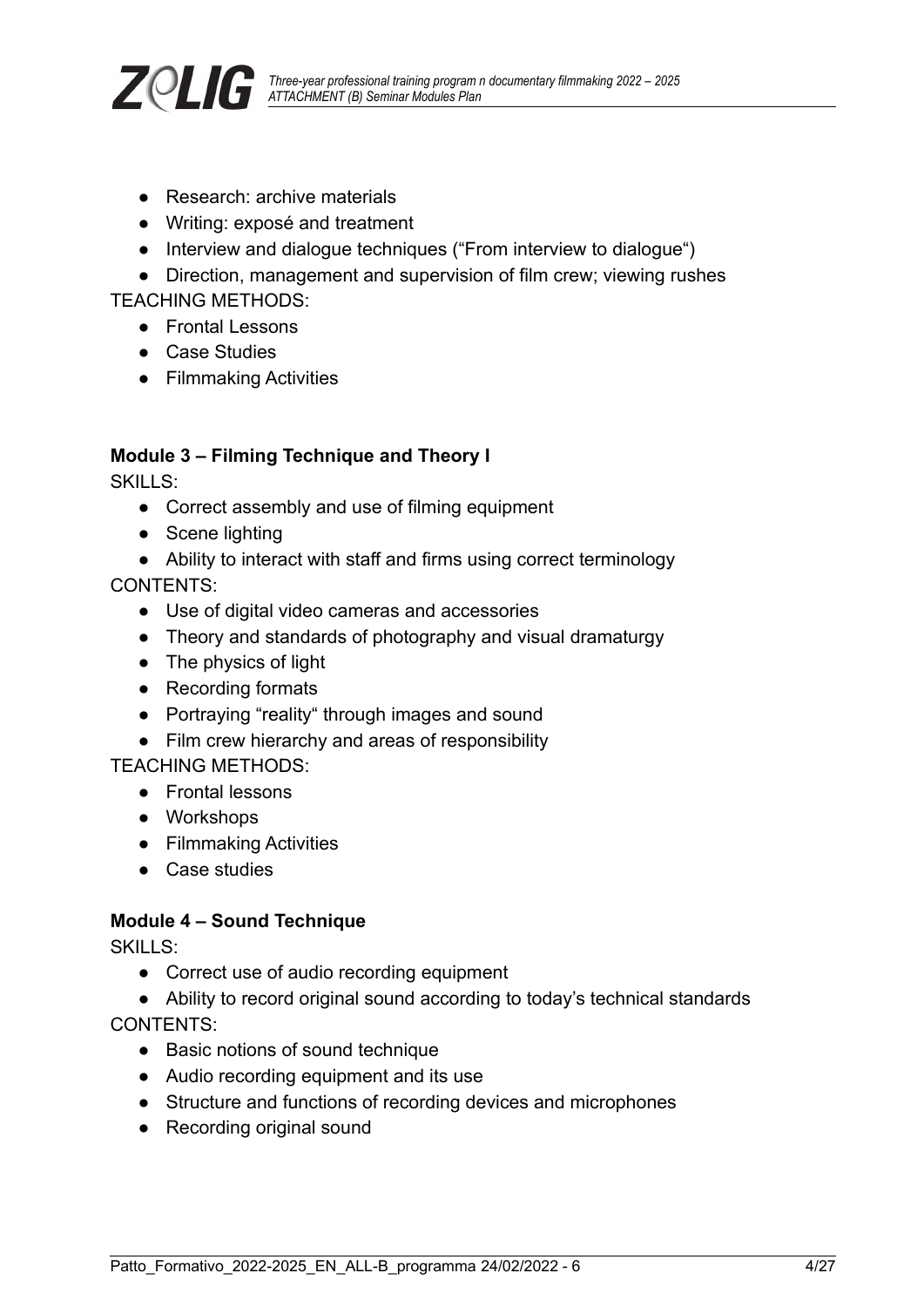

#### TEACHING METHODS:

- Frontal Lessons
- Workshops
- Case Studies

#### **Module 5 – Editing Technique and Theory I**

SKILLS:

- Use of professional software for digital editing; ability to edit a simple documentary short using various basic software menus, tools and structures
- Ability to apply simple dramaturgical elements to a documentary short and to edit it

CONTENTS:

- Introduction to non-linear editing and professional video editing software
- Methods for organizing filmed material, synchronization, trimming and audio levels
- Introduction to classic film editing
- Introduction to documentary film editing

TEACHING METHODS

- Frontal Lessons
- Workshops
- Case Studies

#### **Module 6 – Audio-Video Technique I**

SKILLS:

●

CONTENTS:

- Analogue vs. Digital
- Audio and Video Signals
- Formats and Compressions
- Storage

TEACHING METHODS:

● Frontal Lessons

#### **Module 7 – Activity – First-Year Film I**

Each student makes a documentary short, filling all three roles covered by ZeLIG's three areas of specialization (disciplines): Directing/Project Development,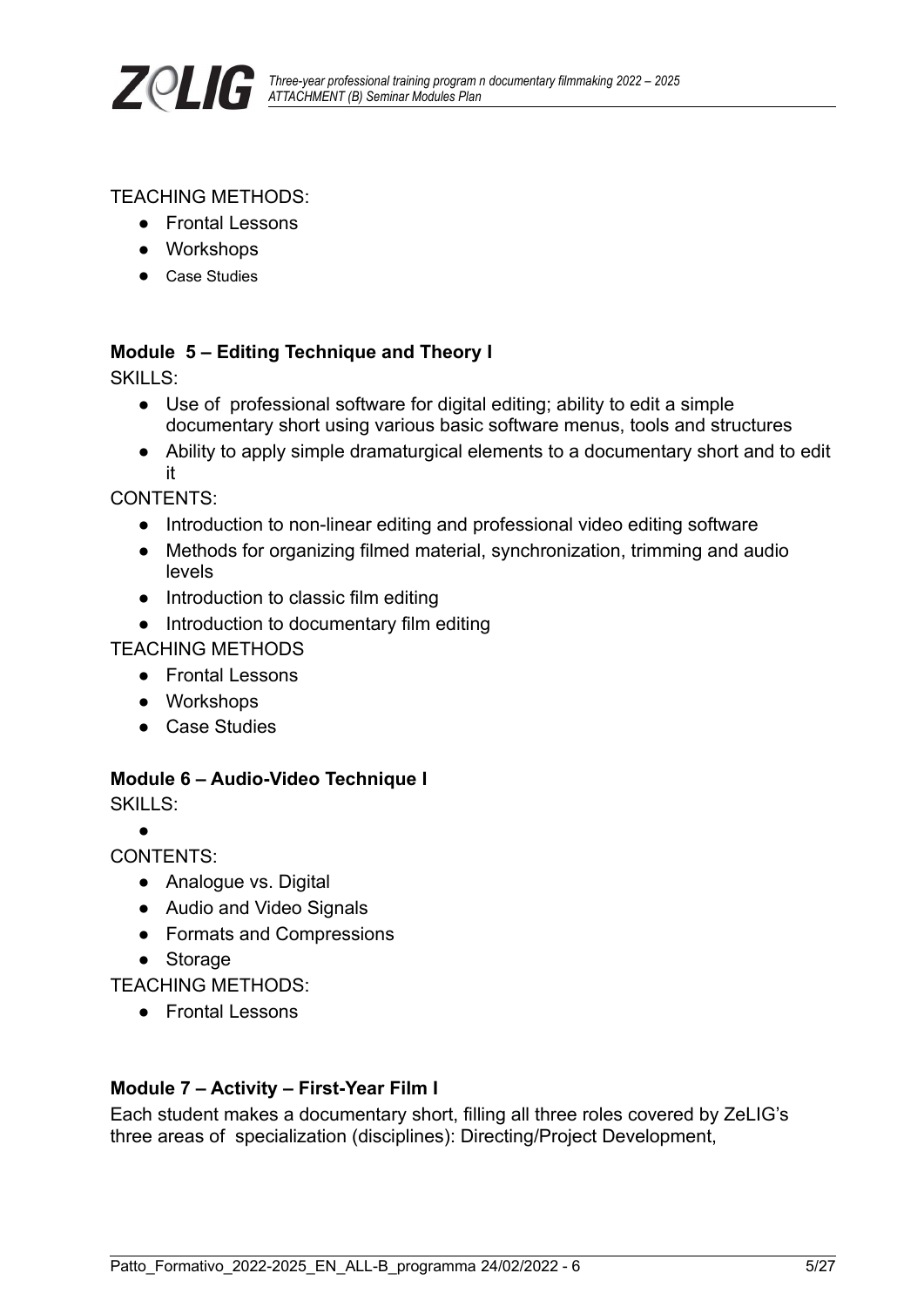

Filming/Lighting, Editing/Post-Production. Besides applying technical skills acquired, students are encouraged to apply their own abilities and to "expose themselves". SKILLS:

- Technical, manual and artistic competency in the realization of a documentary film
- Autonomous use of technical equipment and narrative elements for the creation of a documentary film
- Ability to transform an idea or a theme into the film version of a concrete story suitable for television or film festivals
- Ability to "expose yourself "

CONTENTS:

- Project Development– from idea to film project
- Autonomous activities in directing, filming and editing
- Introduction to audio and video post-production

TEACHING METHODS:

● Filmmaking Activities

PHASE 2 - Further Exploration

#### **Module 8 – Directing II**

SKILLS:

- Ability to create a project for a documentary short
- Ability to create a team and to work efficiently; ability to develop a visual idea in collaboration with the camera operator and a dramaturgical idea with the film editor; ability to recognize, understand and apply contributions by other team members and supervisors
- Direction, supervision, control and analysis of the entire work process in making a film

CONTENTS:

- Writing the exposé: a written draft of the film's theme, cinematographic narrative format, content and target
- Definition of cinematographic language to apply, as well as visual format, technical parameters, and sound elements
- Writing two pager and treatment: chronological and visual description of the film
- Shooting schedule: detailed work schedule, team building, organization and coordination of shooting days, definition of locations, appointments and necessary equipment
- Definition of dramaturgical flow in editing, the opening, ending and pace of the film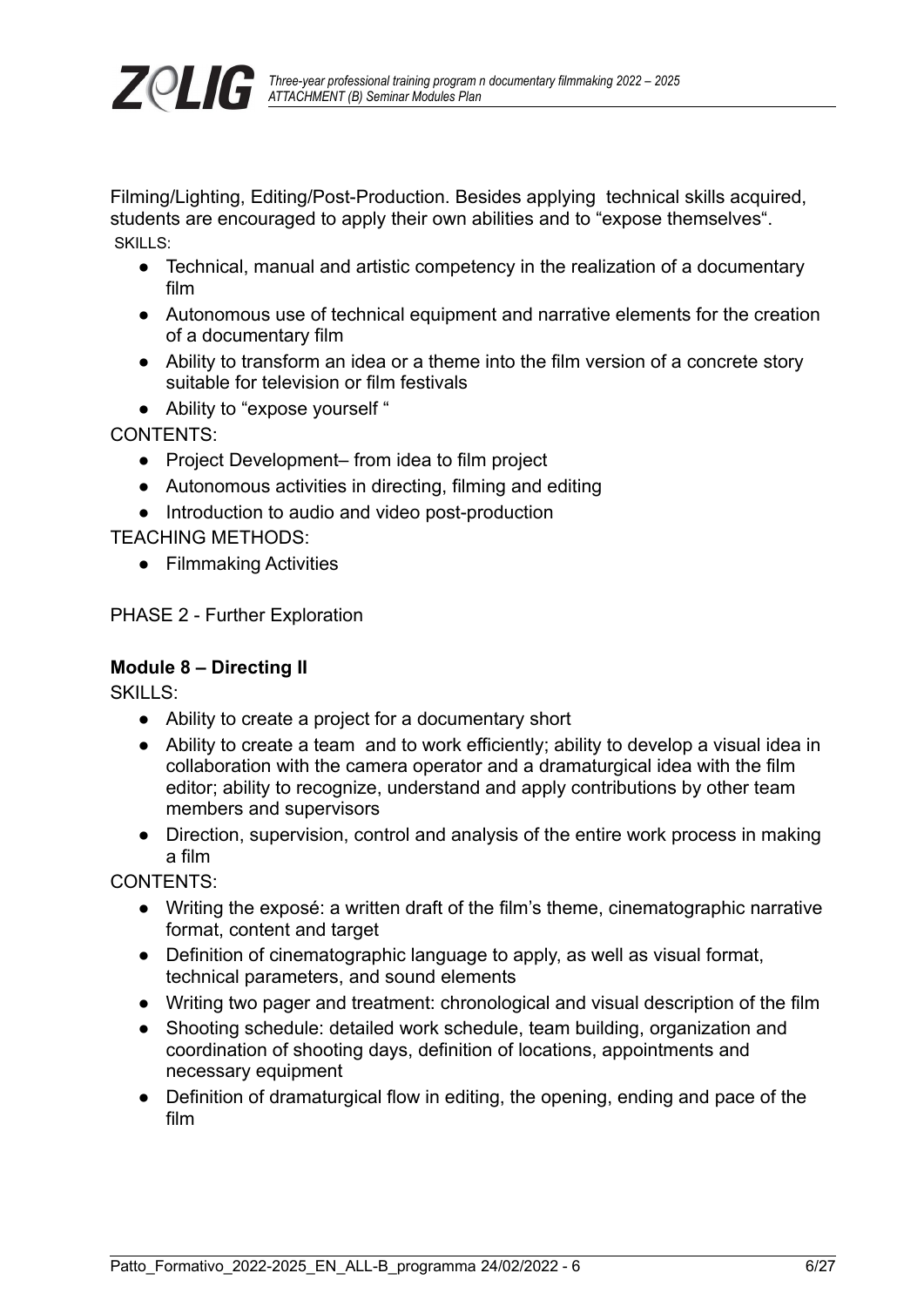

● Introduction to Post-production

TEACHING METHODS:

- Frontal Lessons
- Case Studies
- Filmmaking Activities

#### **Module 9 – Filming Technique and Theory II**

SKILLS:

- Ability to correctly set up and use filming equipment, based on production requirements
- Ability to correctly light film sets
- Ability to analyze and understand continuous changes in standard formats and filming equipment
- Ability to understand and carry out tasks
- Ability to interact with staff and firms using correct terminology

CONTENTS:

- Theory and standards of photography and visual dramaturgy
- The photographic idea
- Hand-held cameras and camera movement
- Portraying "reality" through images and sound
- Filming ethics and approach
- Filming processes: 16 mm
- Filming formats and compression (16 mm and digital)
- Movie cameras, video cameras and accessories

TEACHING METHODS:

- Frontal Lessons
- Workshops
- Filmmaking Activities
- Case Studies

#### **Module 10 – Editing Technique and Theory II**

SKILLS:

- Autonomous and consolidated use of professional software for digital editing; ability to edit a simple documentary short using various basic software menus, tools and structures
- Ability to correctly apply dramaturgical elements to a documentary short and to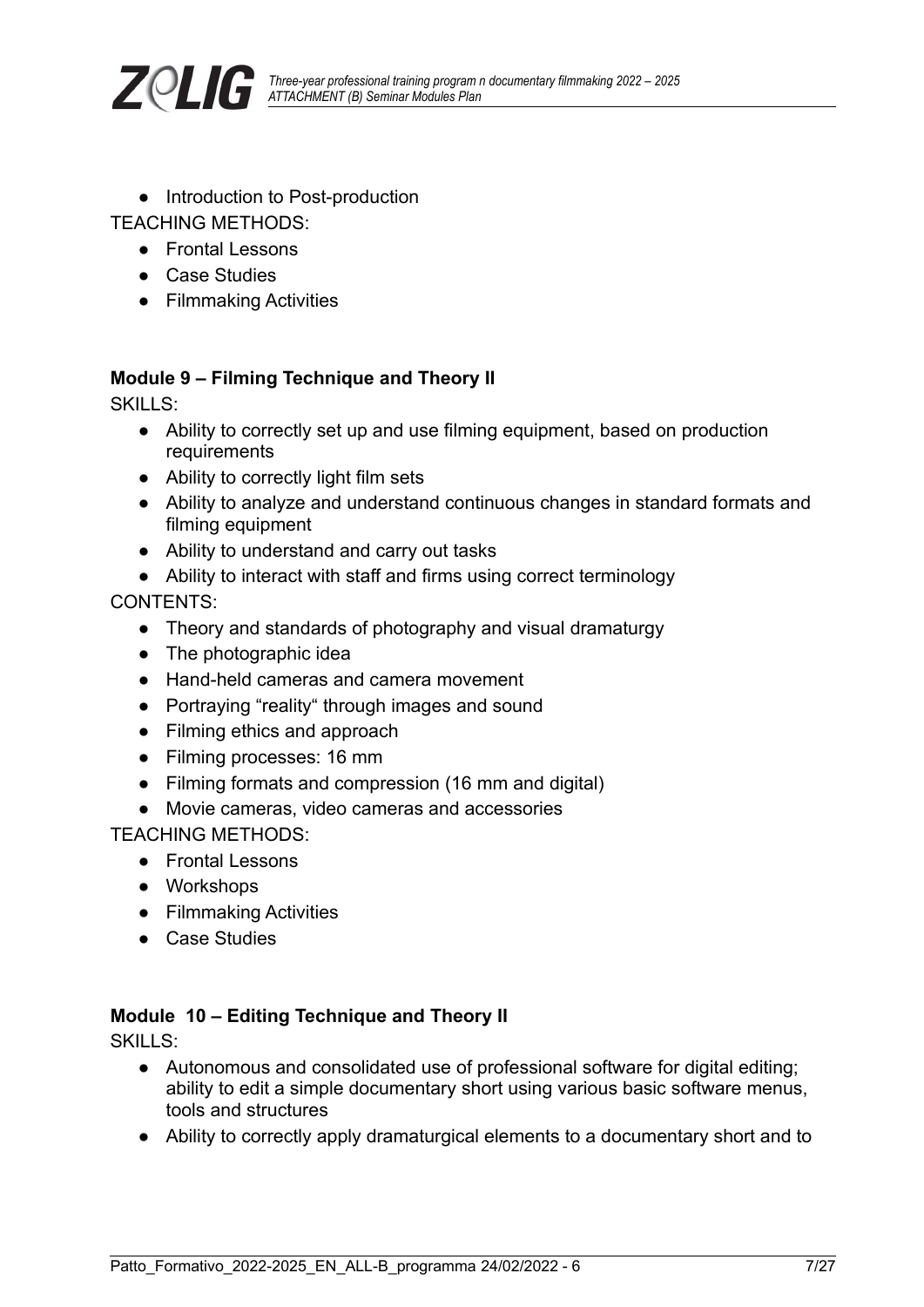

edit it

- Ability to deal with foreseeable and unforeseeable problems during the editing process
- Ability to develop an idea for editing and sound design, and to apply it to the documentary project that is being created

#### CONTENTS:

- Documentary film editing
- Editing styles
- Basic concepts in film editing: continuity in action and in the time-space relationship
- Micro and macro editing structures
- Sound design
- Exploring software for digital editing
- Introduction based on editing software
- Work processes
- Creating titles and subtitles
- Basic color grading concepts
- Organizing post-production processes
- Import and export of images, filming and timelines

TEACHING METHODS

- Frontal Lessons
- Workshops
- Case Studies

### **Module 11 – Sound Technique II**

SKILLS:

- Correct choice and use of audio recording equipment
- Ability to record original sound according to today's technical standards
- Ability to foresee sound design and to provide the necessary elements CONTENTS:
	- Sound recording based on plans for sound editing and sound design
	- Sound recording with different types of microphones
	- Difficult recording situations: background noise, silence, echo
	- The creative use of sound
	- Post-production audio

TEACHING METHODS:

● Frontal Lessons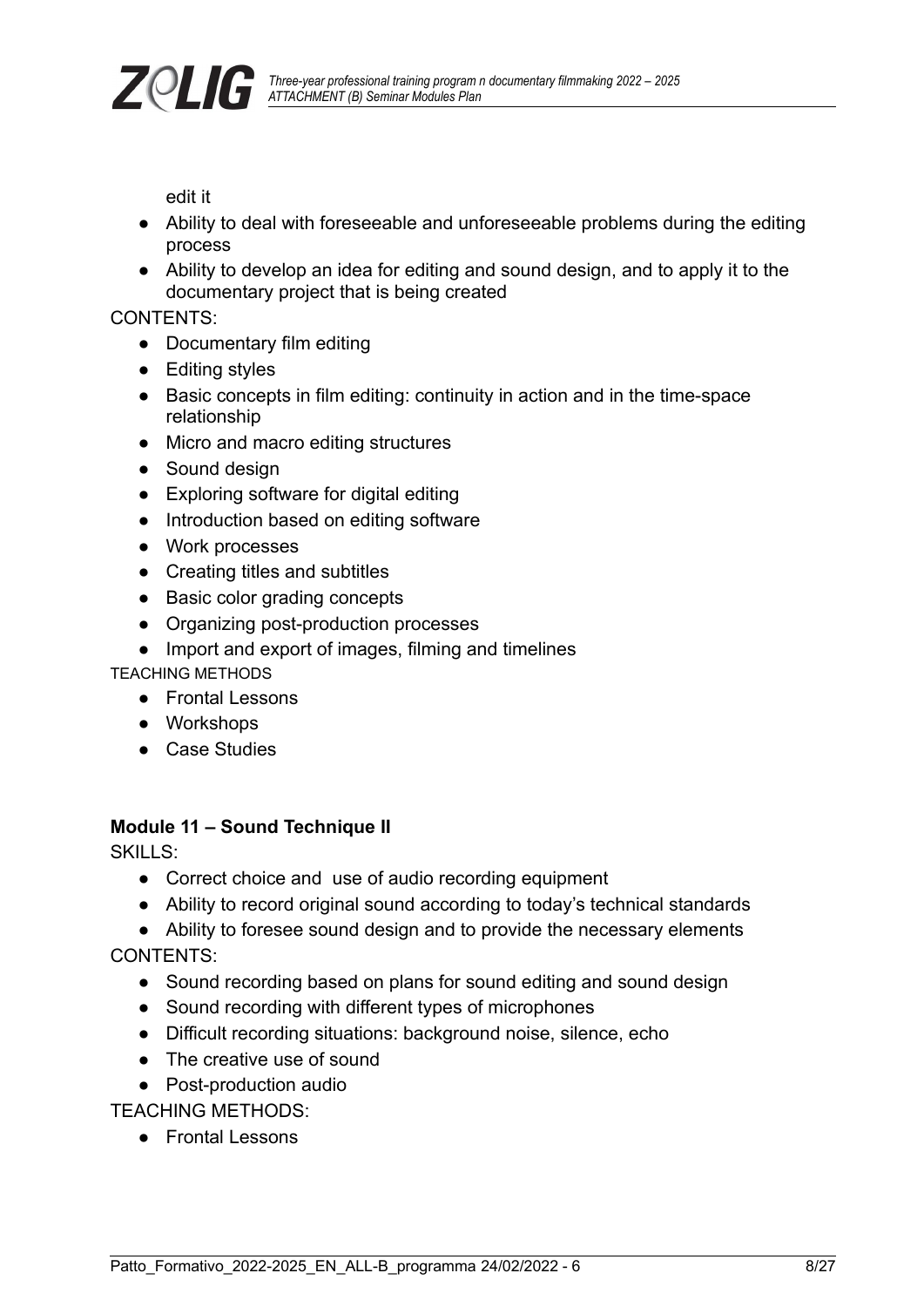

- Workshops
- Case Studies

#### **Module 12 – Audio-Video Technique II**

SKILLS:

● Creative and consolidated use of filming equipment and the creation of audiovideo material

CONTENTS:

- IT equipment in cinematography
- How digital editing systems work
- Compression and codecs
- High-definition video

TEACHING METHODS:

● Frontal Lessons

#### **Module 13 – Activity – First-Year Film II**

Creation of documentary shorts based on a theme provided. Students engage in teamwork, each student covers at least one role from among the specialized disciplines (directing, camera, editing) and may also work on other films in other roles.

SKILLS:

- Ability to understand an idea or a subject and transform it into a film
- Ability to use filmmaking skills for artistic ends in the making of a documentary film
- Autonomous use of equipment and narrative elements for the creation of a documentary film
- Ability to develop strategies to solve foreseeable and unforeseeable problems
- Ability to work on a team and to lead it

#### CONTENTS:

- Forms of film narration
- Development of a theme, development of a project
- Writing the concept for a documentary film
- Realization of a documentary film in all its different phases: directing, filming, editing
- Audio and video post-production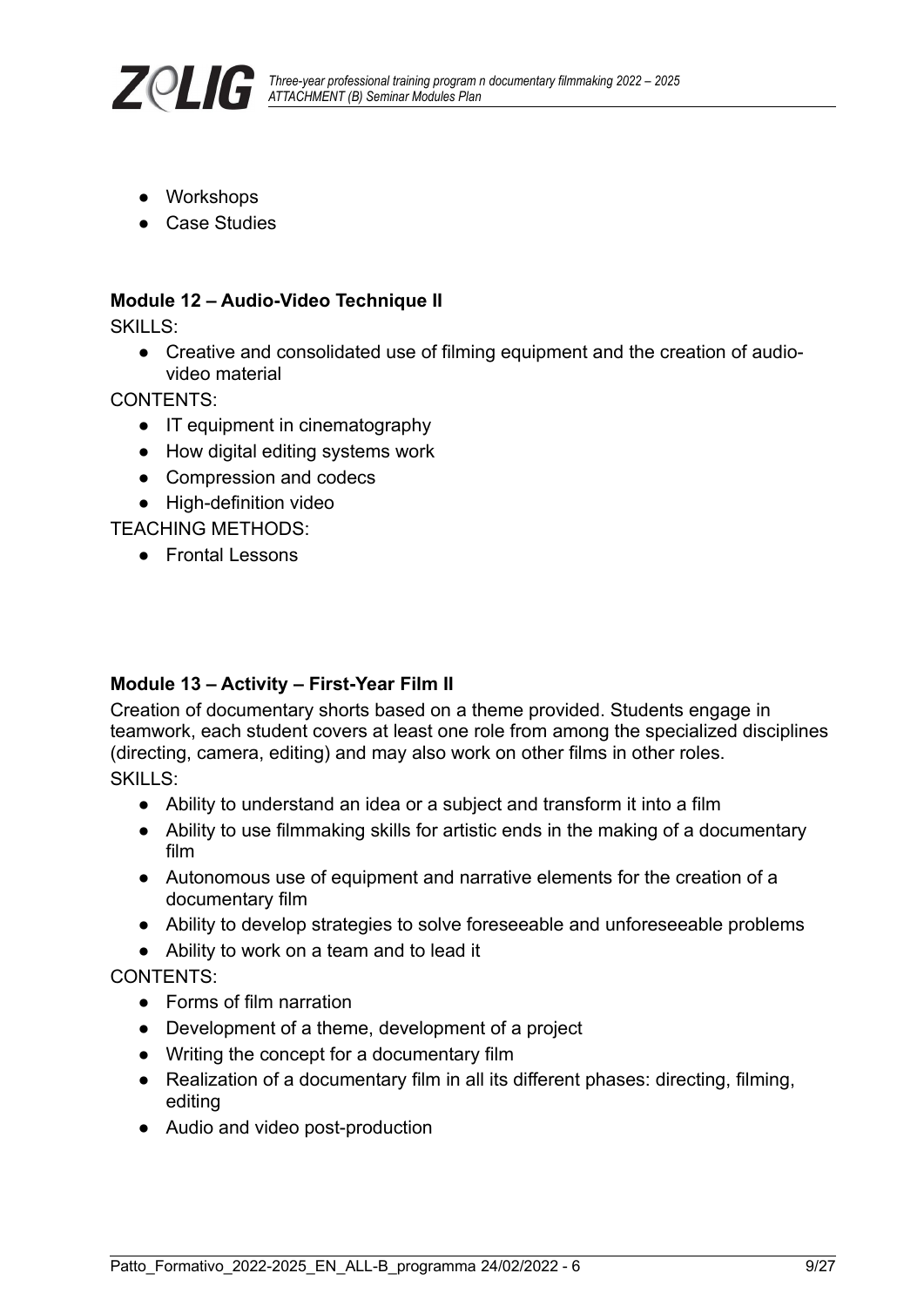

#### TEACHING METHODS:

● Filmmaking Activities

#### **Module 14 –– Production Organization**

**SKILLS** 

- Efficacious communication in native language and in the program's three languages
- Ability to organize and manage individual and group work processes
- Ability to recognize, analyze and solve organizational problems and conflicts CONTENTS:
	- Distribution and International Market
	- Local Audiovisual Industry: presentation
	- Financing a documentary film project
	- Class meetings
	- Planning and organization of work processes: analysis of costs, schedules, equipment loans, due dates
	- Formation of teams

METHOD TEACHING:

- Individual or group meetings with tutor
- Class meetings with ZeLIG Administrators

#### **Module 15 – Final Exam**

CONTENTS:

All students must pass the final exam for Year 1 in order to be admitted to Year 2 and their respective majors.

All students will be tested on skills needed to complete work in the three major areas of study, also known as specializations. Those students that were admitted to Year 1 with a level of A1 in their third language will be tested to assess their linguistic preparedness for the remainder of the training program.

#### OBJECTIVES:

Technical Skills

The exam is designed to help us evaluate each student's overall progress, and to identify the specialization to be pursued by each student in the second and third years of the training program.

Two testing sessions will be available. Any student that does not demonstrate the required skill level during the first testing session will be given another chance to do so in a second testing session.

Students that do not pass the exam on their second trial will not be admitted to Year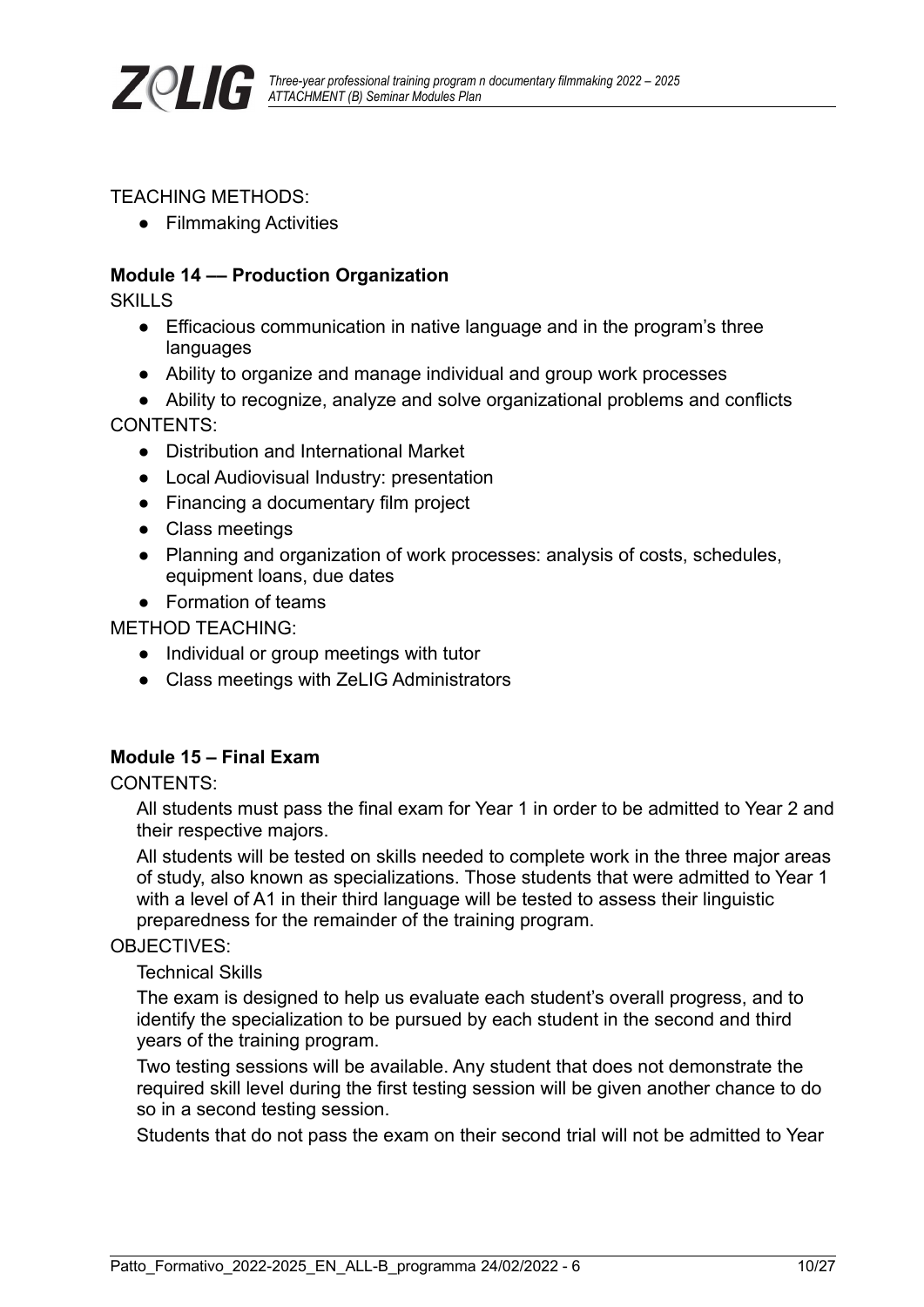

2 of the training program.

Language Skills

Students will also be tested on their language skills and must attain a level of B1 or higher, as stipulated in the admissions requirements. This portion of the exam, however, is only for those students who were admitted to the program with a level of A1 in one of ZeLIG's three official languages. Only one language skills testing session will be provided. Students that do not attain a level of B1 or higher will not be admitted to Year 2 of the training program.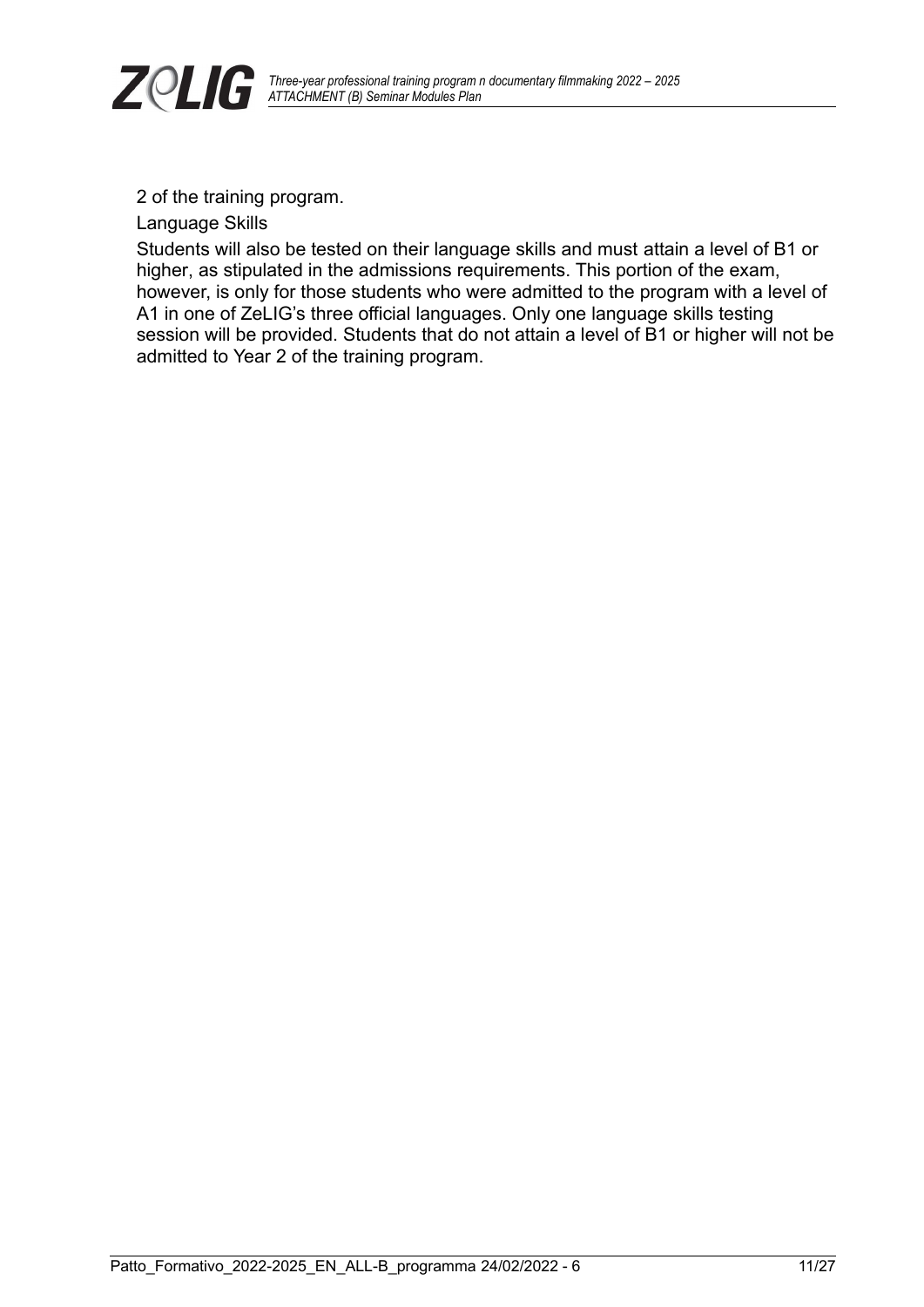## **Year 2**

Year 2 is broken down into "vertical modules" in which skills are developed in the individual specialization areas, and "horizontal modules" which provide skills required by all students in the program. Activity modules provide practice and experience in using the skills acquired in previous modules.

Students are also required to take part in internships that focus on their specializations. Internships may be done at production companies, broadcasters, distributors, film festivals and with professionals, etc., internationally.

| <b>YEAR 2</b>  |                                           |                                      |                             |                                 |  |
|----------------|-------------------------------------------|--------------------------------------|-----------------------------|---------------------------------|--|
| Module Title   |                                           | Directing/<br>Project<br>Development | Photo-<br>graphy/<br>Lights | Editing/<br>Post-<br>Production |  |
| 1              | <b>Filming Technique</b>                  |                                      | X                           |                                 |  |
| $\overline{2}$ | Dramaturgy of Filming                     |                                      | X                           |                                 |  |
| 3              | <b>Editing Technique</b>                  |                                      |                             | X                               |  |
| $\overline{4}$ | Dramaturgy of Editing                     |                                      |                             | X                               |  |
| 5              | <b>Directing Technique</b>                | X                                    |                             |                                 |  |
| 6              | Dramaturgy of Directing                   | X                                    |                             |                                 |  |
| $\overline{7}$ | Inspiration days                          | X                                    | X                           | X                               |  |
| 8              | Production Theory and<br><b>Technique</b> | X                                    | X                           | X                               |  |
| 9              | <b>Filmmaking Activities</b>              | X                                    | X                           | X                               |  |
| 10             | <b>Production Organization</b>            | X                                    | X                           | X                               |  |
| 11             | Internship                                | individual activity                  |                             |                                 |  |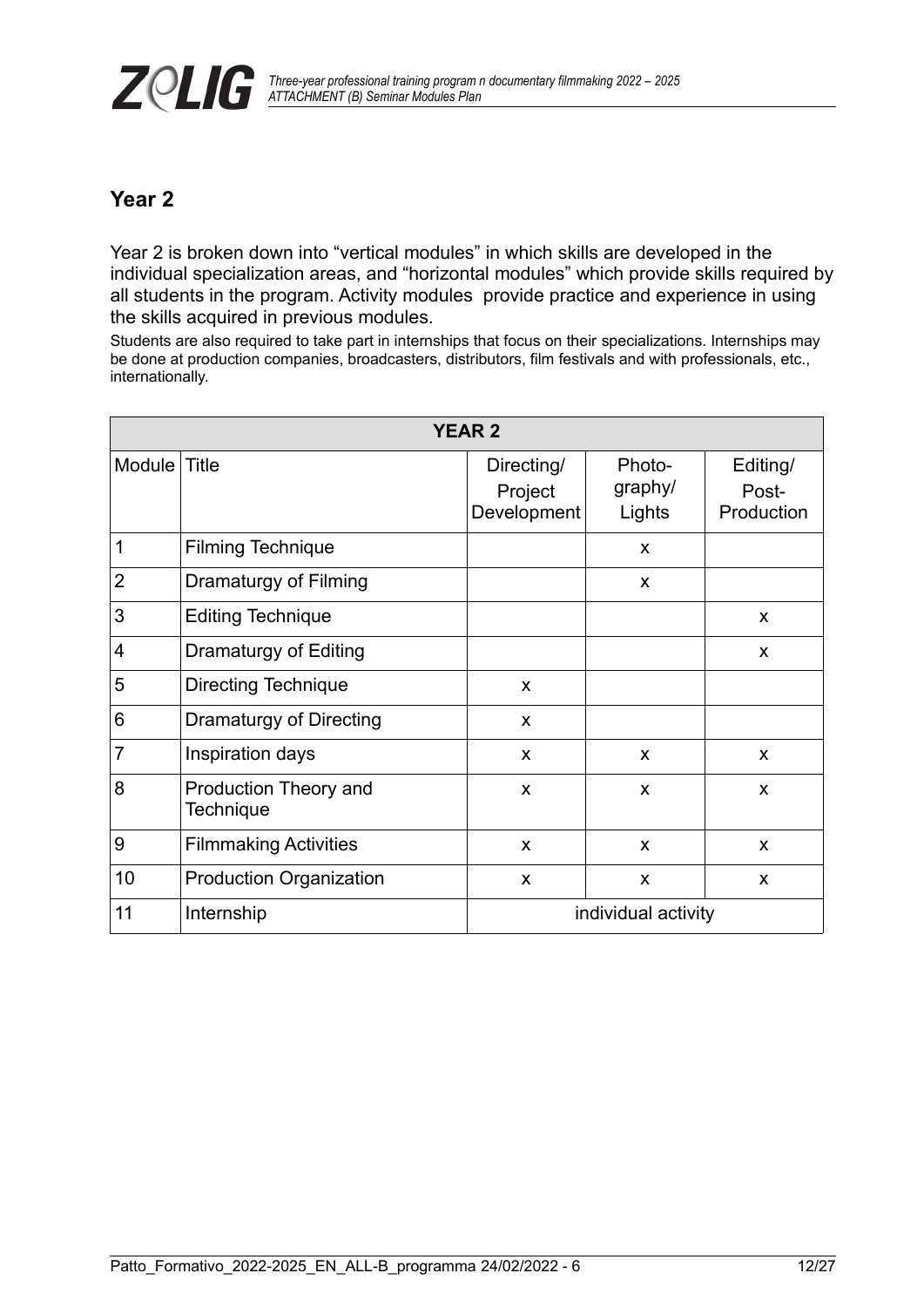

#### **Module 1 – Filming Technique**

SKILLS:

- Consolidated ability to use movie cameras, video cameras and accessories
- Manage filmed recordings on digital and film supports
- Esthetic/artistic development of the photographic aspect of a documentary film or another audiovisual product
- Problem-solving
- The ability to lead the process of filming for a documentary film, autonomously and with responsibility

CONTENTS:

- Digital in Cinema
- Camera tests and preparation for filming
- Photography: technique and creativity
- Documentary filming
- Filmmaking activities
- Filming formats
- The camera in motion

TEACHING METHODS:

- Frontal Lessons
- Workshops

### **Module 2 – Dramaturgy of Filming**

SKILLS:

- Esthetic/artistic development of the photographic aspect of a documentary film or another audiovisual product
- Ability to correctly interpret an idea or a subject and translate its contents into visual solutions with an advanced narrative structure, that are realistic and based on preconceived requirements
- Ability to relate to persons being filmed with empathy and focus
- Ability to work on a team: direct and supervise collaborators; understand and perform tasks
- Ability to provide creative solutions to foreseeable and/or unforeseeable problems
- Ability to create logical photographic dramaturgy

CONTENTS:

• Ethics and interpersonal approach in working with the camera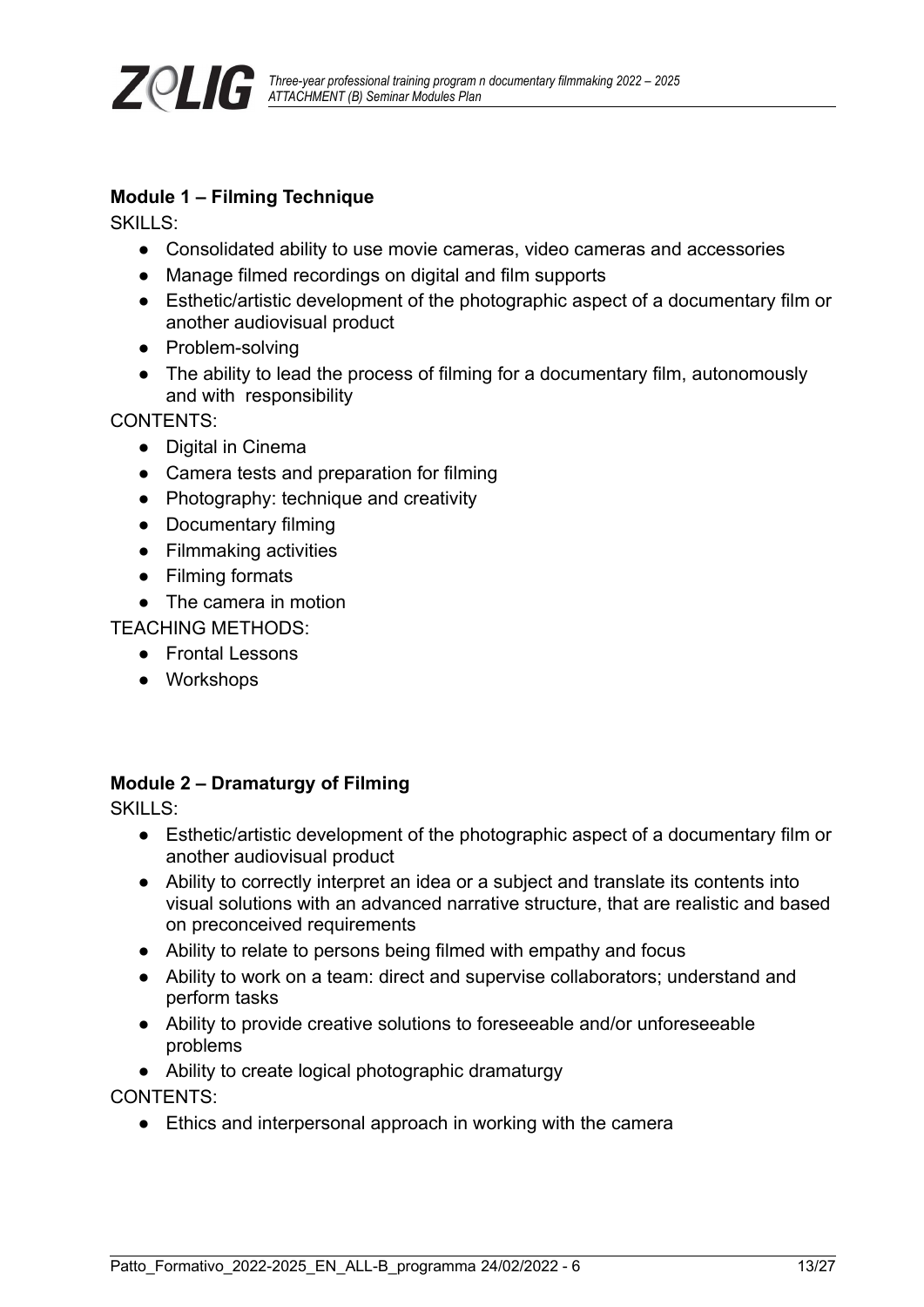

- Photography: technique and creativity
- Documentary filming
- Directing/Camera: autonomy and creative responsibility

TEACHING METHODS:

- Frontal Lessons
- Workshops
- Case Studies

#### **Module 3 – Editing Technique**

SKILLS:

- Consolidated ability to technically manage all filmed material, using editing software
- Ability to technically conclude the realization of a documentary film or an audiovisual product; knowledge of processes for color correction, sound mixing, mastering, and creation of the finished product on various supports (tape, files, DVD, etc.)
- Ability to work on a team
- Knowledge of two professional editing systems
- Problem-solving
- Ability to lead the process of filming for a documentary film, autonomously and with responsibility

CONTENTS:

- Using a second digital editing system
- Workflow of digital editing with various starting formats
- Sound: from recording to sound design
- Post-production: from film to file

TEACHING METHODS:

- Frontal Lessons
- Workshops

#### **Module 4 – Dramaturgy of Editing**

SKILLS:

- Ability to dramaturgically construct a story, starting with filmed material and in collaboration with the director
- Ability to apply formal elements and a precise style to a project
- Ability to lead the creative process of editing a documentary film
- Ability to work on a team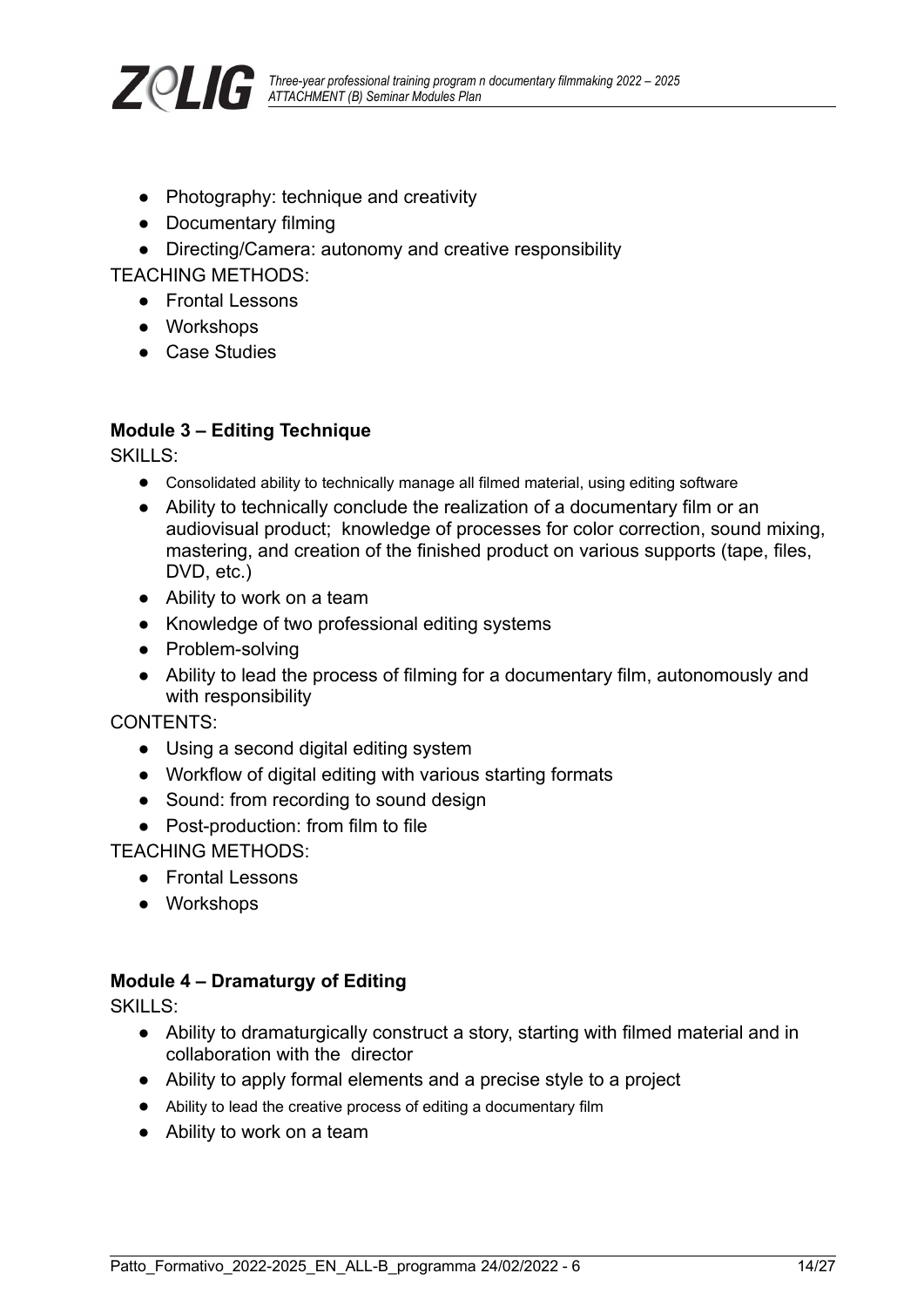

● Problem-solving

CONTENTS:

- The dramaturgical thought/story with moving images
- Dramaturgy in editing docu-fiction films
- Storytelling and development of characters in a documentary film
- "Montage": autonomy and creative responsibility

TEACHING METHODS:

- Frontal lessons
- Workshops
- Case Studies

#### **Module 5 – Directing Technique**

SKILLS:

- Consolidated ability to apply the processes of writing and presentation of projects for the international market in production and distribution of documentary films
- Ability to organize and lead the entire production process of a documentary film documentary, in all its various phases of work (pre-production, filming, editing, finalization)
- Ability to present and distribute a documentary film through different channels
- Ability to lead a team, demonstrate communications skills the ability to supervise work processes
- Problem-solving

CONTENTS:

- Find and develop a theme for a film
- From research to production
- Writing and developing the Second-Year Film
- Research for the Second-Year Film
- Development of a project for the Second-Year Film

TEACHING METHODS:

- Frontal Lessons
- Workshops

#### **Module 6 – Dramaturgy of Directing**

SKILLS:

- Consolidated ability to apply processes of creative writing
- Ability to understand an idea or a subject and transform it into a film project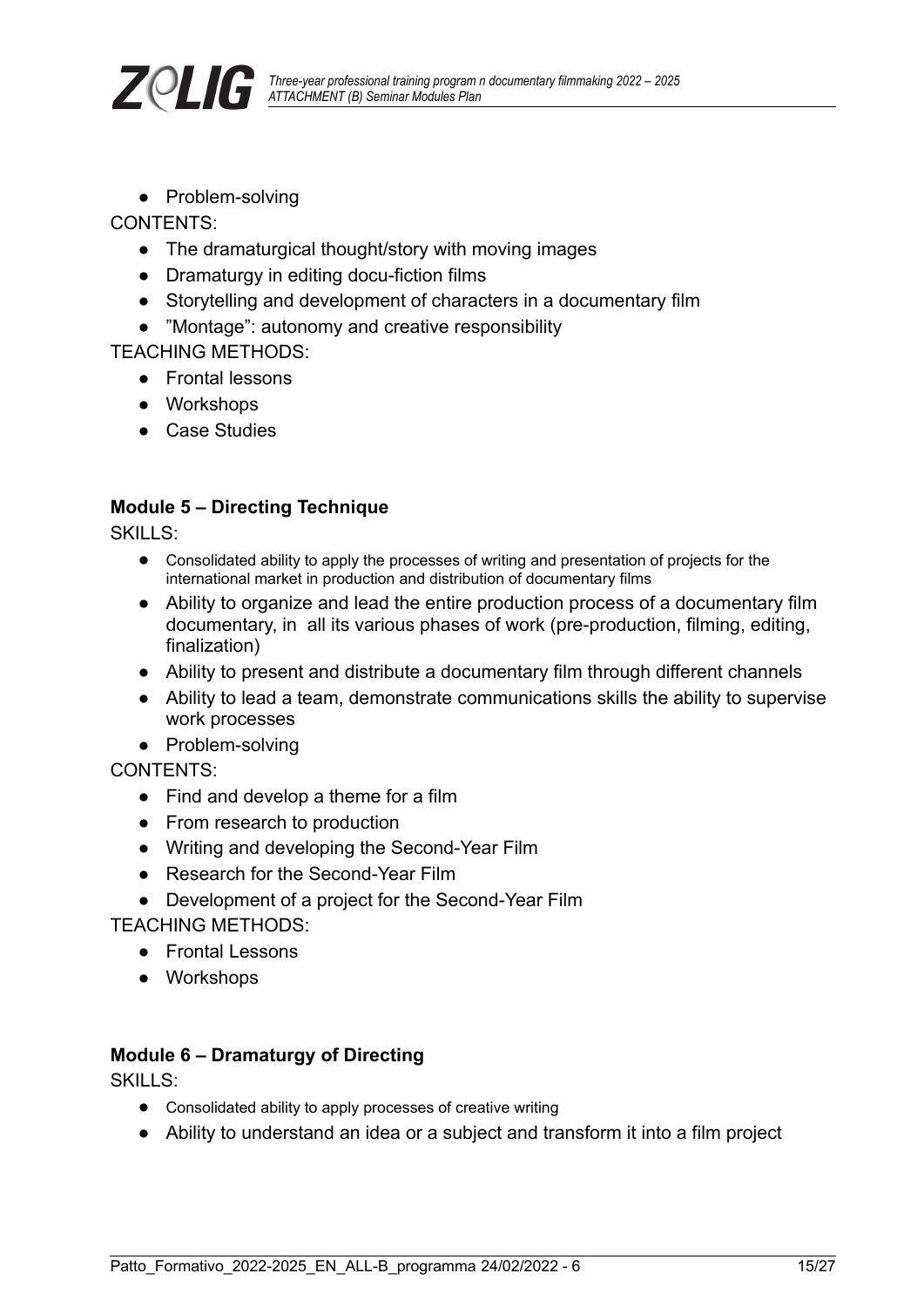

- Ability to lead the entire creative process for a documentary film, throughout the various phases of work (pre-production, filming, editing, finalization)
- Ability to create empathetic relationships with a documentary film's main characters
- Problem-solving

● Ability to work on a team: direct and supervise the work of collaborators CONTENTS:

- Find and develop a theme for a documentary film
- Storytelling and development of characters in a documentary film
- Dramaturgical thought
- $\bullet$  Plot developing a practice film
- Directing a practice film
- Research for the Second-Year Film
- Develop project for the Second-Year Film
- Storytelling and development of characters for the Second-Year Film

TEACHING METHODS:

- Frontal Lessons
- Case Studies
- Workshops

#### **Module 7 – Inspiration days**

SKILLS:

- Analyze formal aspects and content of a documentary film
- Recognize and apply a style
- In-depth knowledge of work processes for the production of a documentary film

CONTENTS:

● Meetings with outstanding documentary makers (opportunity to meet filmmakers, see their films and study their career paths)

TEACHING METHODS:

● Case Studies

#### **Module 8 – Production Theory and Technique**

SKILLS<sup>:</sup>

- Production and distribution processes for documentary films
- Knowledge of local situation regarding film production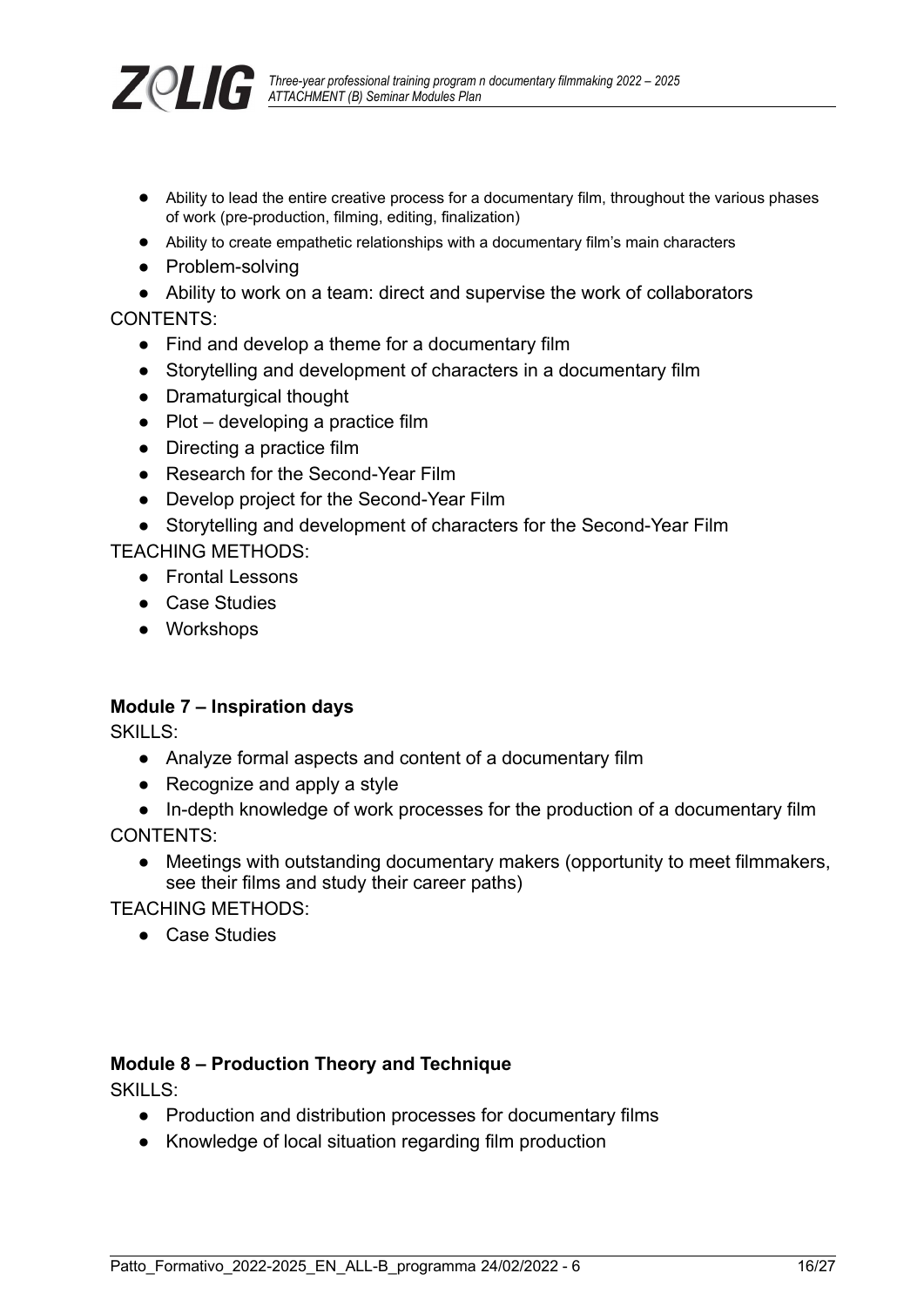

● Knowledge local (national) and international markets for documentary films

● Knowledge of standards used in production processes for ZeLIG thesis films CONTENTS:

- Presentation and case studies of production firms and the jobs market in the region of Alto Adige and film sector (e.g., BLS, FAS)
- Production processes and calculating budgets
- Documentary film genres and production processes for television, cinema and the Internet
- Presentation of Italian and international production companies
- How documentary markets work
- Pitching (presentation of projects)
- Preparation for internships and the world of work
- Budget and production processes at ZeLIG

TEACHING METHODS:

- Case Studies
- Frontal Lessons
- Workshops

#### **Module 9 – Filmmaking Activity – Second-Year Film**

Realization of second-year film, in which students put skills acquired during seminars (technical and artistic skills) into practice.

Teamwork: Each student/team member covers a role that matches his/her own specialization.

GENERAL SKILLS:

● Awareness of one's own role, limits and responsibilities SPECIFIC SKILLS:

Directing/ Project Development:

- Ability to direct the narrative development of a documentary film production based on an autonomous original style
- Ability to conduct interviews, command of communication techniques
- Ability to directly plan and organize, autonomously and with responsibility, times and resources required by production
- Develop leadership
- Problem-solving

Photography/Lights:

- Ability to manage in complete autonomy, or to coordinate the activities of others in the planning and organization of the entire filming phase, including research, study of locations, set design, etc.
- Supervise and guarantee complete availability of all resources required for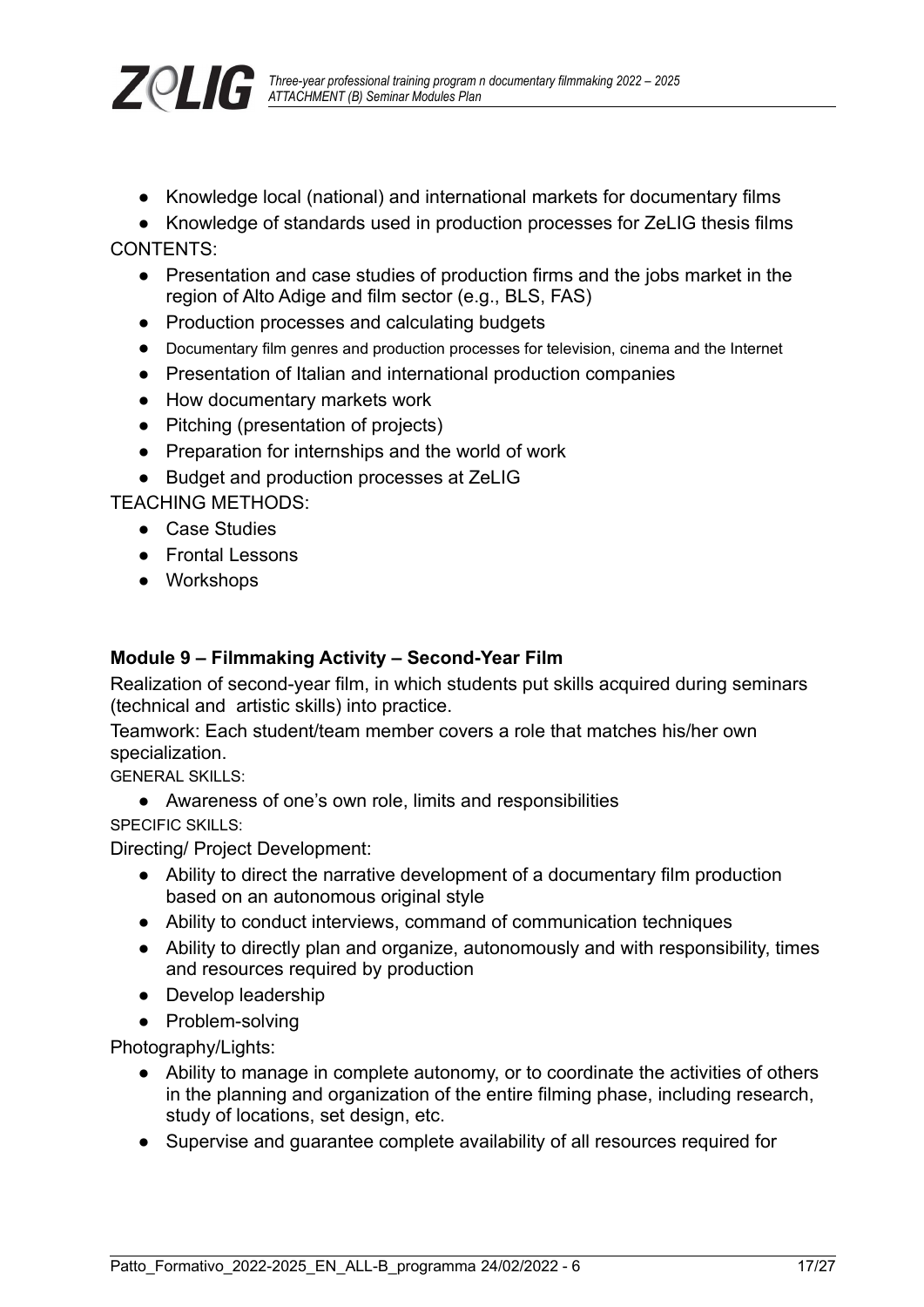

filming, including lighting

- Problem-solving
- Realize directly, with responsibility and in complete autonomy, all phases of filming and lighting in line with indications from production and artistic direction
- Group work

Editing/Postproduction:

- Ability to recognize and manage audiovisual material from and/or useful to production, applying all processes necessary for organization and preparation of the editing phase
- Collaborate actively and with responsibility in the narrative development of a documentary film production based on an original autonomous style in line with indications from production and artistic direction
- Realize directly, with responsibility and in complete autonomy, all phases of editing and post-production in line with indications from production and artistic direction
- Group work
- Problem-solving

CONTENTS:

● Realization of a documentary film

TEACHING METHODS:

● Filmmaking activity

Module 10 – Organization – Production SKILLS:

- Efficacious communication in native language and in the program's three languages
- Ability to organize and manage individual and group work processes
- Ability to recognize, analyze and solve organizational problems and conflicts CONTENTS:
	- Class meetings
	- Planning and organization of work processes: analysis of costs, schedules, equipment loans, due dates
	- Formation of teams

TEACHING METHODS:

- Individual or group meetings with tutor
- Class meetings with ZeLIG Administrators

### **Module 11 – Internship**

SKILLS: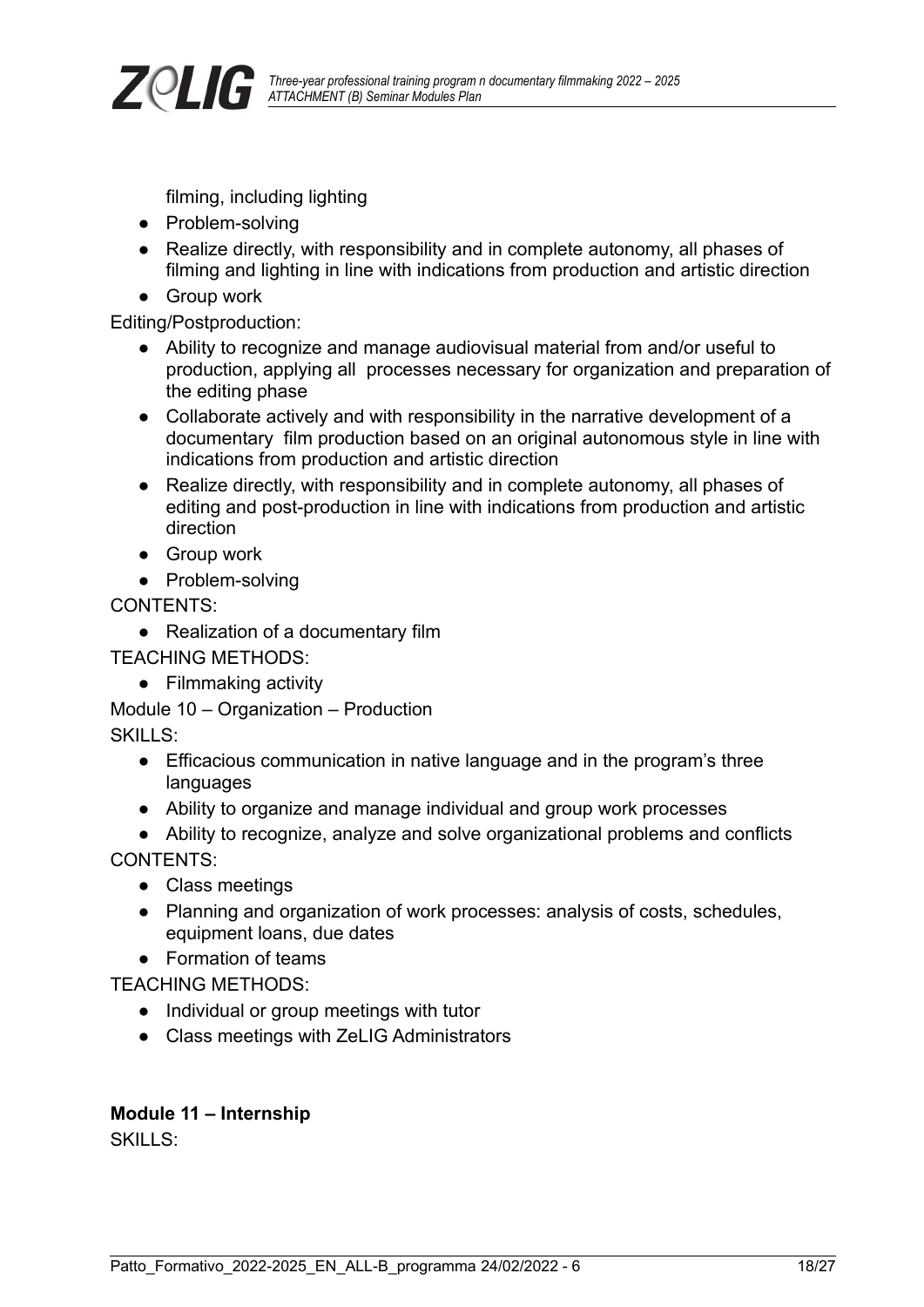

- Ability to practically apply professional knowledge to the real world of work
- Ability to evaluate and develop skills
- Ability to solve concrete and theoretical problems
- Ability to adapt to concrete working situations

CONTENTS:

● Internships that focus on students' specializations at production companies, broadcasters, distributors, film festivals and with professionals, etc., internationally.

#### TEACHING METHODS:

● Internship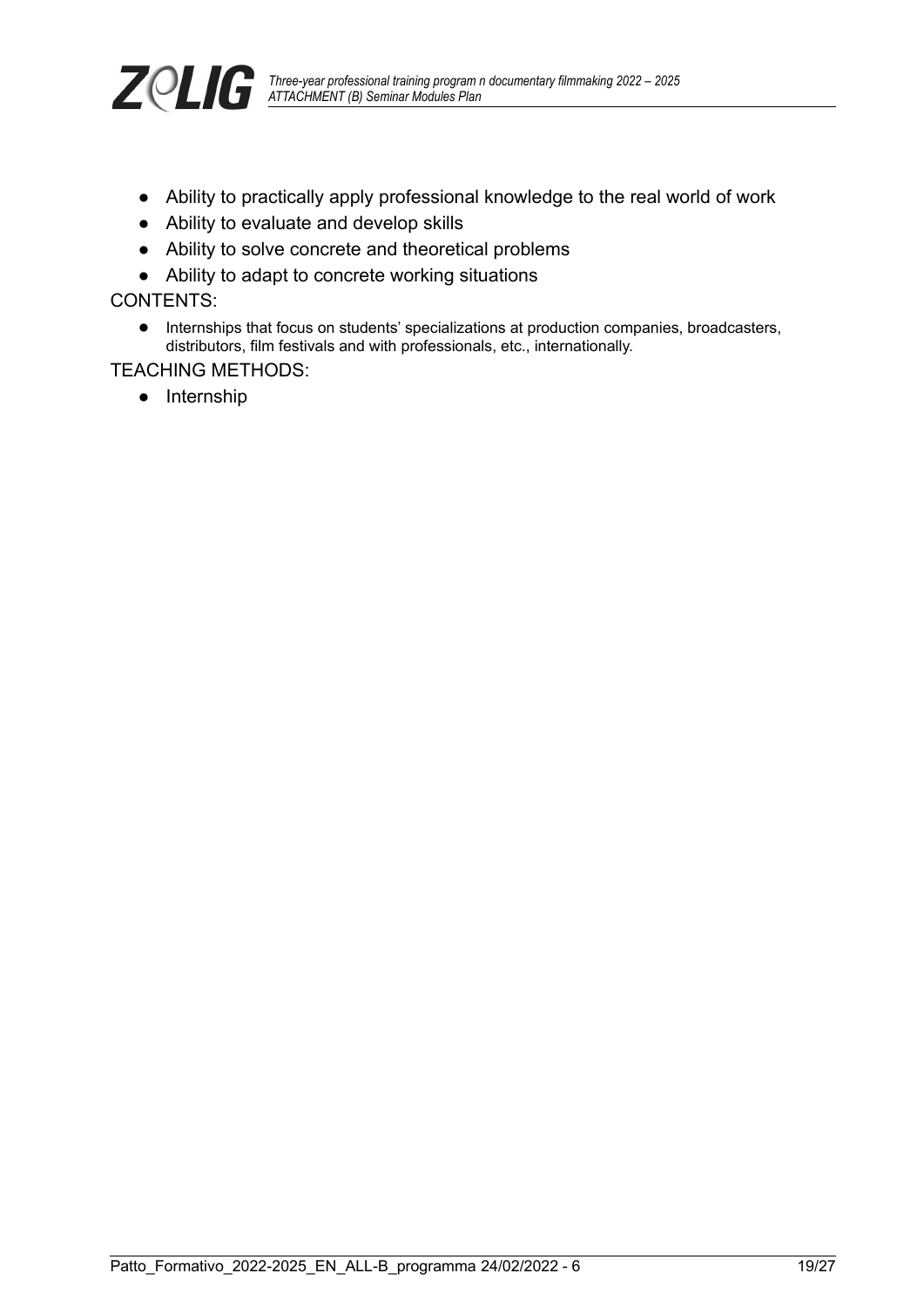

## **Year 3**

Year 3 is dedicated to the realization of the Graduation film.

Each student must participate in the realization of at least one documentary film, in the role of his/her specialization.

Each Graduation film has a core team composed of students with specializations in directing, photography and editing.

The training process provides general and specialized modules for all phases of the realization of a documentary film that meets the standards of international markets.

| <b>YEAR 3</b>  |                                                                                                                                                                                                   |                                   |                               |                                   |
|----------------|---------------------------------------------------------------------------------------------------------------------------------------------------------------------------------------------------|-----------------------------------|-------------------------------|-----------------------------------|
| <b>Modulo</b>  | ∣ Titolo                                                                                                                                                                                          | Classe<br>Regia/<br>Svil.Progetto | Classe<br>Fotografia/<br>Luci | Classe<br>Montaggio/<br>Postprod. |
| $\mathbf 1$    | <b>Production of Graduation Film I</b>                                                                                                                                                            | X                                 |                               |                                   |
| $\overline{2}$ | Graduation Film – Development, Writing and<br><b>Preparation of Teaser</b>                                                                                                                        | X                                 |                               |                                   |
| 3              | <b>Pitching the Graduation Film</b>                                                                                                                                                               | X                                 |                               |                                   |
| $\overline{4}$ | Seminar: Photography                                                                                                                                                                              | X                                 |                               |                                   |
| 5              | Seminar: Editing                                                                                                                                                                                  |                                   | X                             |                                   |
| 6              | Production of Graduation Film II (Directing)                                                                                                                                                      |                                   |                               | X                                 |
| $\overline{7}$ | Seminar: Sound Recording                                                                                                                                                                          | X                                 |                               |                                   |
| 8              | Realization of Graduation Film with specific<br>supervision (teaching staff) for each film on<br>phases of Project Development, Filming,<br>Directing, Editing, Color Grading and Sound<br>Design | X                                 |                               |                                   |
| $9\,$          | Inspiration days                                                                                                                                                                                  | X                                 |                               |                                   |
| 10             | Analysis of Documentary Films                                                                                                                                                                     | X                                 |                               |                                   |
| 11             | <b>Final Exam</b>                                                                                                                                                                                 | X                                 |                               |                                   |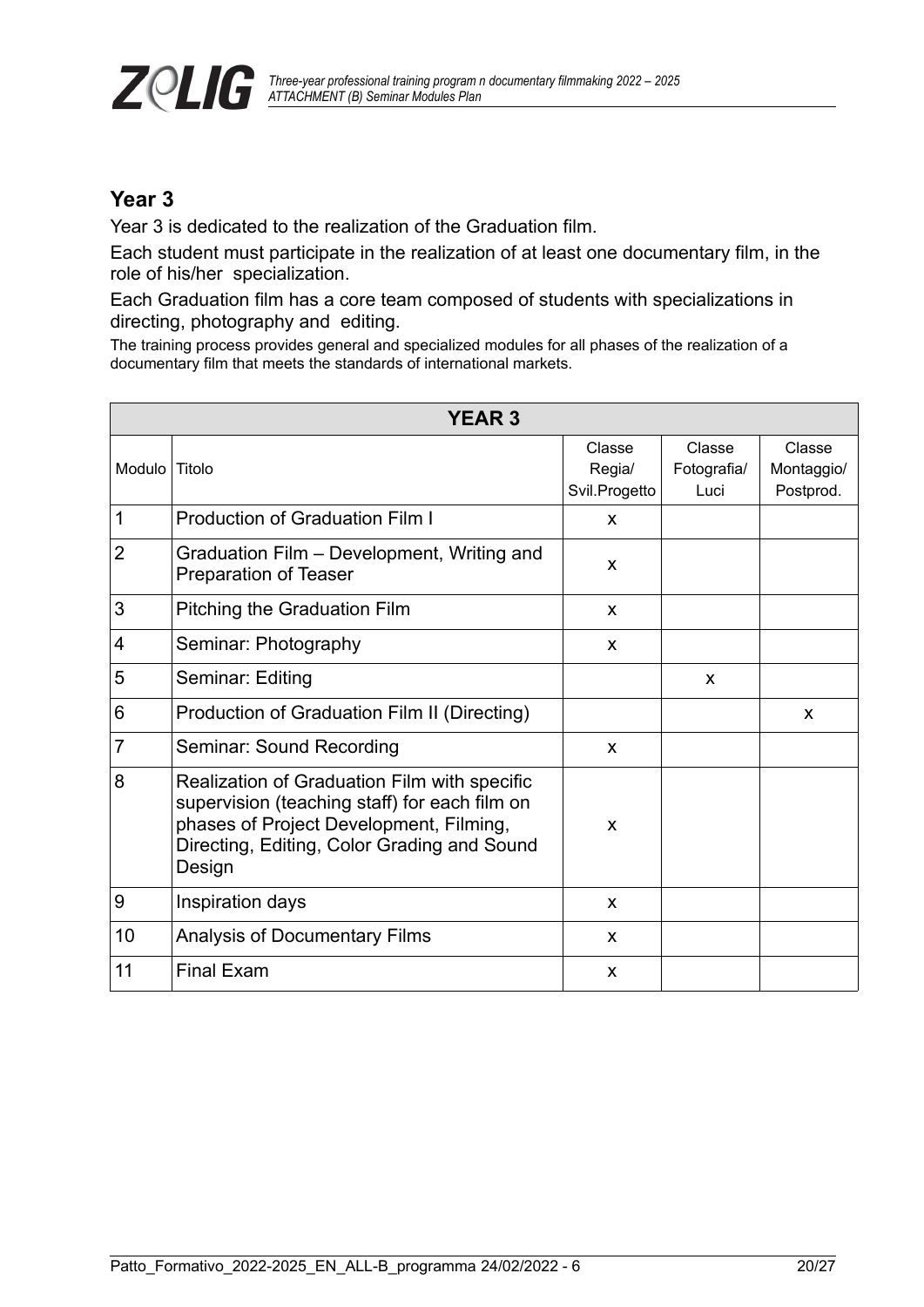

#### **Module 1: Production of Graduation Film I**

SKILLS:

- Ability to organize and define times, locations, equipment and human resources needed for the realization of the project
- Ability to define and employ available budget with strict economic criteria

CONTENTS:

- Analysis of Needs
- Planning and Management
- Budgeting

TEACHING METHODS:

- Filmmaking activities
- Group work

# **Module 2: Graduation Film – Development, Writing and Preparation of Teaser**

SKILLS:

- Ability to prepare a complete dossier of the thesis film according to international market standards
- Ability to prepare a teaser for the thesis film
- Ability to correctly interpret an idea or a subject in line with planned stylistic and dramaturgical elements
- Ability to correctly interpret an idea or a subject and translate the contents into visual solutions
- Ability to correctly interpret an idea or a subject and translate the contents into a narrative structure

CONTENTS:

- Writing and development of a project
- Dramaturgy and storytelling
- Dramaturgy of images
- Filming, directing and editing of teaser

TEACHING METHODS

- Frontal Lessons
- Individual case studies with work groups
- Filmmaking Activity

#### **Module 3: Pitching the Graduation Film**

This module focuses on the preparation, rewriting and oral presentation (pitching) of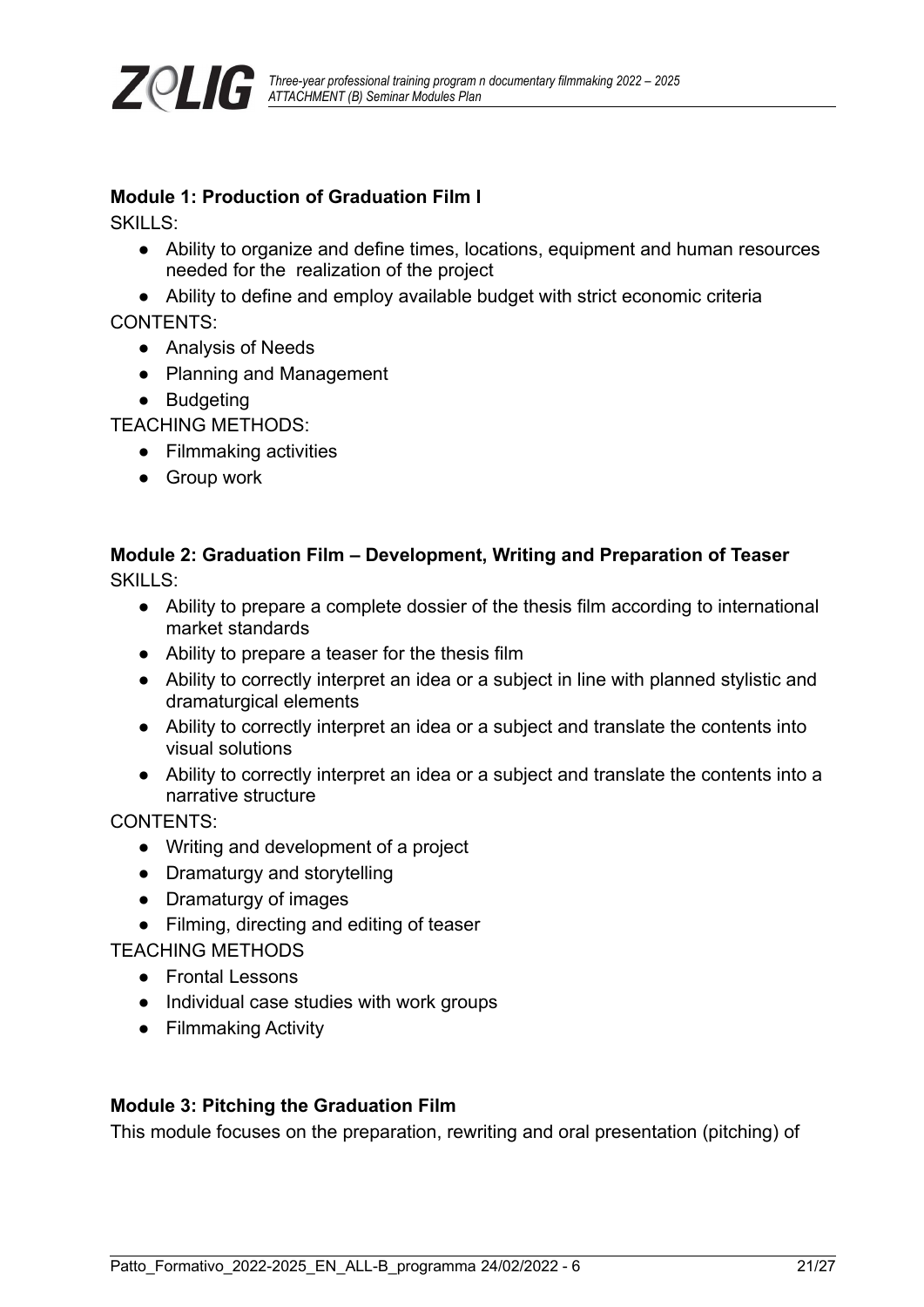

projects to a panel of expert decision makers (representatives of TV channels, editorial staffs, production or distribution companies, film funds, etc.). Pitching is conducted by the creative team (core team: directing, photography, editing). SKILLS:

- Ability to propose, in a suitable manner that meets professional standards, the project to decision makers
- Ability to analyze and propose essential elements of the project
- Ability to briefly promote and communicate ideas and relative production requirements (in a 7-minute pitch)
- Knowledge of format, television slots, genres requested by various players on the documentary market
- Ability to identify and transmit the project's unique selling points (USP)
- Ability to create a teaser and to use it as part of the pitch

CONTENTS:

- Verbal communication
- Non-verbal communication
- Standards required by markets
- Storytelling
- Pitching techniques

TEACHING METHODS

- Frontal Lessons
- Filmmaking Activity

#### **Module 4: Seminar: Photography – (Further Study)**

SKILLS:

- Detailed knowledge of available equipment (movie cameras, video cameras, lenses, lighting, recorders, accessories, etc.) and the ability to use it autonomously and efficaciously
- Knowledge of and ability to apply stylistic elements using available technology
- Ability to develop and realize a visual concept for a complex medium-length project, and to apply it during filming

CONTENTS:

- Further study: lighting techniques with natural and artificial light
- Further study: filming techniques in complex situations
- Find solutions for concrete problems regarding style, equipment, and visual idea for the thesis film

TEACHING METHODS

● Frontal Lessons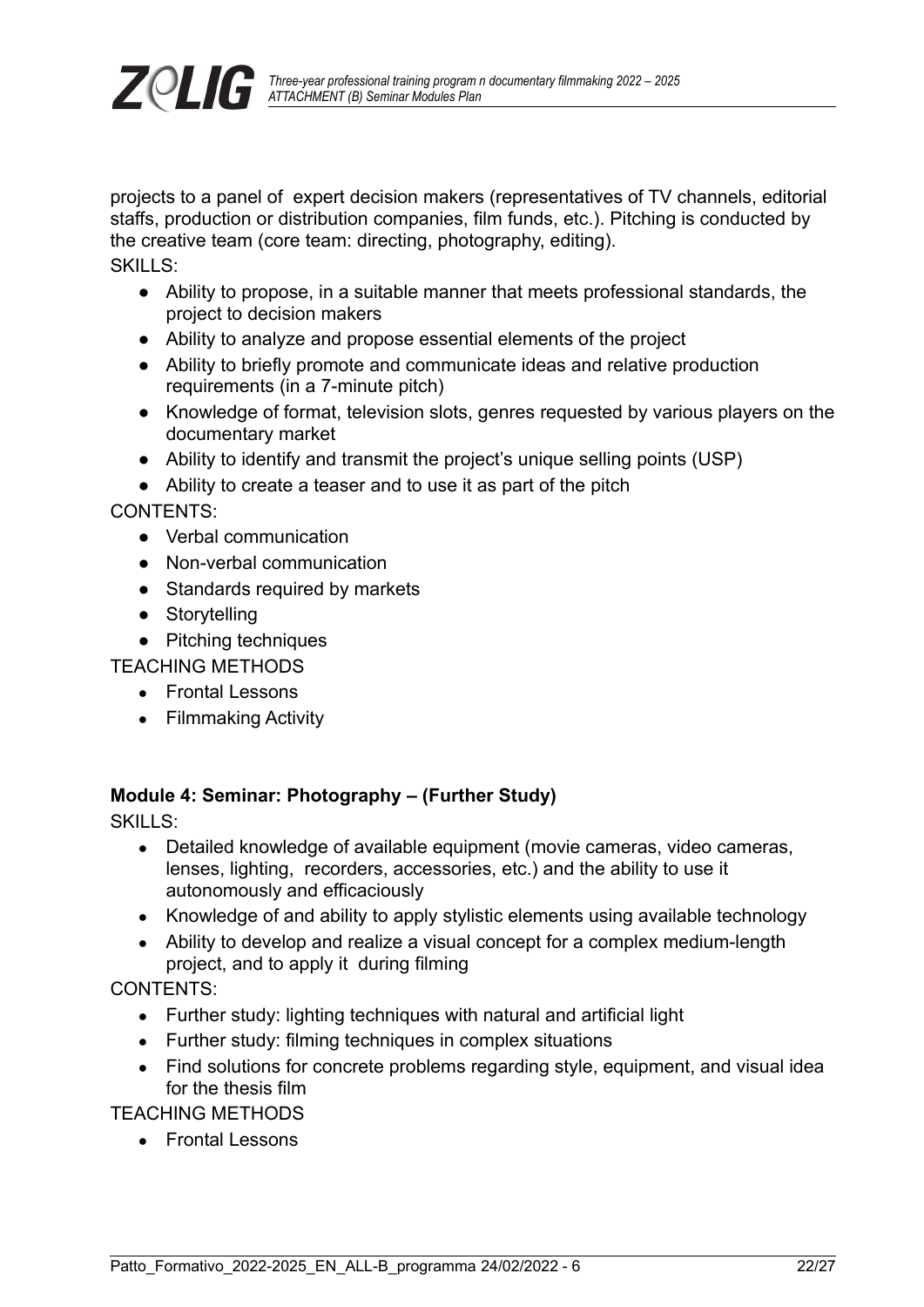

● Filmmaking Activities

#### **Module 5: Seminar: Editing – (Further Study)**

SKILLS:

- In-depth knowledge of available equipment (editing station, file transfer station, server, etc.) and the ability to use it autonomously and efficaciously
- Knowledge of and ability to apply stylistic elements using available technology
- Ability to conceive and realize dramaturgy and plots of a medium-length documentary film
- Ability to recognize and select video, audio or other materials useful for storytelling in the form that has been established for your film

CONTENTS:

- Editing narrative dramaturgy
- Editing techniques
- Further study: use of editing software
- Developing solutions regarding style, equipment, the concept of "montage" for the thesis film

TEACHING METHODS

- Frontal Lessons
- Filmmaking Activities

#### **Module 6: Production of Graduation Film II (Directing)**

SKILLS:

- Ability to analyze the project's economic demands
- Ability to collaborate with a producer
- Ability to match content and creative approach to resources available
- Ability to forecast and organize demands

CONTENTS:

- Production Aspects
- Budgeting
- Planning

TEACHING METHODS

● Filmmaking Activities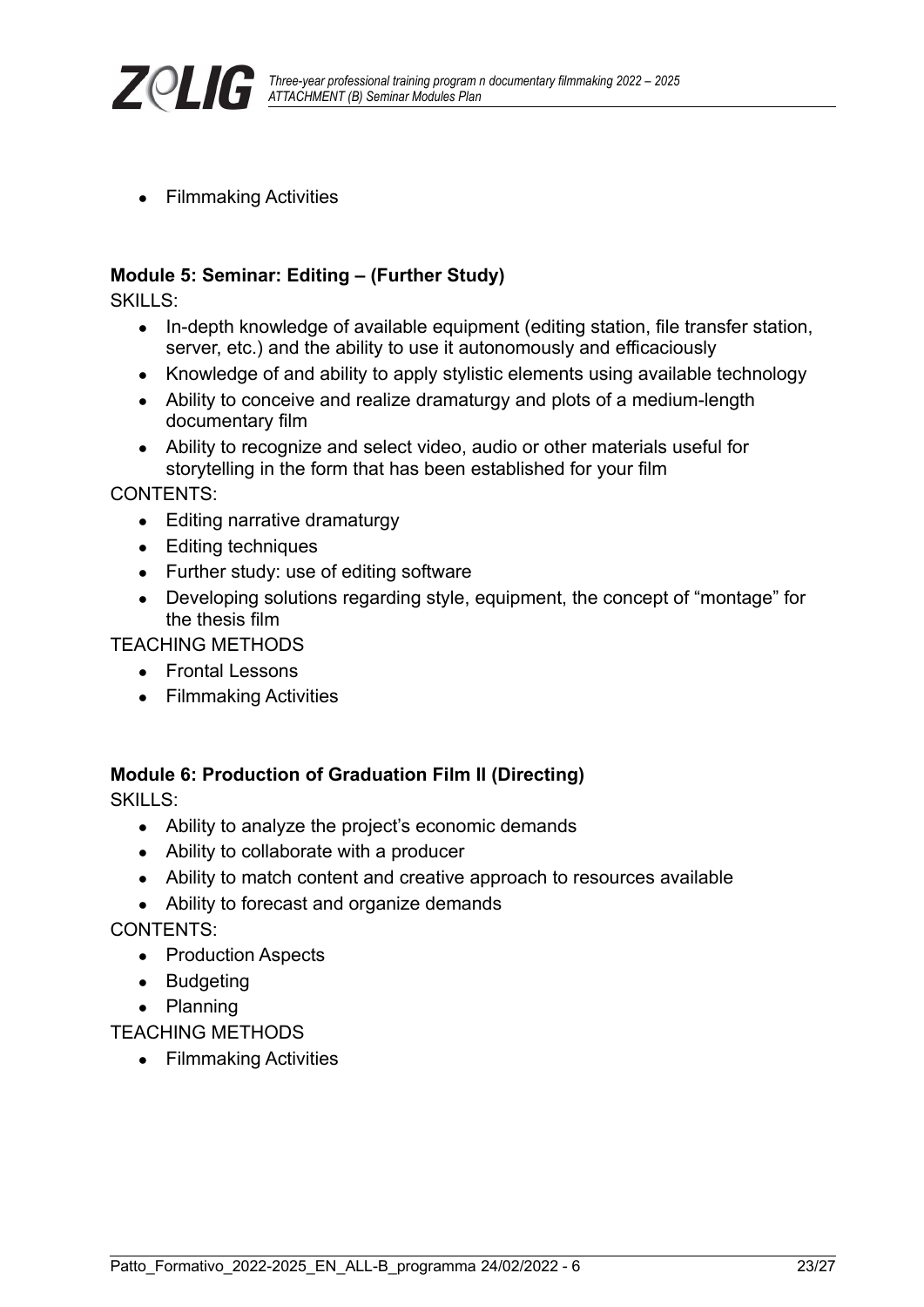

#### **Module 7: Seminar: Sound Recording**

SKILLS:

- Detailed knowledge of available equipment and ability to use it autonomously and efficaciously
- Ability to relate to persons being filmed with empathy and focus
- Ability to creatively perform tasks assigned by the director; autonomous problemsolving
- Ability to develop a sound design in collaboration with the director, and to autonomously realize required recordings

CONTENTS:

- Live audio
- Audio recording techniques
- Find solutions for concrete problems regarding style, equipment, and sound design

TEACHING METHODS

● Filmmaking activities

#### **Module 8: Realization of Graduation Film**

SKILLS:

Directing/ Project Development

- Direct, with autonomy and responsibility, the narrative development and the artistic realization of a film production based on an original style, or by applying formal predefined and recognized means, as the most consonant to a good balance between the artistic dimension of the product and production and budget constraints.
- Evaluate and realize, with responsibility and autonomy, or collaborate with other professional figures on the planning and organization of all processes required for the artistic development of the production
- Direct, with autonomy and responsibility, the professional figures involved in the artistic and creative development of the production based on planned style and dramaturgy, and with an aim to make best use of time allotted and respecting the mandate received from production
- Manage and maintain relationships with characters, with empathy and responsibility, and identify modalities and lengths of interviews, respecting personal, dramaturgical and production requirements

Photography/Lights

• Analyze and assess filming locations, inspect filming locations, assess needs and propose visual solutions in line with artistic requirements and production constraints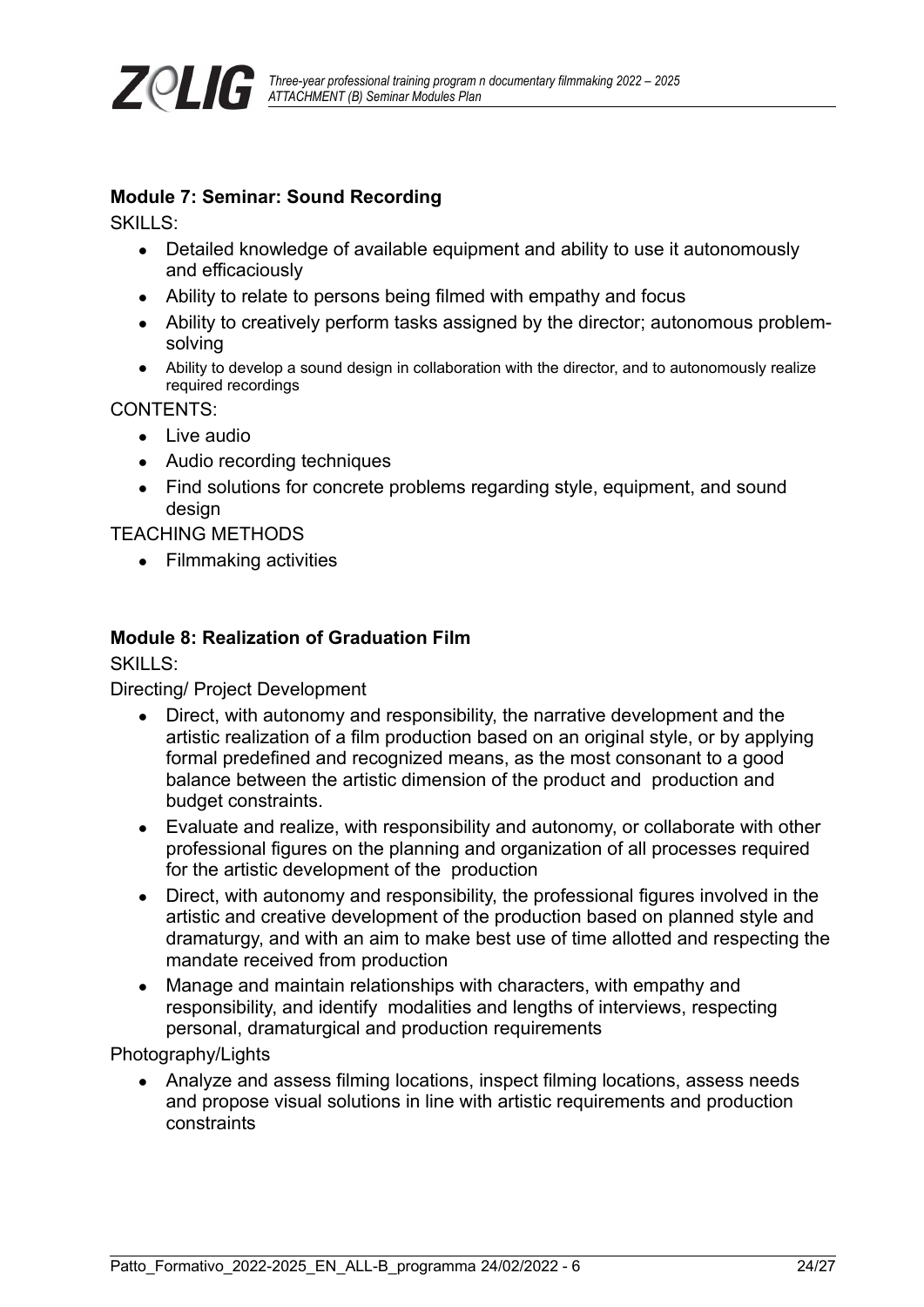

- Evaluate and collaborate with other professional figures on planning and organization of all filming processes
- Supervise and guarantee, with responsibility, the complete availability of all resources and equipment required for filming, including lighting, and with an aim to make best use of time allotted and respecting the mandate received from production
- Realize directly, with responsibility, all phases of filming and lighting, and provide efficacious images based on style and dramaturgy agreed upon with the artistic direction, and respecting times specified in the production schedule
- Verify quality and conformity of filmed material: store and organize filmed material according to pre-established standards
- Communicate efficaciously with the editing and post-production department; collaborate to give the film the visual aspect desired

Editing /Post-Production

- Recognize and manage audiovisual material from and/or useful to production, applying all processes necessary for organization and preparation of the editing phase
- Correctly interpret essential input from the artistic direction, recognize expressive potential of available material and propose the narrative structure best suited to the product desired
- Evaluate and collaborate with other professional figures on planning and organization of all editing, post-production and finalization processes
- Supervise and quarantee, with responsibility, the complete availability of all resources and equipment required for editing, post-production and finalization, and with an aim to make best use of time allotted and respecting the mandate received from production
- Realize directly, with responsibility, all phases of audio and video editing based on style and dramaturgy agreed upon with the artistic direction, and respecting times and standards specified in the production schedule
- Manage and organize filmed material; store and keep filmed material secure; verify and guarantee the technical quality and finalization of masters, according to pre-established standards
- Participate actively in video and audio post-production in collaboration with sector specialists

CONTENTS:

• All knowledge and skills required for the realization of the film

TEACHING METHODS

● Filmmaking activities and practical experience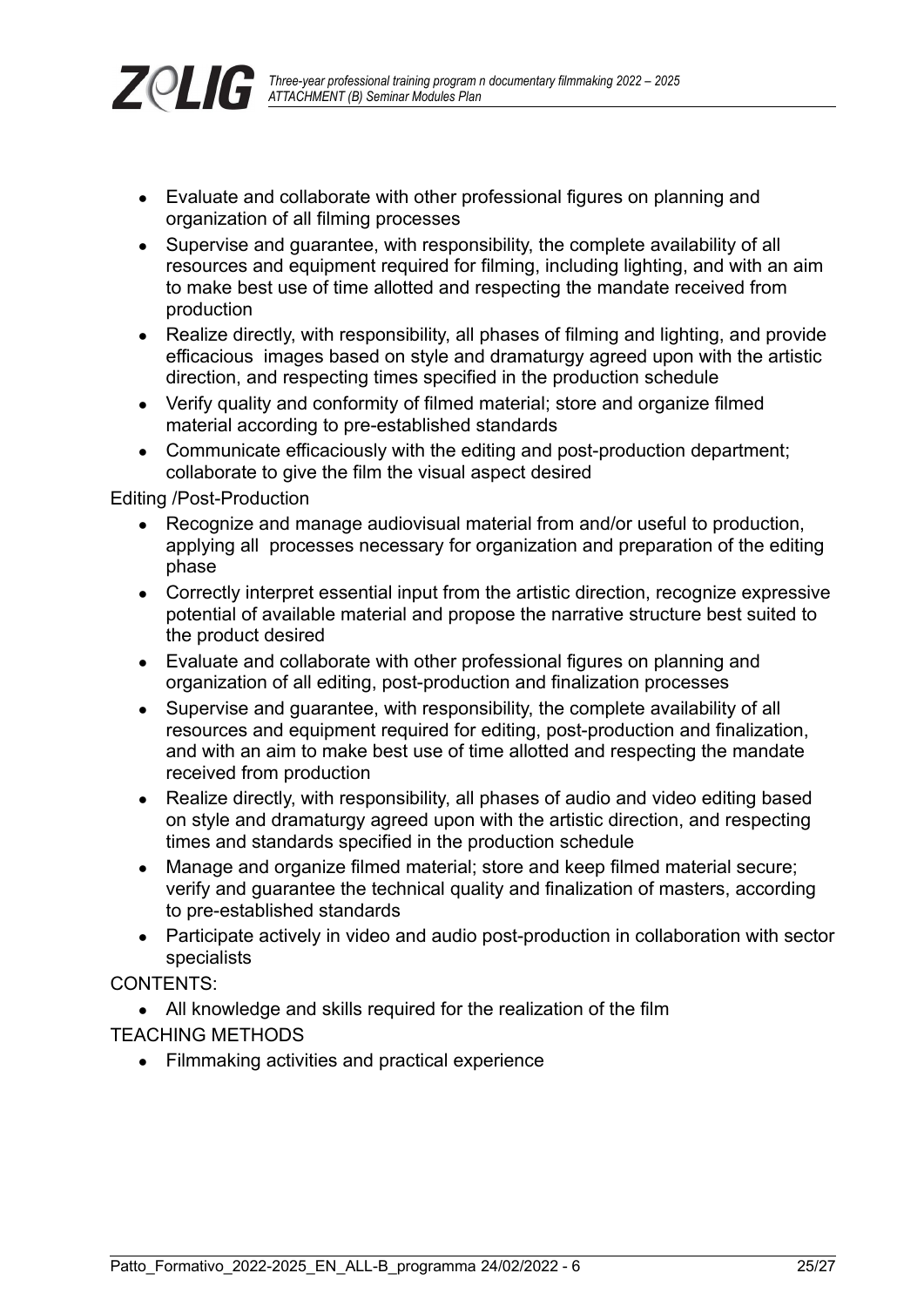

#### **Module 9 : Inspiration Days**

SKILLS:

- Command of narrative, artistic, esthetic and stylistic choices (content, images, sound, editing) for a documentary film
- Knowledge of a range of different documentary film styles and genres, and the ability to apply a chosen style to your project

CONTENTS:

- Presentation and analysis of a work by a documentary filmmaker TEACHING METHODS
	- Case Studies

### **Module 10: Analysis of Documentary Films**

SKILLS

- Ability to realize, autonomously and efficaciously in your role, a documentary film that that meets professional standards
- In-depth command of all processes required for the realization of a documentary film
- Command of dramaturgical elements of the story in moving images
- Consolidated command of equipment for filming, editing and post-production CONTENTS:
	- Thesis Film

TEACHING METHODS

• Screening and analysis of thesis films, discussion

#### **Module 11: Final Exam**

CONTENTS:

Upon conclusion of the three-year training program, a Final Exam is given to evaluate students' progress and preparedness.

#### OBJECTIVES:

A final evaluation will be made based on the following elements:

- Thesis film:
- Final exam performance;
- Interview before the Exam Commission;
- Test results and evaluations made of students' work over the course of the threeyear training period.